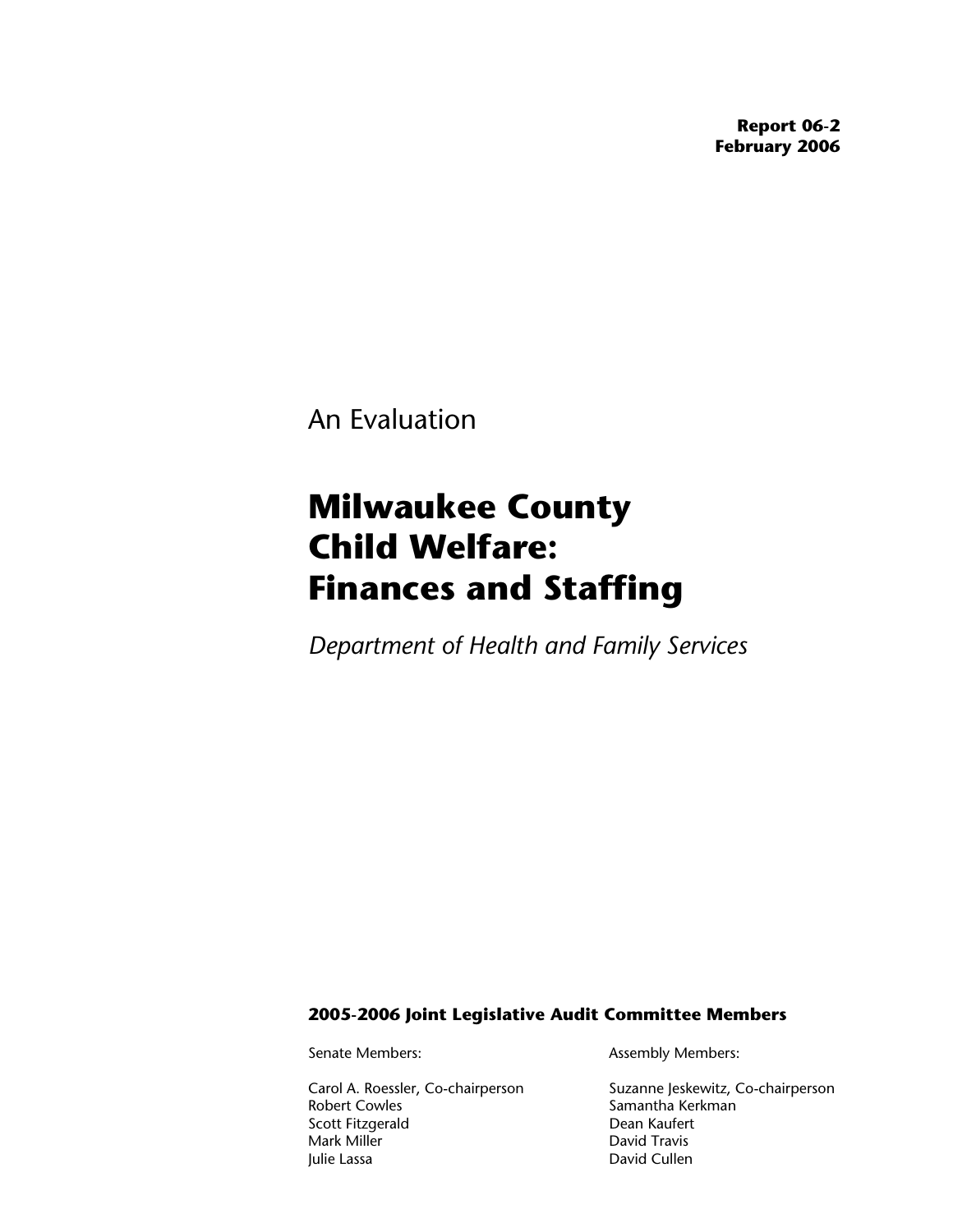#### **LEGISLATIVE AUDIT BUREAU**

The Bureau is a nonpartisan legislative service agency responsible for conducting financial and program evaluation audits of state agencies. The Bureau's purpose is to provide assurance to the Legislature that financial transactions and management decisions are made effectively, efficiently, and in compliance with state law and that state agencies carry out the policies of the Legislature and the Governor. Audit Bureau reports typically contain reviews of financial transactions, analyses of agency performance or public policy issues, conclusions regarding the causes of problems found, and recommendations for improvement.

Reports are submitted to the Joint Legislative Audit Committee and made available to other committees of the Legislature and to the public. The Audit Committee may arrange public hearings on the issues identified in a report and may introduce legislation in response to the audit recommendations. However, the findings, conclusions, and recommendations in the report are those of the Legislative Audit Bureau. For more information, write the Bureau at 22 E. Mifflin Street, Suite 500, Madison, WI 53703, call (608) 266-2818, or send e-mail to leg.audit.info@legis.state.wi.us. Electronic copies of current reports are available on line at www.legis.state.wi.us/lab.

State Auditor - Janice Mueller

Audit Prepared by

Paul Stuiber, Deputy State Auditor and Contact Person Dean Swenson Cara Coburn Tim Coulthart Sherry Haakenson Shelby McCulley Scott Sager Kate Strom Hiorns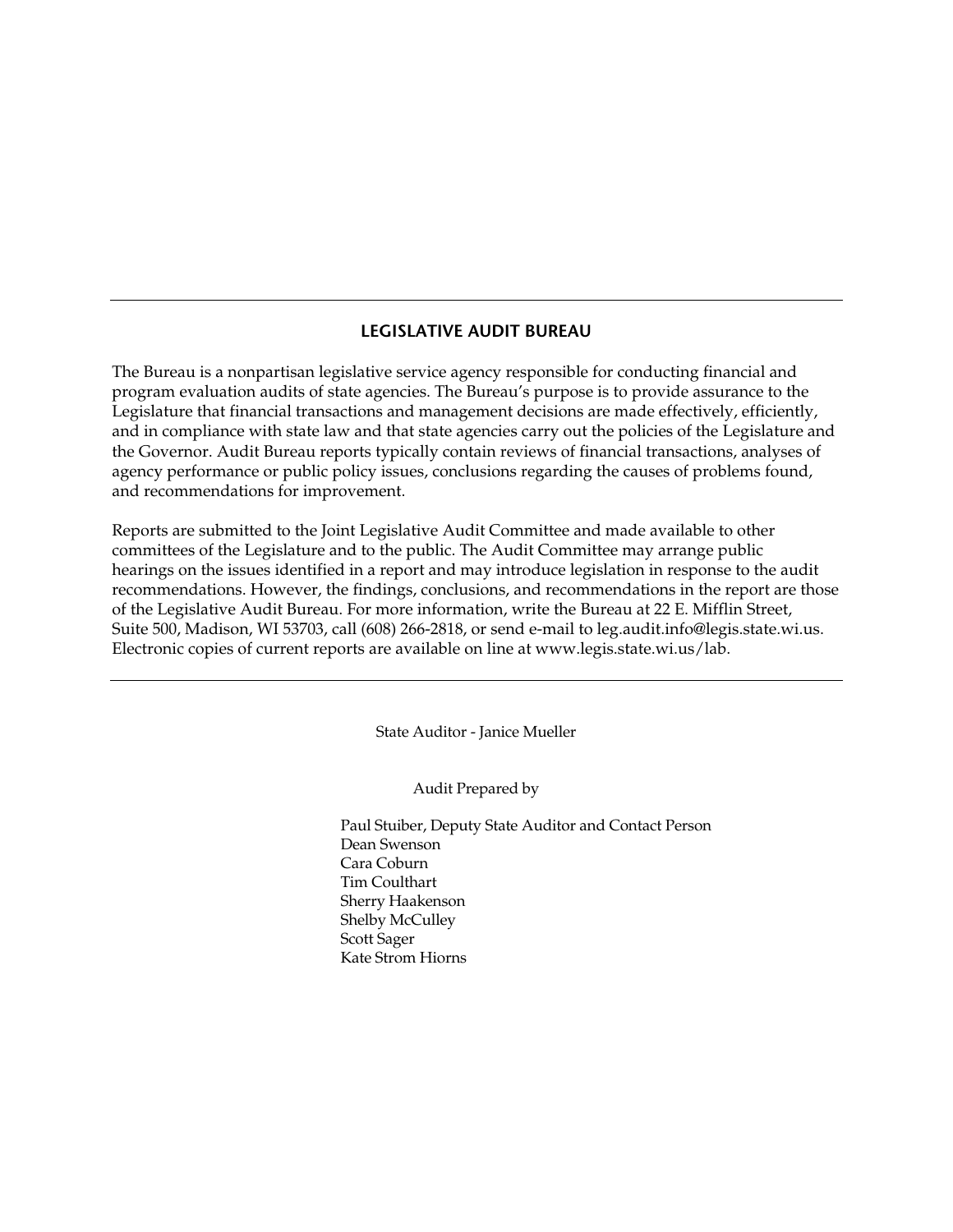# **CONTENTS**

| <b>Letter of Transmittal</b>                             | 1  |
|----------------------------------------------------------|----|
| <b>Report Highlights</b>                                 | 3  |
| Introduction                                             | 9  |
| <b>Program Expenditures</b>                              | 11 |
| Types of Expenditures                                    | 11 |
| <b>Bureau Costs</b>                                      | 11 |
| Placement                                                | 12 |
| <b>Contract Services</b>                                 | 14 |
| <b>Managing Contract Funding</b>                         | 19 |
| Administrative Costs and Financial Condition of La Causa | 20 |
| <b>Review of Selected Transactions</b>                   | 23 |
| <b>Program Staffing</b>                                  | 29 |
| <b>Staff Turnover</b>                                    | 29 |
| Qualifications                                           | 31 |
| Training                                                 | 32 |
| Workload                                                 | 33 |
| Salary Levels                                            | 35 |
| <b>Appendices</b>                                        |    |

Appendix 1—Child Welfare Contractors Included in Transactions Review Appendix 2—Unallowable and Questioned Costs Charged by Contractors to the Child Welfare Program

### **Response**

From the Department of Health and Family Services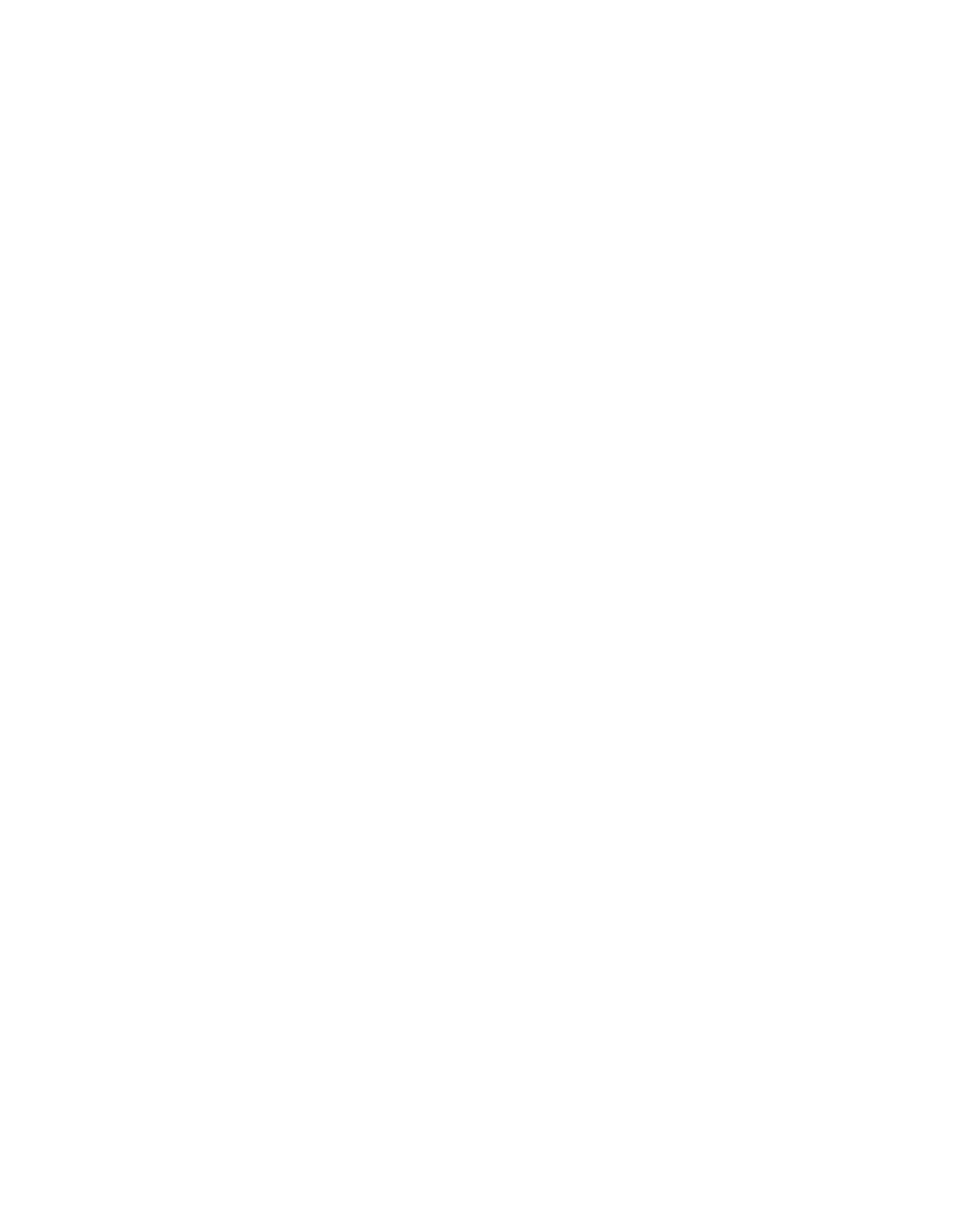

22 E. Mifflin St., Ste. 500 Madison, Wisconsin 53703  $(608)$  266-2818 Fax (608) 267-0410 Leg.Audit.Info@legis.state.wi.us

> Janice Mueller **State Auditor**

February 8, 2006

Senator Carol A. Roessler and Representative Suzanne Jeskewitz, Co-chairpersons Joint Legislative Audit Committee State Capitol Madison, Wisconsin 53702

Dear Senator Roessler and Representative Jeskewitz:

We have completed an evaluation of the Milwaukee County child welfare program, as requested by the Joint Legislative Audit Committee. The program, which protects children from abuse and neglect, is administered by the Bureau of Milwaukee Child Welfare in the Department of Health and Family Services (DHFS). This review is part of a comprehensive evaluation that also addresses program management and performance (report 06-1).

Program expenditures totaled \$493.7 million from January 2001 through June 2005, when the Bureau had 153 full-time equivalent employees, including 90 certified social workers. The Bureau provides some program services, but most services are provided through contractors with an estimated 500 full-time equivalent employees in 2004.

We identified concerns with the Bureau's oversight of these contractors. For example, contractors have not reported on the services they provided to families, as required by their contracts. We also reviewed the appropriateness and reasonableness of costs that contractors charged to the program in 2004. We found \$677,694 in unallowable and questioned costs charged by six contractors, including payment of a \$541,604 duplicate reimbursement request submitted by one contractor.

A significant problem hampering effective program management is staff turnover. In 2004, turnover was 10.9 percent among the Bureau's social workers. Among contract staff, turnover was significantly higher and ranged from 25.5 percent for those serving families whose children remained in the home to 38.6 percent for those serving families whose children were removed from the home. We include a number of recommendations related to improving oversight of contractors and program funds, staff retention, and staff training.

We appreciate the courtesy and cooperation extended to us by DHFS and the child welfare contractors. DHFS's response follows the appendices.

Respectfully submitted,

Janice Mueller

Janice Mueller State Auditor

JM/PS/ss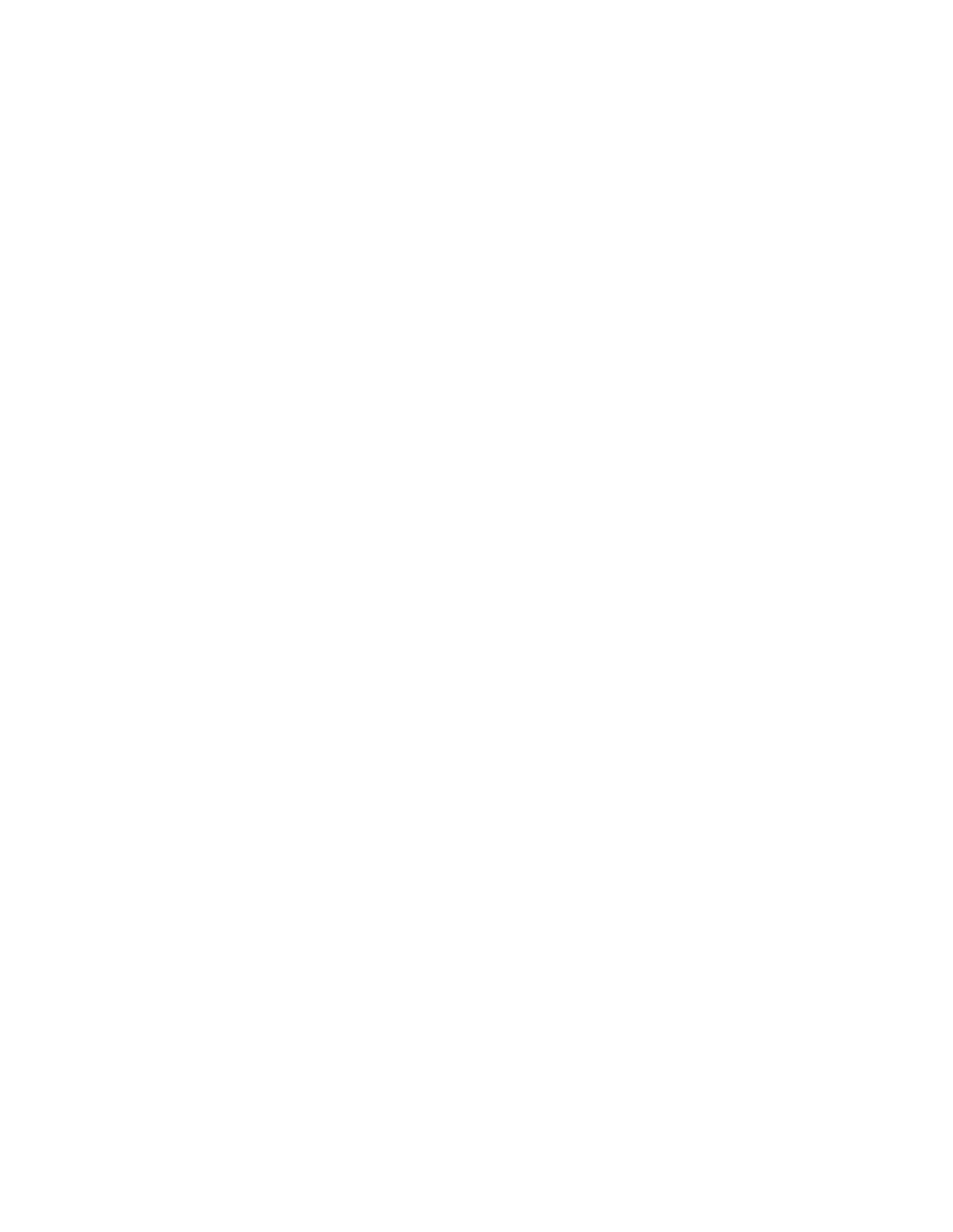# **Report Highlights**

#### *Investigations of abuse and neglect have exceeded the 60-day statutory time limit.*

*Program improvements have reduced both the number of placements and the median stay in out-of-home care.* 

*Improvements are needed to ensure the safety of children who remain with their families.* 

*Sufficient action was taken to protect most, but not all, children from abuse and neglect.* 

> *Financial oversight should be improved.*

*Staff turnover remains a significant concern.* 

Counties have historically administered child welfare programs in Wisconsin. However, the Department of Health and Family Services (DHFS) began administering Milwaukee County's child welfare program in January 1998, following a 1993 class-action lawsuit filed in federal court. In June 2005, its Bureau of Milwaukee Child Welfare had 153 full-time equivalent (FTE) employees, including 90 social workers who investigate allegations of abuse and neglect. Contractors employed approximately 500 staff to provide most other program services, such as case management for children who have been removed from their homes because of maltreatment. From January 2001 through June 2005, program expenditures totaled \$493.7 million.

At the direction of the Joint Legislative Audit Committee, we conducted a comprehensive program evaluation. Report 06-1 addresses program management and performance, including:

- the timeliness of the Bureau's efforts to investigate allegations of abuse and neglect;
- the effectiveness of both out-of-home care and safety services that are provided when at-risk children remain at home, as well as the coordination of program services; and
- the Bureau's success in achieving 14 mandatory and 10 monitoring standards required by a settlement agreement arising from the lawsuit.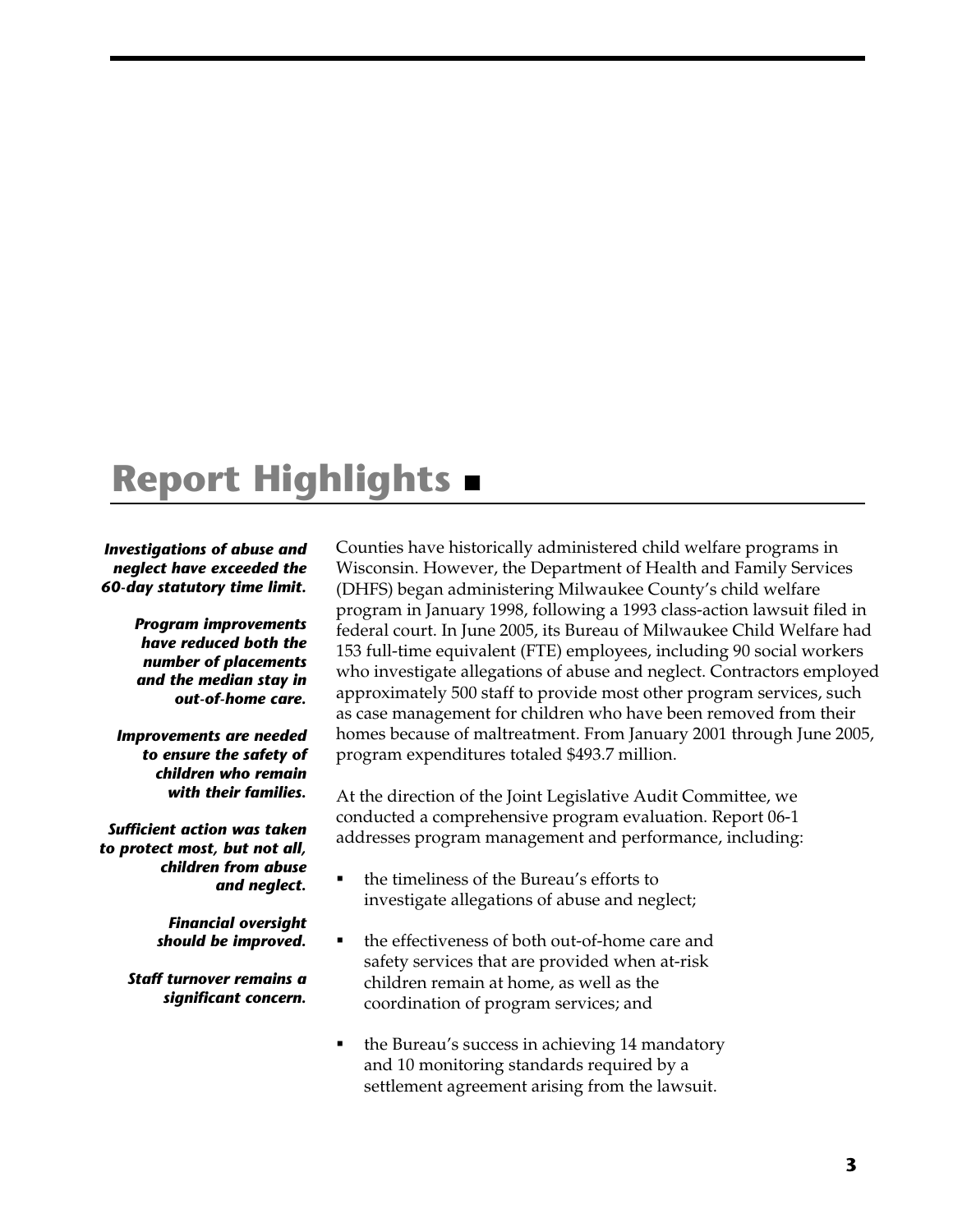Report 06-2 addresses:

- program funding and expenditures, including the appropriateness of expenditures by program contractors; and
- staff turnover, qualifications, training, workloads, and salaries.

# **Investigations**

From January 2004 through June 2005, the Bureau completed 14,224 investigations that involved 28,474 allegations of child abuse or neglect. A single investigation can include multiple allegations when, for example, more than one child is involved.

Statutes require investigations to be completed in 60 days. The Bureau exceeded the statutory time limit in 4,397 investigations, or 30.9 percent of those completed. It substantiated 15.2 percent of the allegations it investigated during the 18-month period we reviewed.

If the Bureau's investigation indicates that a child has been abused or neglected or that such treatment is imminent, the child is temporarily removed from the home. The Children's Court either determines that the child can safely be returned to the home or orders an out-of-home placement.

# **Out-of-Home Care**

In June 2005, 3,188 Milwaukee County children were in foster care or other out-of-home placements. Nearly 40 percent of placements were in foster homes with non-relatives, although 771 children, or 24.2 percent, were placed with relatives participating in Kinship Care.

Significantly more children receive out-of-home care in Milwaukee County than elsewhere in Wisconsin, but the program's out-of-home placement rate declined 47.7 percent from January 2001 through June 2005. The Bureau's efforts to improve program operations contributed to this decline.

The median stay in out-of-home care also declined, from 39 months in June 2003 to 21 months in June 2005. However, in 25 of the 48 cases we reviewed, we identified problems such as insufficient coordination among child welfare staff. Children leave out-of-home care when their families are reunified, guardianship is transferred to a relative, they are adopted, or they reach adulthood.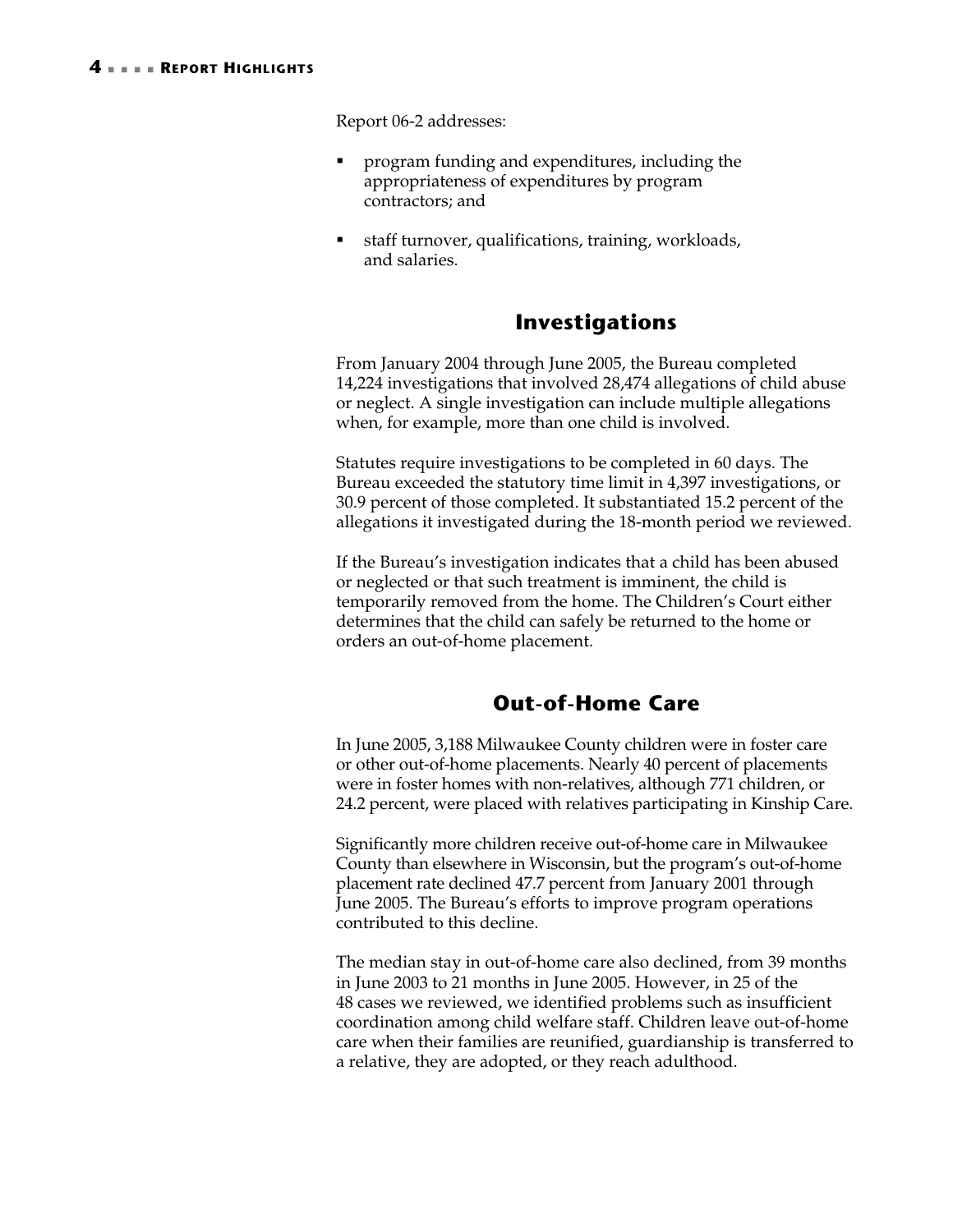# **Safety Services**

Safety services—including parenting education, counseling, and drug and alcohol treatment—are made available to families by program contractors when children are not able to remain in the home without services. Participation is voluntary, although children may be removed from the home if family members do not agree to receive the safety services.

Safety services caseloads declined 63.4 percent from January 2001 through June 2005, from 727 to 266 families. The average period for which services were provided declined from 110 days in January 2003 to 81 days in January 2005. We found that some cases were closed prematurely.

For each family served, safety services contractors are paid \$4,776, regardless of which services are provided or how long the case remains open. Through 2005, both case management and safety services contractors were contractually required to provide quarterly reports identifying the services provided to 10.0 percent of their cases. However, the Bureau has neither requested nor received any of these reports since early 2003.

# **Improving Performance**

We analyzed 73 high-risk cases that were most likely to involve child abuse or neglect. In 69 of these cases, the Bureau and its contractors took reasonable and appropriate action. However, we found four cases in which efforts were insufficient to ensure children's safety. These included one case in which children were allowed to live in a condemned house for more than four months and another in which an infant died as a result of abuse.

We also found that 20.1 percent of children who were reunified with their parents from January through June 2003 reentered out-of-home care within 24 months. Further, 11.4 percent of families who ceased receiving safety services during the first 6 months of 2004 had children removed from the home within the next 12 months. This rate exceeded the 4.0 percent contractual limit. However, because the Bureau does not monitor compliance, no funds have ever been withheld from safety services contractors.

Through June 2005, the Bureau met 8 of 14 performance standards required under the court-approved settlement agreement between the State and plaintiffs in the 1993 class-action lawsuit. Each standard will remain in effect until there is agreement by the parties to the lawsuit or an arbitrator determines that it has been met.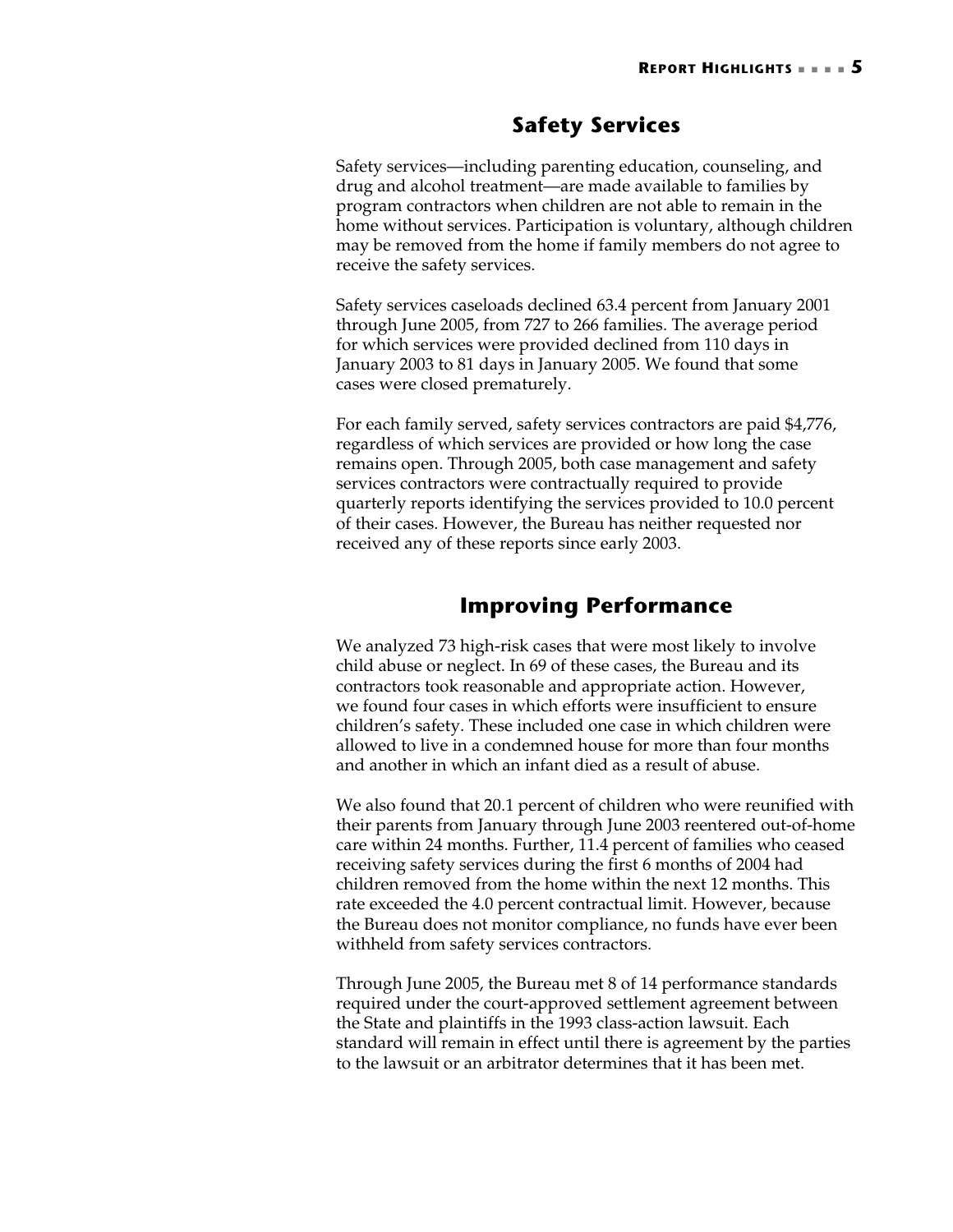We found errors in the way the Bureau calculates its performance related to one permanency standard, which have overstated program success.

# **Program Finances**

As shown in Figure 1, program expenditures fund the Bureau's costs, placement costs, and services provided by contractors. In 2004, they totaled \$103.0 million.



We reviewed the appropriateness and reasonableness of costs that nine contractors charged the program in 2004. We found \$677,694 in unallowable and questioned costs charged by six contractors, including payment of a \$541,604 duplicate reimbursement request submitted by one contractor, Lutheran Social Services.

Another contractor, La Causa, has had difficulty controlling costs in the past. As of December 2005, La Causa's debt was \$6.2 million. This debt will have to be monitored carefully because DHFS has awarded La Causa a \$10.6 million contract to provide program services in 2006.

We also have concerns that 2006 case management contracts pay a fixed case rate regardless of the amount of service provided to families.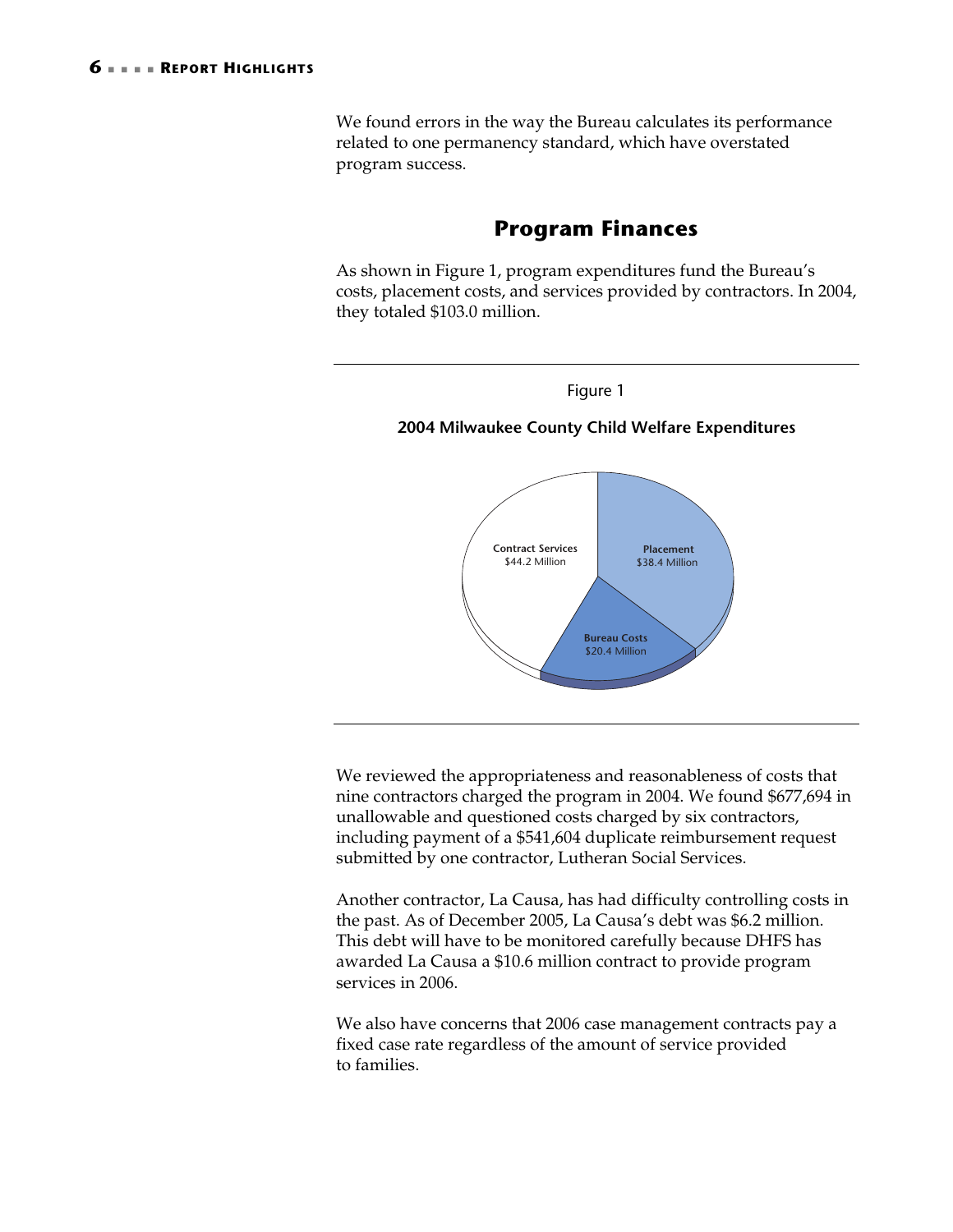### **Staff Turnover**

Turnover of child welfare staff is a significant concern in Milwaukee County and nationwide. Among the case managers employed by program contractors, turnover was 30.1 percent in 2003 and increased to 38.6 percent in 2004. In contrast, annual turnover among the Bureau's social workers has been approximately 10.0 percent.

### **Recommendations**

Our report includes recommendations for DHFS to report to the Joint Legislative Audit Committee on its actions to:

- $\boxtimes$  improve the timeliness of its investigations and the delivery of court-ordered services; reduce the time children spend in out-of-home care; ensure the adequacy of safety services; and improve service coordination with Medical Assistance, W-2, and other social services providers *(p. 82, report 06-1);*
- $\boxtimes$  monitor families who return for additional safety services within 12 months, as well as those who have children placed in out-of home care in the 12 months following receipt of safety services, and enforce contractual provisions if returning cases exceed prescribed rates *(p. 52, report 06-1);*
- $\boxtimes$  ensure that all children in out-of-home care receive annual medical and dental examinations *(p. 66, report 06-1);*
- $\boxtimes$  continue to work to improve the retention of child welfare staff *(p. 36, report 06-2);*
- $\boxtimes$  appropriately calculate the Bureau of Milwaukee Child Welfare's compliance with performance standards specified in the settlement agreement *(pp. 57, 59, and 66, report 06-1);*
- $\boxtimes$  collect and analyze information on services that contractors provide to families *(p. 18, report 06-2);* and
- $\boxtimes$  monitor and assess La Causa's financial condition *(p. 23, report 06-2).*

In addition, we recommend that DHFS:

 $\boxtimes$  require contractors to repay \$582,981 in unallowable costs and to either repay \$94,713 in questioned costs or provide additional documentation *(p. 27, report 06-2)*; and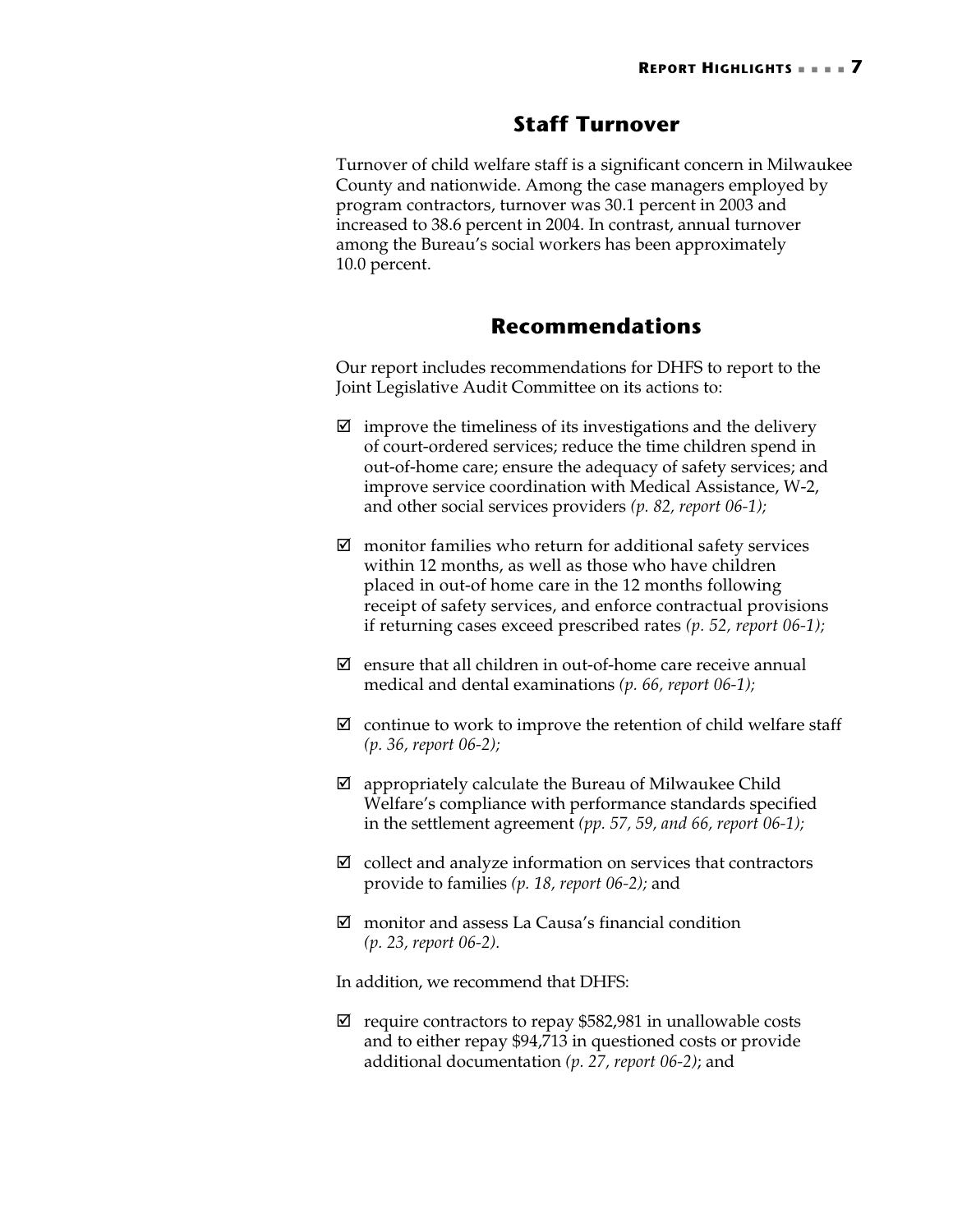$\boxtimes\;$  ensure that new staff complete pre-service training before managing cases *(p. 33, report 06-2)*.

Finally, we include a recommendation for the departments of Justice, Public Instruction, and Workforce Development to require Lutheran Social Services to reimburse them for public funds spent on unallowable costs *(p. 25, report 06-2).*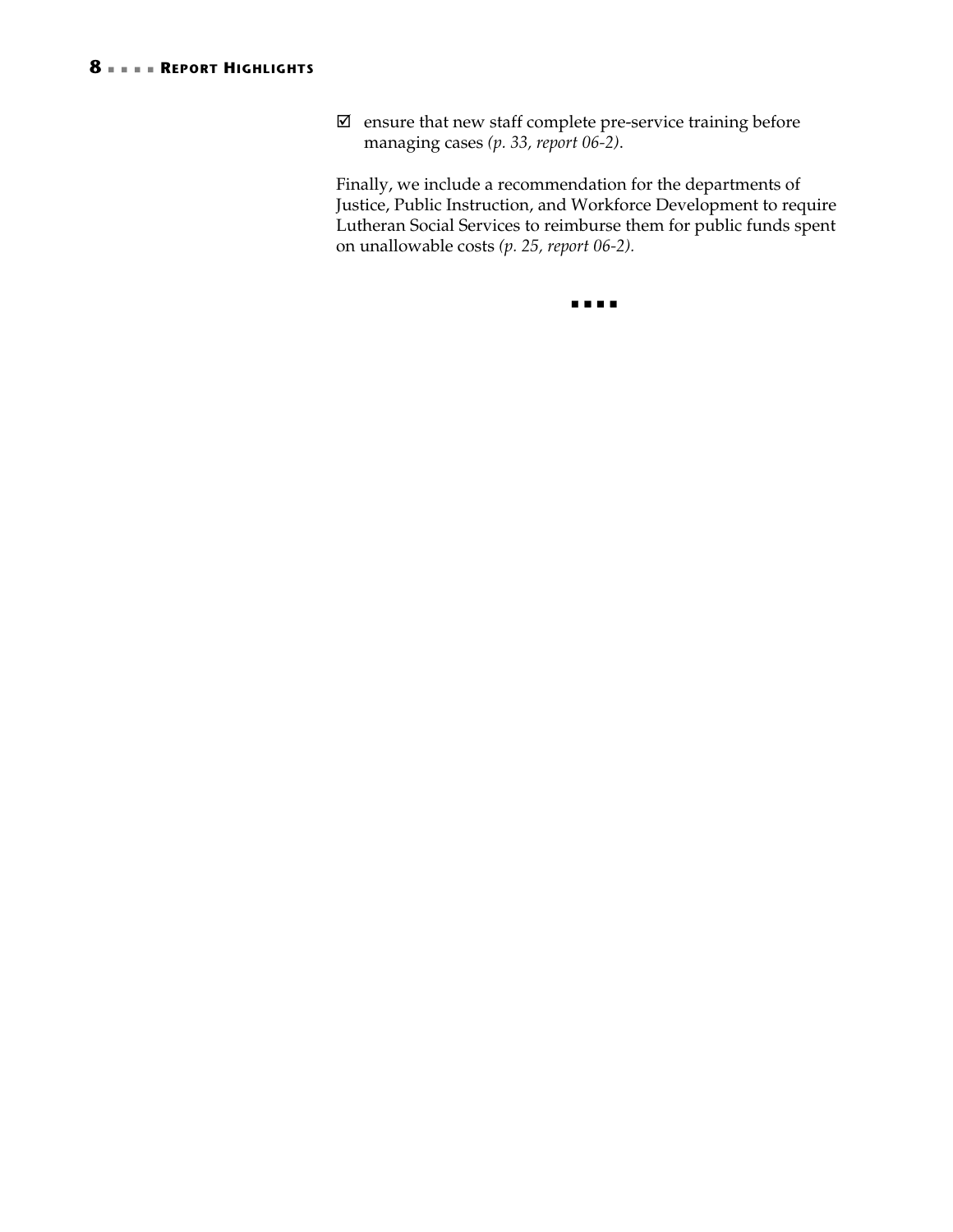# **Introduction**

*DHFS has administered the child welfare program in Milwaukee County since 1998.* 

Since January 1, 1998, DHFS has administered the Milwaukee County child welfare program. It assumed responsibility from Milwaukee County after significant concerns were raised about the program and a class-action lawsuit had been filed. In June 2005, DHFS employed 153 FTE staff in its Bureau of Milwaukee Child Welfare, including 90 certified social workers. However, most program services are provided by six primary contractors with an estimated 500 FTE employees.

In recent years, concerns have been raised about how Milwaukee County child welfare funds are spent. For example, DHFS found in October 2000 that Milwaukee County, which at that time was one of its child welfare contractors, had inappropriately claimed \$555,331 in costs and that reimbursement claims for a subcontractor exceeded limits established in the contract for safety services. In May 2001, DHFS found that Milwaukee County had incurred an additional \$593,192 in inappropriate expenditures for case management services, which are provided to children who have been removed from their homes, and that its lack of effective policies and procedures had resulted in spending that exceeded contract limits. In 2001, Milwaukee County reimbursed DHFS for the inappropriate expenditures.

Some advocates have raised concerns about the performance of child welfare staff, particularly those employed by contractors. They allege that staff are not always qualified to perform their job duties and that their training is insufficient and their workloads excessive.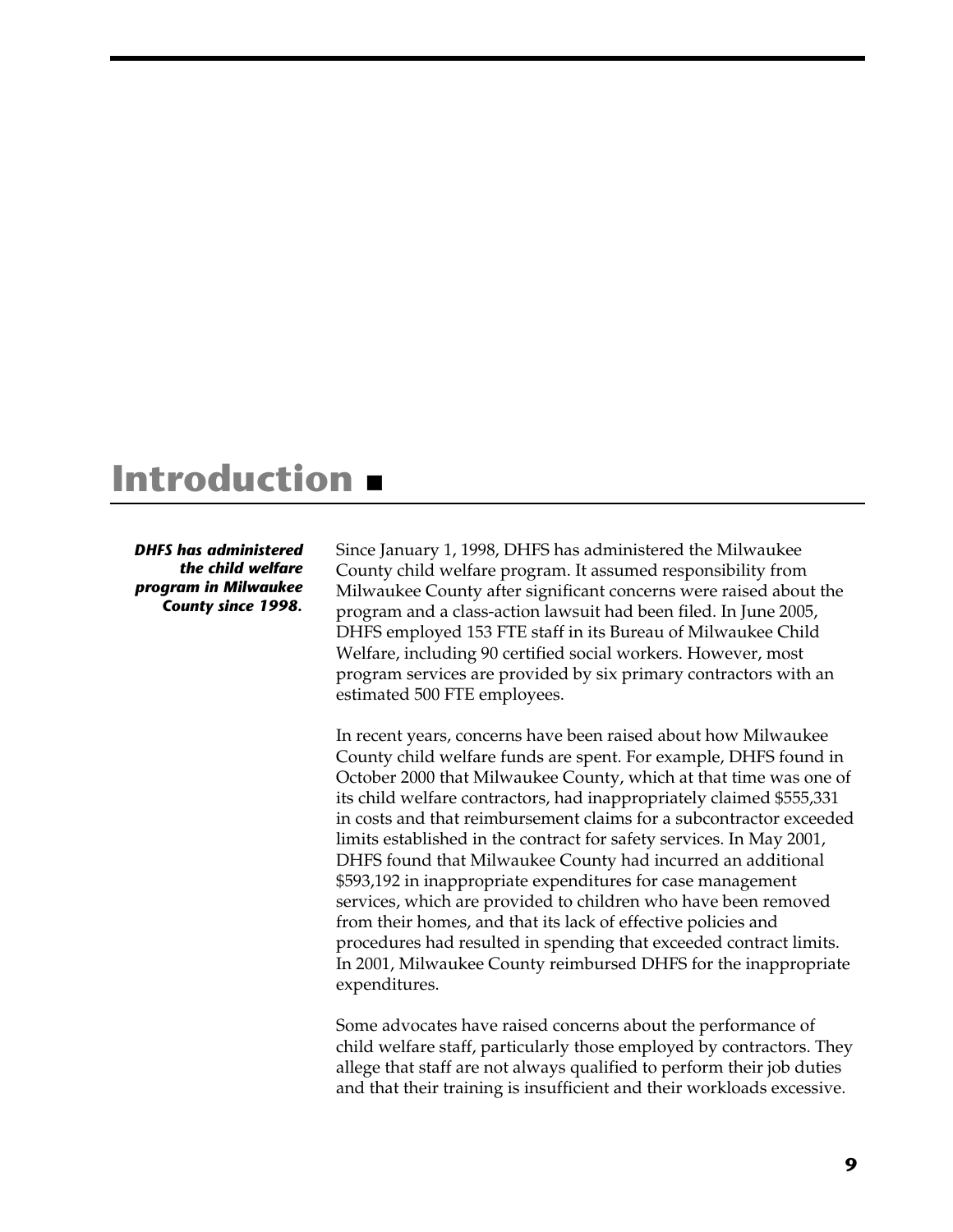As a result, they allege, some children and their families are inadequately served and there are high rates of staff turnover.

At the direction of the Joint Legislative Audit Committee, we conducted a comprehensive evaluation of the child welfare program in Milwaukee County, including:

- program funding and expenditures;
- the timeliness of DHFS investigations of allegations of child abuse and neglect;
- the extent to which families have been served effectively;
- staff turnover, qualifications, training, workloads, and salaries; and
- policy issues for the Legislature's consideration.

This report focuses on program expenditure and staffing issues. In conjunction with it, we have also released a report that addresses program management and performance (report 06-1).

To address specific concerns about Milwaukee County child welfare program expenditures and staffing, we interviewed DHFS and contract officials and analyzed the financial and program records they maintain, including the electronic case files for families. In addition, we spoke with foster parents and advocacy groups and reviewed studies completed by independent researchers.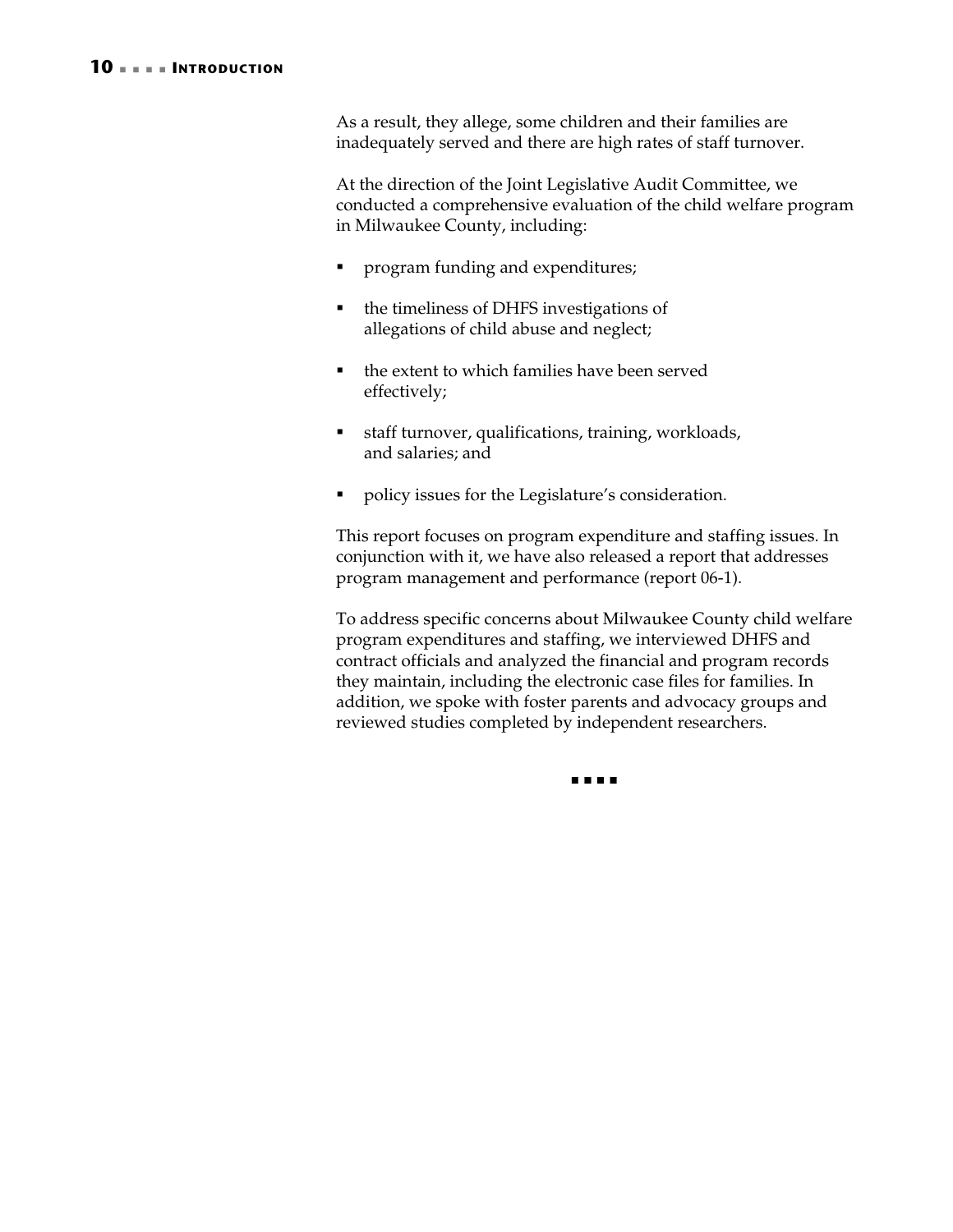Types of Expenditures Managing Contract Funding Administrative Costs and Financial Condition of La Causa Review of Selected Transactions

# **Program Expenditures**

Most Milwaukee County child welfare expenditures are incurred by contractors. We noted concerns with the Bureau's level of oversight of the contractors, including its collection of limited information on services provided to families. In addition, some contract funding has remained unspent in recent years. One key contractor, La Causa, has had high administrative costs in recent years, and its financial condition is of concern.

# **Types of Expenditures**

*Program expenditures totaled \$103.0 million in 2004.* 

Program expenditures totaled \$103.0 million in 2004, the most recent contract period for which complete data were available. DHFS accounts for Milwaukee child welfare expenditures in three categories, as shown in Table 1.

#### **Bureau Costs**

Bureau costs represented 19.8 percent of total program expenditures in 2004. They include salaries and fringe benefits for staff who investigate most allegations of abuse and neglect and for administrative staff, as well as the Bureau's facilities, supplies, information systems, and overhead.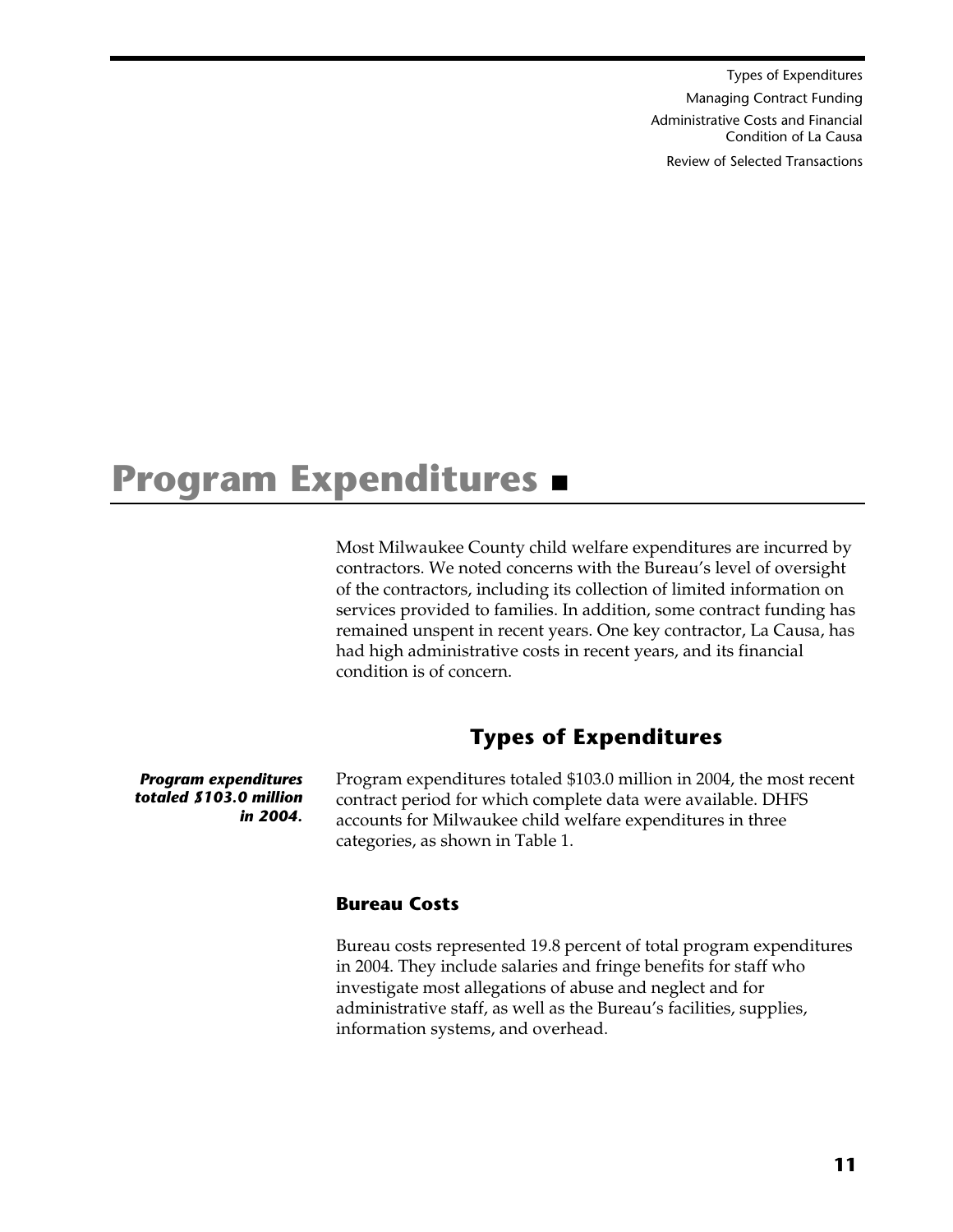#### Table 1

#### **2004 Milwaukee Child Welfare Program Expenditures**  (In Millions)

| <b>Expenditure Category</b> | Amount  |
|-----------------------------|---------|
|                             |         |
| <b>Bureau Costs</b>         | \$20.4  |
| Placement                   | 38.4    |
| <b>Contract Services</b>    | 44.2    |
| Total                       | \$103.0 |
|                             |         |

In 2001, Bureau costs represented 14.4 percent of total program expenditures. As shown in Table 2, they increased moderately from 2001 through 2003, then grew by \$3.0 million in 2004. That reflects an increase in the Bureau's share of expenses associated with the Wisconsin Statewide Automated Child Welfare Information System (WiSACWIS), which contains the electronic case files for families in the child welfare program in Milwaukee County and in the balance of the state. Since WiSACWIS was implemented, the Bureau's appropriations have funded 48.4 percent of its total cost of \$61.0 million. During this same period, Milwaukee County caseloads were approximately one-half the total caseload in Wisconsin.

#### **Placement**

Placement expenditures reflect monthly payments to out-of-home care providers. Table 3 shows 2004 placement expenditures by placement type.

Placement costs vary by placement type and increase significantly when placements with relatives or in foster homes are unavailable or when children have medical or behavioral needs that cannot be met by relatives or in foster homes. For example, DHFS determined that during the first half of 2004, the cost of a residential care center placement was \$7,826 per child per month, the cost of a group home placement was \$5,338 per child per month, and the cost of a treatment foster home placement was \$2,622 per child per month. Relatively few children are in these placements. In December 2004, 68 children were in residential care center placements, 118 were in group home placements, and 199 were in treatment foster home placements.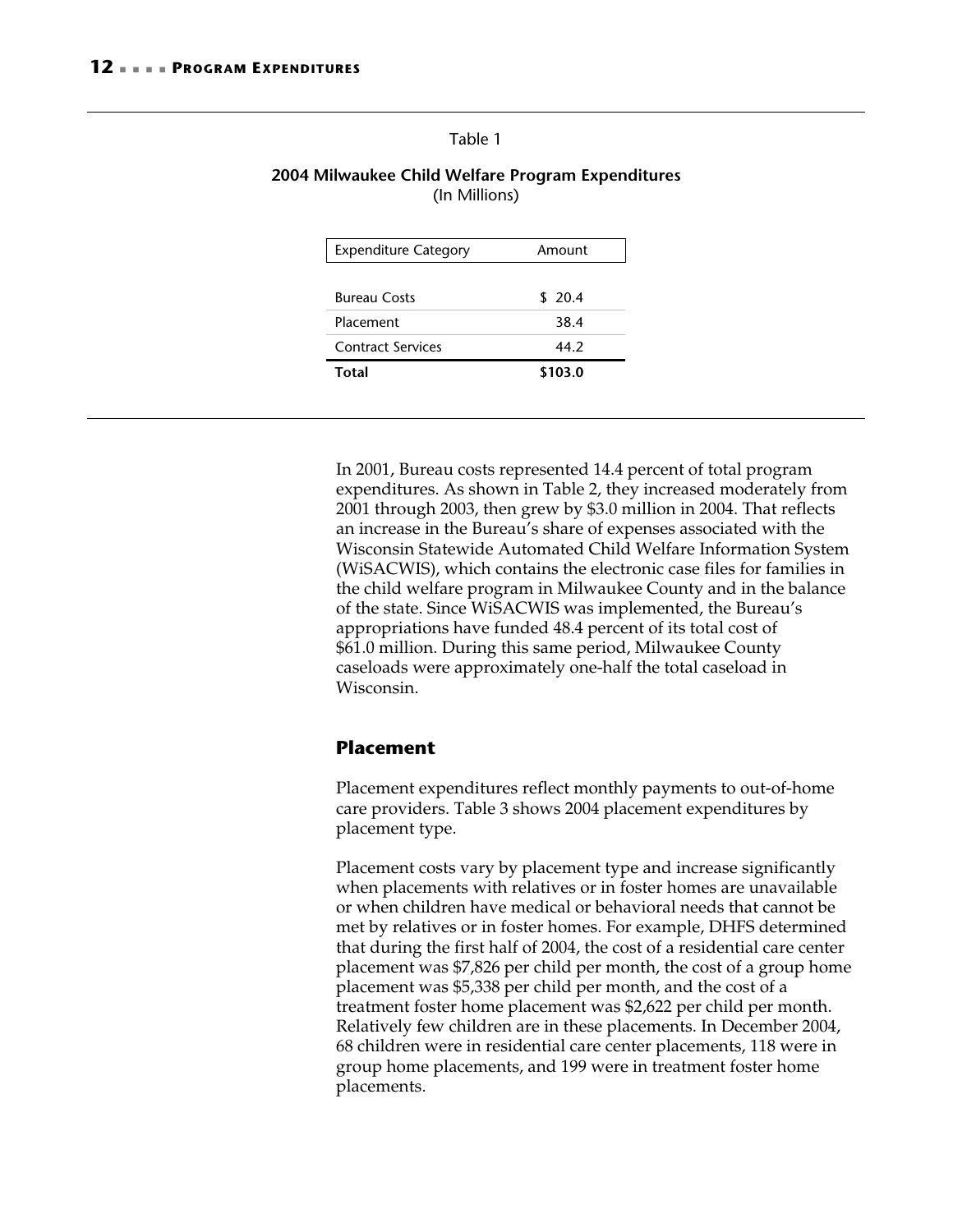#### Table 2

#### **Bureau Costs**  (In Millions)

|                            | 2001   | 2002   | 2003   | 2004   | January<br>through<br>June 2005 |
|----------------------------|--------|--------|--------|--------|---------------------------------|
| <b>Staffing</b>            |        |        |        |        |                                 |
| <b>Salaries</b>            | \$5.9  | \$5.8  | \$6.5  | \$6.4  | \$3.2                           |
| <b>Fringe Benefits</b>     | 2.0    | 2.1    | 2.5    | 2.6    | 1.2                             |
| <b>Subtotal</b>            | 7.9    | 7.9    | 9.0    | 9.0    | 4.4                             |
|                            |        |        |        |        |                                 |
| <b>WISACWIS</b>            | 5.1    | 4.5    | 5.1    | 8.3    | 3.0                             |
| Rent                       | 1.6    | 1.7    | 1.7    | 1.7    | 0.7                             |
| <b>Contracted Services</b> | 0.9    | 0.8    | 0.8    | 0.7    | 0.5                             |
| <b>Utilities</b>           | 0.2    | 0.2    | 0.2    | 0.2    | 0.1                             |
| <b>DHFS Indirect Costs</b> | 0.1    | 0.1    | 0.1    | 0.2    | 0.1                             |
| <b>Travel</b>              | 0.2    | 0.2    | 0.1    | 0.1    | 0.1                             |
| <b>Supplies</b>            | 0.1    | 0.3    | 0.1    | 0.1    | < 0.1                           |
| Equipment                  | 0.2    | 0.2    | 0.1    | < 0.1  | < 0.1                           |
| Other <sup>1</sup>         | 0.1    | 0.2    | 0.2    | 0.1    | 0.1                             |
| <b>Total</b>               | \$16.4 | \$16.1 | \$17.4 | \$20.4 | \$9.0                           |

 $1$  Includes charges for fiscal services, such as use of the State's accounting system.

#### Table 3

#### **2004 Placement Expenditures, by Type**  (In Millions)

| Type of Placement                 | Expenditures |
|-----------------------------------|--------------|
|                                   |              |
| Higher Level of Care <sup>1</sup> | \$21.9       |
| <b>Foster Home</b>                | 11.6         |
| Relative (Kinship Care)           | 21           |
| Other <sup>2</sup>                | 2.8          |
| Total                             |              |

<sup>1</sup> Includes treatment foster homes, group homes, and residential care centers.<br><sup>2</sup> Includes assessment centers and emergency placements.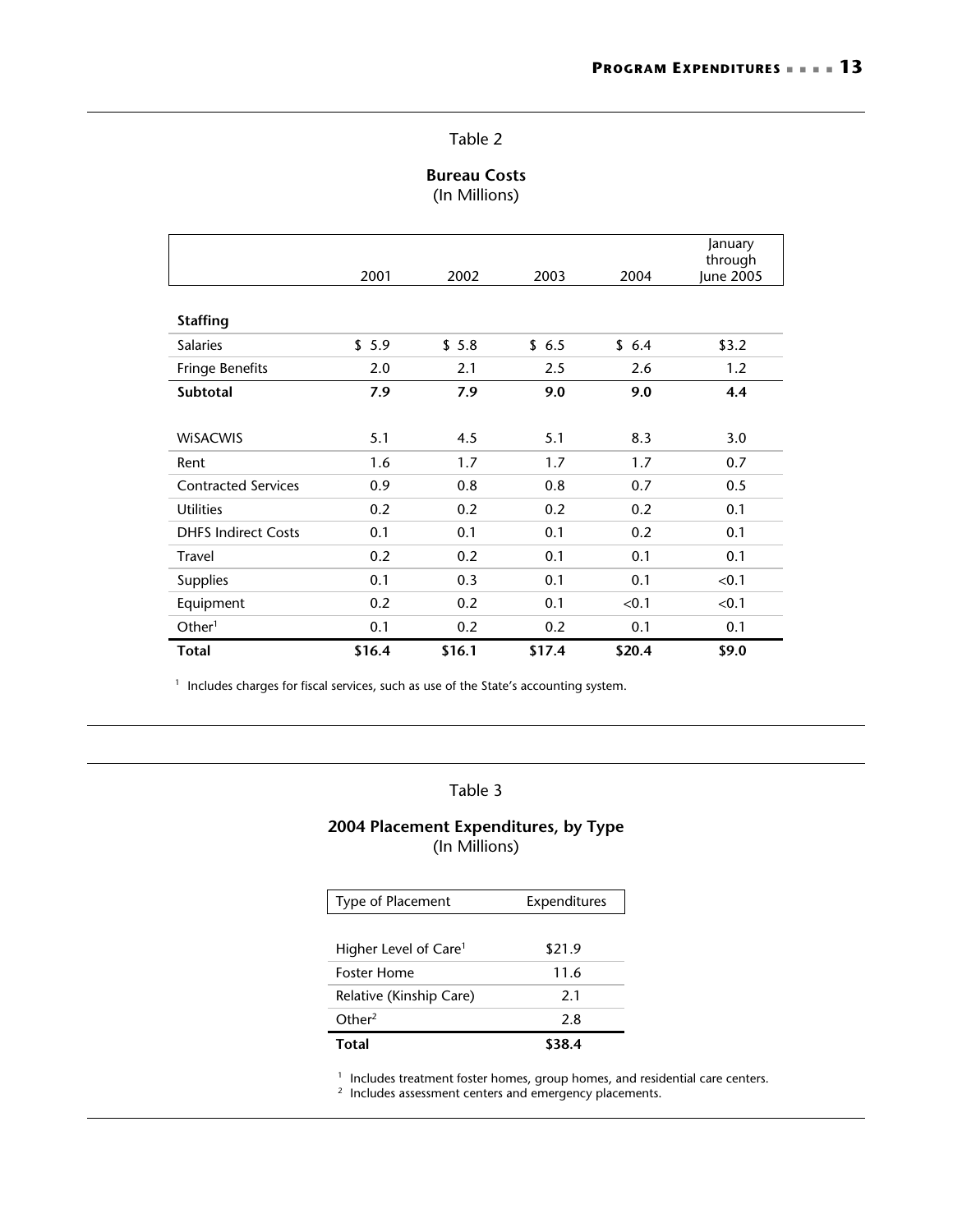Relatives who were not foster parents were paid \$215 per child per month under the Kinship Care program, while foster parents were paid \$302 to \$391 per child per month, depending on children's ages, but could also receive up to a total of \$2,000 per child per month for children with special needs. We estimate the average monthly payment to foster parents in 2004 was \$950, which often included payments for multiple children.

Monthly foster care rates, which are the same for the entire state, increased annually from 1998 through 2001, as shown in Table 4, then remained unchanged through 2005. The settlement agreement required the Bureau to seek legislative approval for an increase in the rates, and it has done so. The Governor's 2005-07 biennial budget request proposed a rate increase of 5.0 percent in both 2006 and 2007, which the Legislature reduced to 2.5 percent. However, as a result of the Governor's partial veto, the rates increased by 5.0 percent on January 1, 2006, and will remain at that level through 2007. Revenue for these increases will come from new federal funds that DHFS received in fiscal year (FY) 2004-05.

#### Table 4

#### **Foster Care Rates**  (Monthly Payment per Child)

|       |       |       | 2001<br>through |       |
|-------|-------|-------|-----------------|-------|
| 1998  | 1999  | 2000  | 2005            | 2006  |
|       |       |       |                 |       |
| \$289 | \$296 | \$299 | \$302           | \$317 |
| 315   | 323   | 326   | 329             | 346   |
| 367   | 367   | 371   | 375             | 394   |
| 374   | 383   | 387   | 391             | 411   |
|       |       |       |                 |       |

### **Contract Services**

*In 2004, case management accounted for 55.9 percent of contract services expenditures.* 

Contract services include payments to contractors for the program services shown in Table 5. Four types of child welfare services accounted for more than 80.0 percent of all contract services in 2004:

 case management, which accounted for 55.9 percent of contract services expenditures;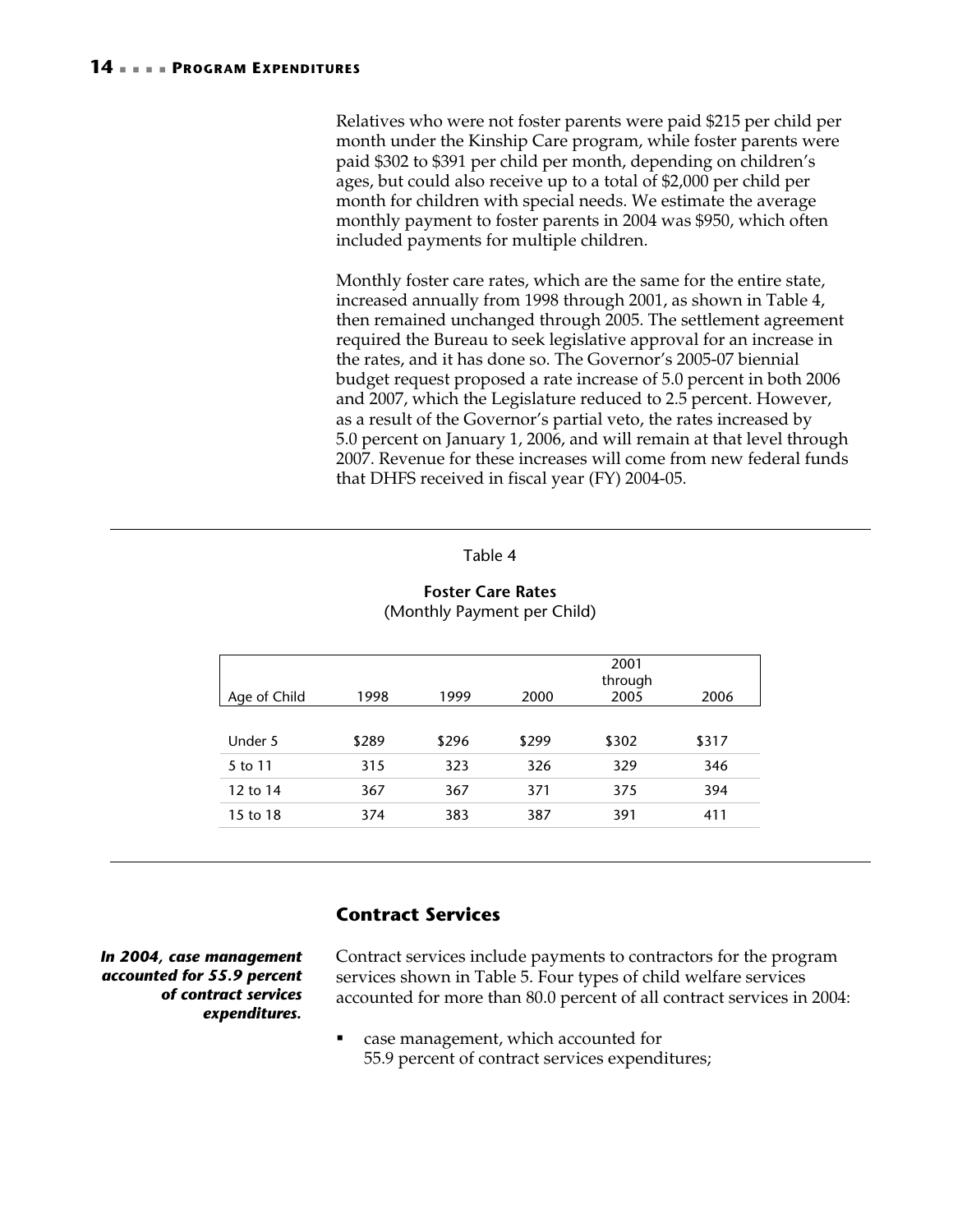- foster care, which includes the costs of recruiting and licensing foster homes and providing training to foster parents;
- safety services, which includes the costs of providing services to families whose children are not able to safely remain in the home unless these services are provided and the families are monitored regularly; and
- adoption, which includes the costs of recruiting adoptive parents and matching children with appropriate adoptive homes.

#### Table 5

#### **Contract Services Expenditures** (In Millions)

| Type                              | 2001   | 2002   | 2003   | 2004   | January<br>through<br>June 2005 |
|-----------------------------------|--------|--------|--------|--------|---------------------------------|
|                                   |        |        |        |        |                                 |
| Case Management                   | \$23.3 | \$26.4 | \$26.4 | \$24.7 | \$13.7                          |
| <b>Foster Care</b>                | 7.5    | 3.6    | 6.4    | 4.8    | 3.5                             |
| <b>Safety Services</b>            | 6.3    | 6.2    | 6.9    | 4.4    | 1.8                             |
| Adoption                          | 2.9    | 2.9    | 3.4    | 3.0    | 1.5                             |
| <b>Eligibility Determinations</b> | 0.8    | 0.9    | 1.0    | 1.1    | 0.5                             |
| Independent Investigations        | 0.1    | 0.3    | 0.3    | 0.3    | 0.1                             |
| Other <sup>1</sup>                | 6.7    | 4.2    | 5.6    | 5.9    | 3.0                             |
| <b>Total</b>                      | \$47.6 | \$44.5 | \$50.0 | \$44.2 | \$24.1                          |

<sup>1</sup> Includes contracts for independent living services, permanency plan reviews, assessment centers, post-adoption services, and other services, as well as transition costs incurred after Milwaukee County ceased providing case management, foster care, and adoption services in 2001.

> We relied on data provided by the contractors, which do not exactly match the amounts in the State's accounting system because they include expenses that the State did not reimburse, as well as expenses that were reimbursed in a different calendar year. However, data maintained by DHFS provided few details on the types and nature of individual expenditures.

> Table 6 shows direct service and administrative expenditures for the four types of child welfare services in 2004. Most expenditures by contractors were for case management.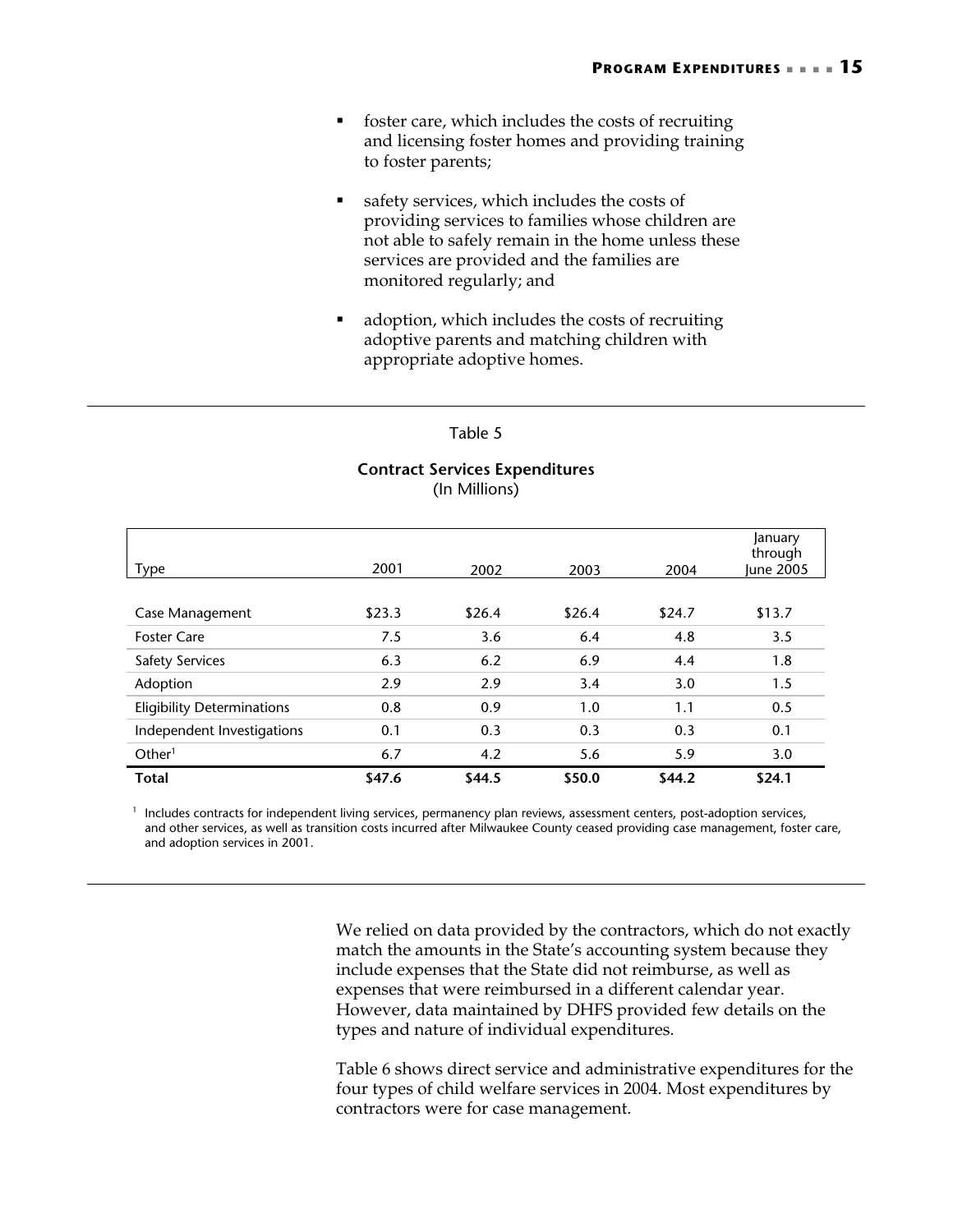#### Table 6

#### **2004 Contract Expenditures, by Service Type**  (In Millions)

|                                         | Case<br>Management       | <b>Safety Services</b>   | <b>Foster Care</b> | Adoption |
|-----------------------------------------|--------------------------|--------------------------|--------------------|----------|
|                                         |                          |                          |                    |          |
| <b>Direct Service Expenditures</b>      |                          |                          |                    |          |
| Program Staff Salaries                  | \$9.4                    | \$1.6                    | \$2.3              | \$1.6    |
| <b>Fringe Benefits</b>                  | 2.1                      | 0.3                      | 0.6                | 0.4      |
| <b>Staff Travel and Training</b>        | 0.6                      | 0.1                      | 0.1                | 0.1      |
| <b>Client Services and Assistance</b>   | 11.3                     | 0.8                      | < 0.1              | < 0.1    |
| Payments to Subcontractors <sup>1</sup> | —                        | 0.9                      | 0.5                | 0.1      |
| Caregiver Recruitment                   |                          | $\overline{\phantom{0}}$ | 0.2                | < 0.1    |
| Other $2$                               | $\overline{\phantom{0}}$ | $\overline{\phantom{0}}$ | < 0.1              | 0.1      |
| <b>Subtotal</b>                         | 23.4                     | 3.7                      | 3.7                | 2.3      |
|                                         |                          |                          |                    |          |
| <b>Administrative Expenditures</b>      |                          |                          |                    |          |
| <b>Administrative Staff Salaries</b>    | 1.4                      | 0.3                      | 0.7                | 0.2      |
| <b>Fringe Benefits</b>                  | 0.3                      | 0.1                      | 0.2                | < 0.1    |
| Parent Company Overhead                 | 0.9                      | 0.3                      | 0.4                | 0.3      |
| Consulting, Legal, and Audit Fees       | 0.7                      | 0.1                      | < 0.1              | 0.1      |
| Insurance                               | 0.6                      | 0.1                      | < 0.1              | < 0.1    |
| <b>Office Supplies</b>                  | 0.4                      | 0.1                      | 0.1                | 0.1      |
| Rent                                    |                          | 0.2                      | 0.3                | 0.1      |
| Other <sup>3</sup>                      | < 0.1                    | < 0.1                    | 0.1                | 0.1      |
| <b>Subtotal</b>                         | 4.3                      | 1.2                      | 1.8                | 0.9      |
| <b>Total</b>                            | \$27.7                   | \$4.9                    | \$5.5              | \$3.2    |

<sup>1</sup> Includes management of safety services cases, training for foster parents, and placement assistance for adoption cases.<br><sup>2</sup> Includes miscellaneous expenditures.<br><sup>3</sup> Includes travel and meal expenditures for administra

We attempted to identify all services that were actually provided to families in 2004 but were unable to do so from available records. The electronic case files contain incomplete information that is not consolidated in one location, which prevented us from summarizing this information. However, we were able to obtain information on services that case management and safety services contractors provided most often in 2004. As shown in Table 7, they were counseling and therapy and parenting education. Contractors also provided additional services and items, such as bus tickets, food and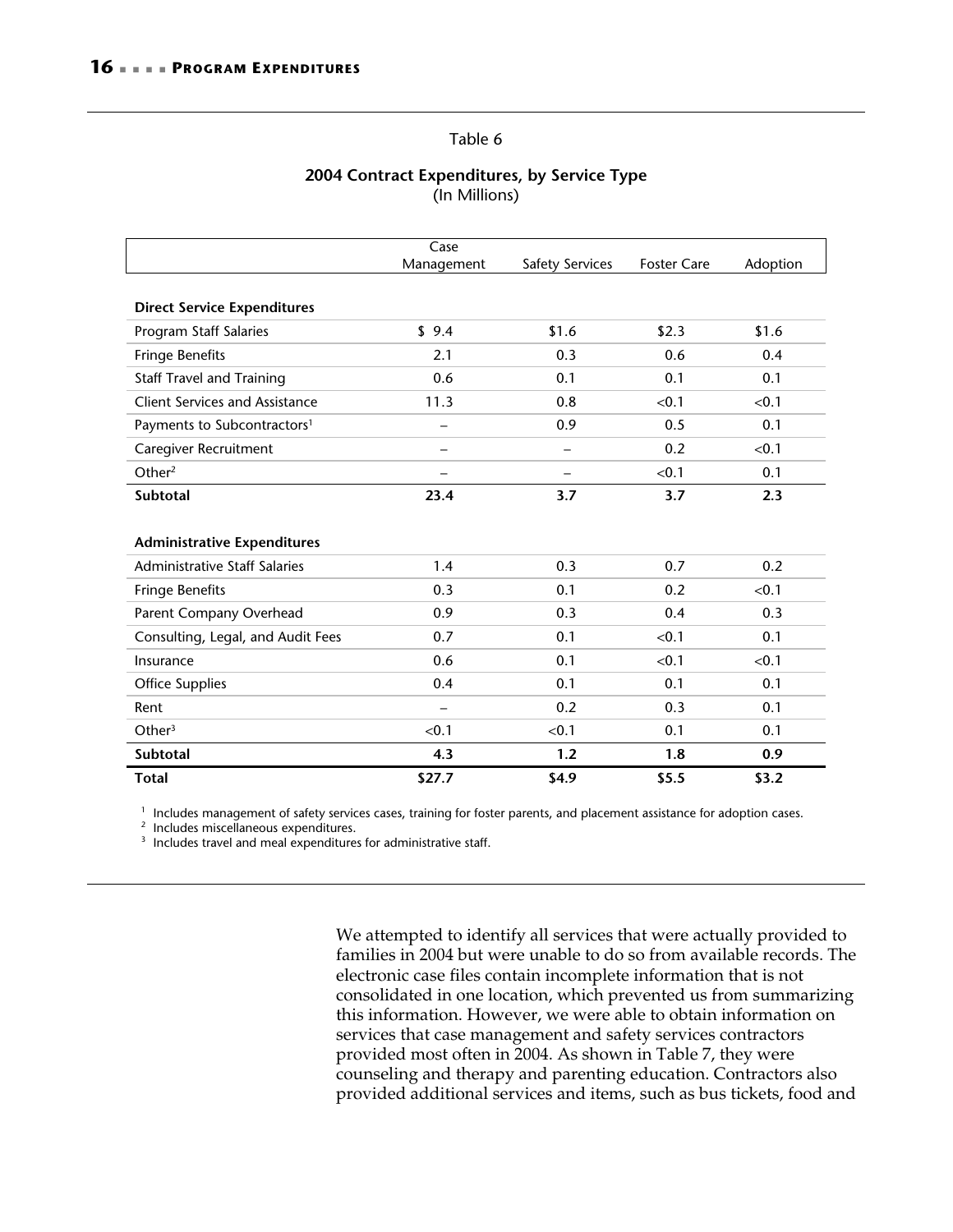clothing, and child care, but we were unable to obtain complete information on the number of cases that received them. Further, contractors maintain information on only those services funded by the Milwaukee child welfare program, and not by other sources, such as Medical Assistance.

#### Table 7

#### **Selected Services Provided**<sup>1</sup> 2004

|                                            | Expenditures  | Number of Cases<br><b>That Received</b> | Percentage of Cases<br><b>That Received</b> |
|--------------------------------------------|---------------|-----------------------------------------|---------------------------------------------|
|                                            | (In Millions) | the Service                             | the Service <sup>2</sup>                    |
| <b>Case Management Services</b>            |               |                                         |                                             |
| Counseling and Therapy                     | \$2.6         | 913                                     | 29.4%                                       |
| <b>Parenting Education</b>                 | 1.6           | 732                                     | 23.6                                        |
| Visitation of Children in Out-of-Home Care | 1.5           | 537                                     | 17.3                                        |
| Alcohol and Other Drug Addiction Services  | 1.4           | 473                                     | 15.2                                        |
| Life Skills/Independent Living Services    | 0.7           | 97                                      | 3.1                                         |
| Transportation                             | 0.7           | 465                                     | 15.0                                        |
| Assessments and Evaluations                | 0.6           | 449                                     | 14.5                                        |
| Mental Health Day Treatment                | 0.3           | 25                                      | 0.8                                         |
| Medical/Health Services                    | < 0.1         | 63                                      | 2.0                                         |
| <b>Subtotal</b>                            | 9.4           |                                         |                                             |
|                                            |               |                                         |                                             |
| <b>Safety Services</b>                     |               |                                         |                                             |
| Parenting Education                        | 0.3           | 616                                     | 48.3                                        |
| Counseling and Therapy                     | 0.1           | 241                                     | 18.9                                        |
| Alcohol and Other Drug Addiction Services  | 0.1           | 148                                     | 11.6                                        |
| Assessments and Evaluations                | 0.1           | 66                                      | 5.2                                         |
| Rent/Utilities                             | < 0.1         | 360                                     | 28.2                                        |
| Transportation                             | < 0.1         | 10                                      | 0.8                                         |
| Subtotal                                   | 0.6           |                                         |                                             |
| <b>Total</b>                               | \$10.0        |                                         |                                             |

<sup>1</sup> Includes only those services that were paid for with child welfare funds.<br><sup>2</sup> There were 3,106 cases that received case management and 1,276 families that received safety services in 2004. A case can include multiple children and adults.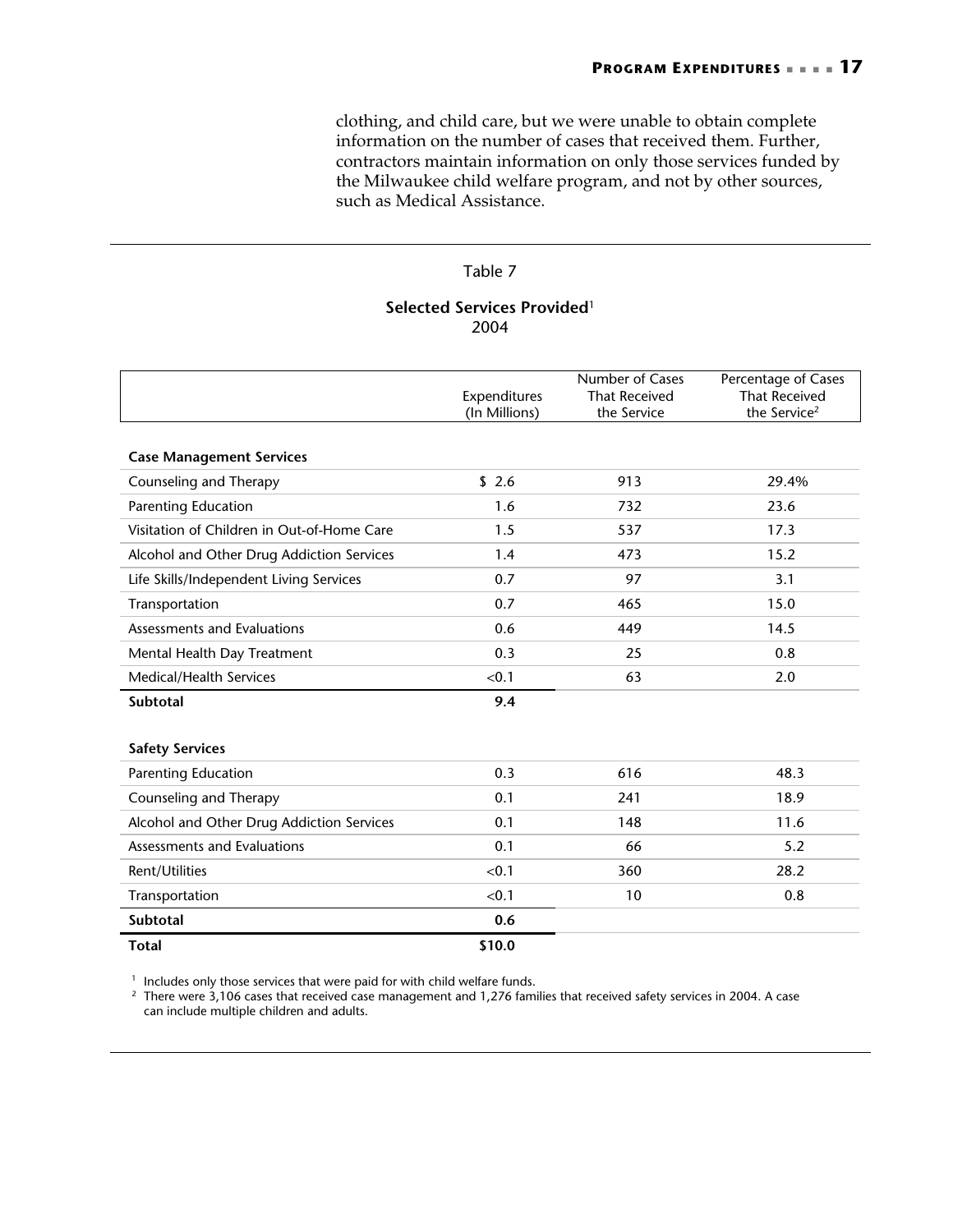#### *The Bureau has not required contractors to report on services provided to families.*

To help the Bureau assess contractors' efforts to serve families, case management and safety services contractors were contractually required through 2005 to provide quarterly reports that identify the services provided to 10.0 percent of their cases. The Bureau required contractors to submit the reports for the first quarter in 2003, but it has neither requested nor received any of these reports since then. DHFS stated that this requirement will not be included in the 2006 contracts. Instead, it plans to require contractors to submit monthly information on aggregate expenditures for services. However, this new requirement will not provide information on the specific services provided to families. Without such information, it will not be possible to determine whether families are served effectively.

#### ; **Recommendation**

*We recommend the Department of Health and Family Services report to the Joint Legislative Audit Committee by March 1, 2006, on its efforts to collect and analyze information on services that contractors provide to families.* 

Table 8 shows 2004 contract services expenditures for the four main types of child welfare services by contractor.

#### Table 8

#### **2004 Expenditures in Four Service Areas**<sup>1</sup> (In Millions)

|                                            | Case       | Safety          | Foster |           |        |
|--------------------------------------------|------------|-----------------|--------|-----------|--------|
| Contractor                                 | Management | <b>Services</b> | Care   | Adoptions | Total  |
|                                            |            |                 |        |           |        |
| Innovative Family Partnerships             | \$13.0     | \$1.3           |        |           | \$14.3 |
| <b>Wisconsin Community Service Network</b> | 9.9        | 1.7             |        |           | 11.6   |
| La Causa                                   | 4.8        | 0.8             |        |           | 5.6    |
| Lutheran Social Services                   |            |                 | \$5.5  |           | 5.5    |
| Children's Service Society of Wisconsin    |            |                 |        | \$3.2     | 3.2    |
| Milwaukee County                           |            | 1.1             |        |           | 1.1    |
| <b>Total</b>                               | \$27.7     | \$4.9           | \$5.5  | \$3.2     | \$41.3 |

 $1$  Expenditures are based on contractors' data, which do not match the amounts in the State's accounting system because they include some expenses that the State did not reimburse, and expenses that were reimbursed in a different calendar year.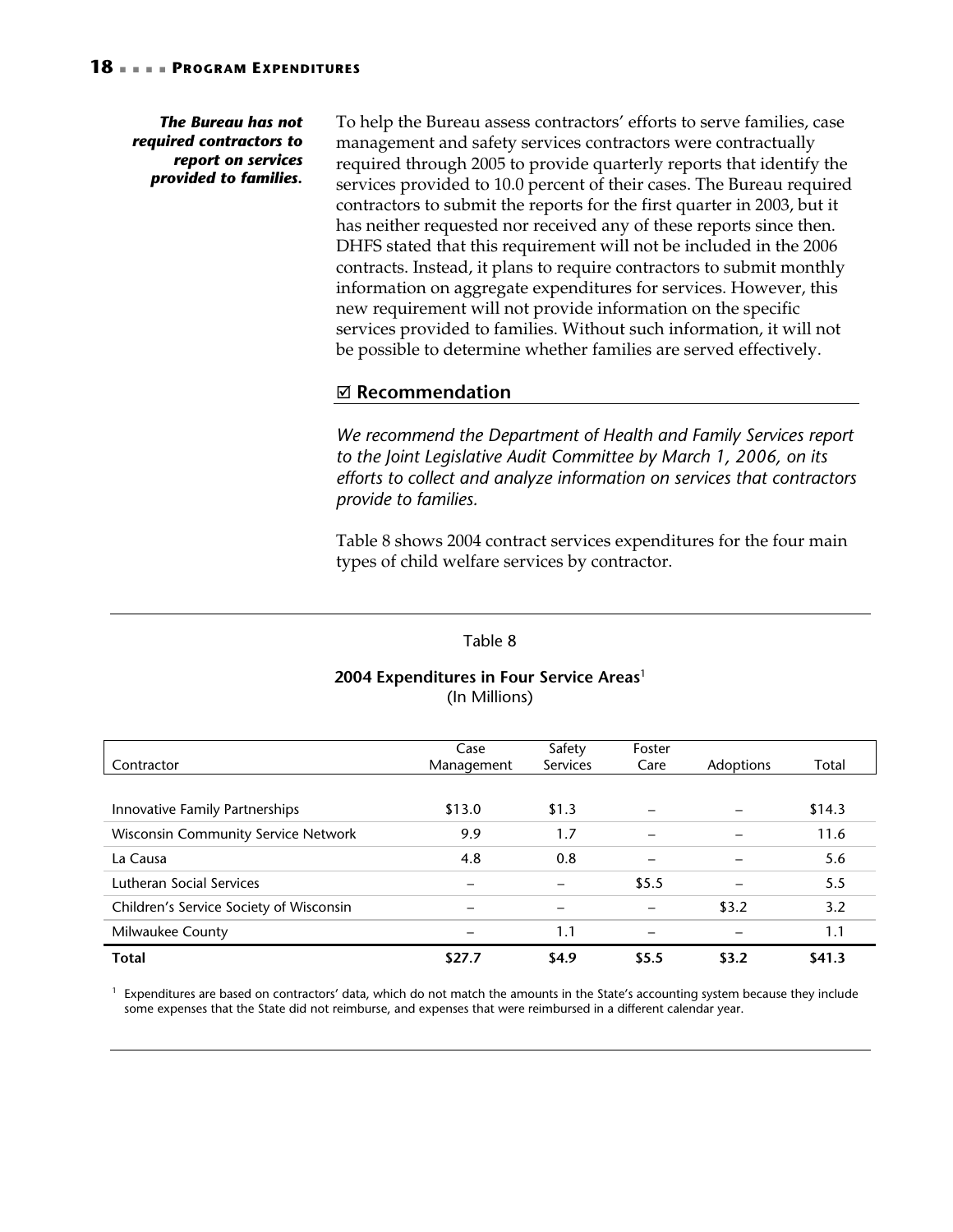# **Managing Contract Funding**

*Contractors did not spend \$16.7 million in available contract funds from 2001 through 2004.* 

As shown in Table 9, the contractors that provided safety, case management, foster care, and adoptions services did not spend \$16.7 million in available contract funds from 2001 through 2004, in part because of declining caseloads. Because we were unable to determine the types and amounts of services that contractors provided, it is not possible to know for certain whether the needs of individual families were fully met or whether at least a portion of the unspent funds should have been spent on additional services.

#### Table 9

#### **Unspent Child Welfare Funds, by Type of Contractor**  2001 through 2004

| Type of Contractor     | Total        |
|------------------------|--------------|
|                        |              |
| <b>Safety Services</b> | \$8,396,000  |
| Case Management        | 6,173,000    |
| Foster Care            | 1,435,000    |
| Adoptions              | 707,000      |
| Total                  | \$16,711,000 |

DHFS used the \$16.7 million in unspent funds in several ways:

- Approximately \$8.4 million was to have been provided by the federal Temporary Assistance to Needy Families (TANF) program, which also funds programs such as W-2. The Department of Workforce Development (DWD) is the recipient of these TANF grant funds. Because contractors did not spend these funds, DHFS never requested them from DWD, which instead made them available to other programs.
- In July 2003, the Joint Finance Committee directed DHFS to use \$4.0 million (\$2.9 million in GPR and \$1.1 million in federal funds) to cover shortfalls in child welfare programs outside of Milwaukee County.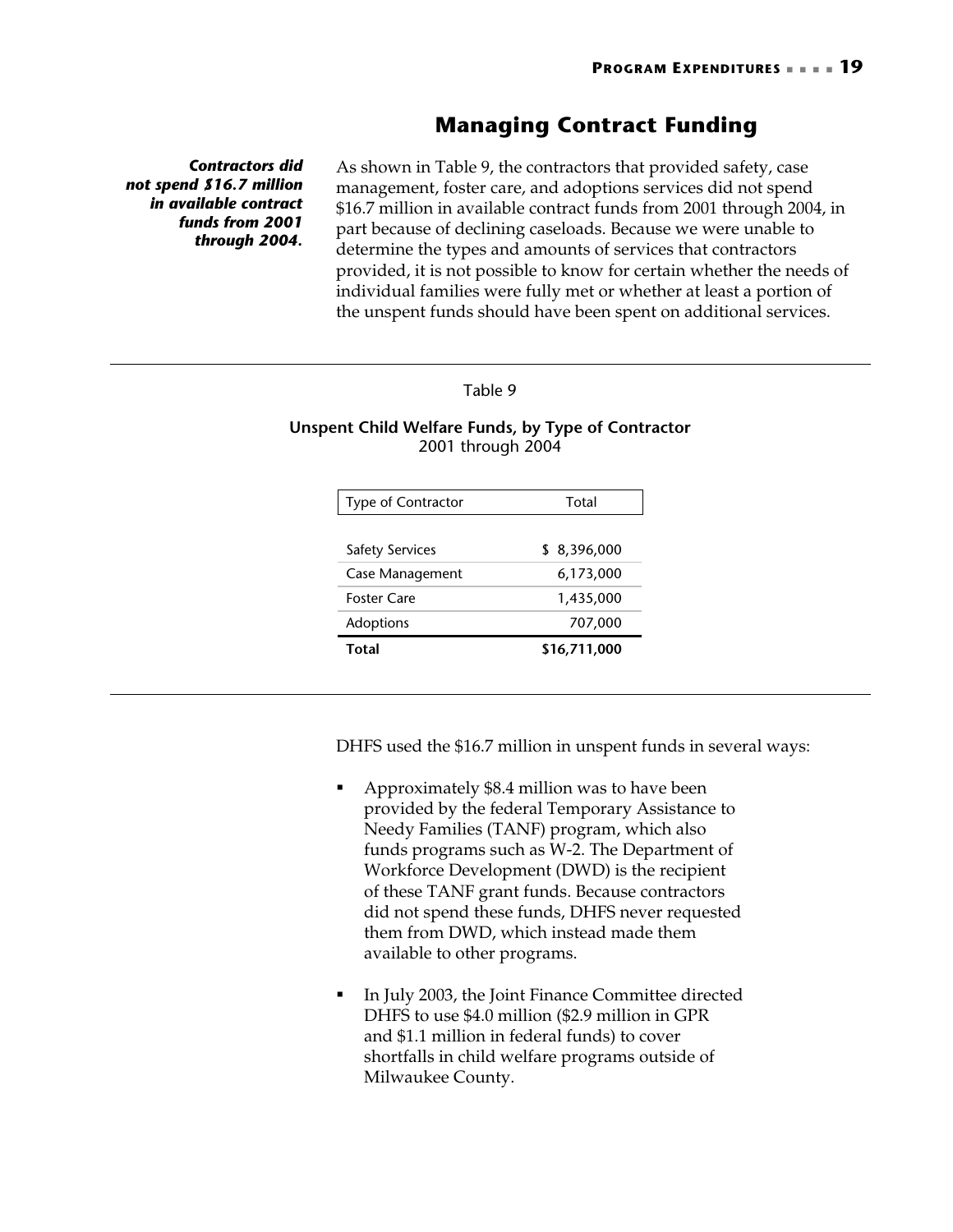- DHFS lapsed a total of \$3.1 million to the General Fund in March 2004 and June 2005.
- DHFS used \$1.2 million to partially fund a child welfare ombudsman office in Milwaukee County and efforts to recruit and retain caseworkers.

Based on decreasing caseloads, the Governor's 2005-07 biennial budget request included \$15.7 million less than the amount appropriated in the 2003-05 biennial budget. However, the request also included funding for new child welfare initiatives, including:

- **\$280,000 annually for additional training and** support for foster and adoptive parents;
- **5841,500 annually to help recruit and retain case** managers; and
- **5268,900 annually for an ombudsman office in the** Bureau.

The Legislature deleted funding for all three provisions. However, DHFS has considerable flexibility in how it uses child welfare funds. As a result, the Governor's veto message for the 2005-07 biennial budget directed DHFS to provide unspent child welfare funds to contractors to improve the recruitment and retention of case managers by increasing their salaries. In addition, DHFS used unspent funds to cover the costs of the ombudsman for the 2005-07 biennium.

# **Administrative Costs and Financial Condition of La Causa**

Table 10 and Table 11 show direct services and administrative expenditures for the contractors that provided case management and safety services in 2004. We calculated administrative expenditures based on a standard methodology that includes costs such as executive staff salaries and benefits, insurance, and consulting fees. The amounts shown may differ from those reported in the contractors' financial statements because of differences in the items categorized as administrative costs, and because our calculations were based only on costs associated with the child welfare program. Some contractors also incur administrative costs for other programs.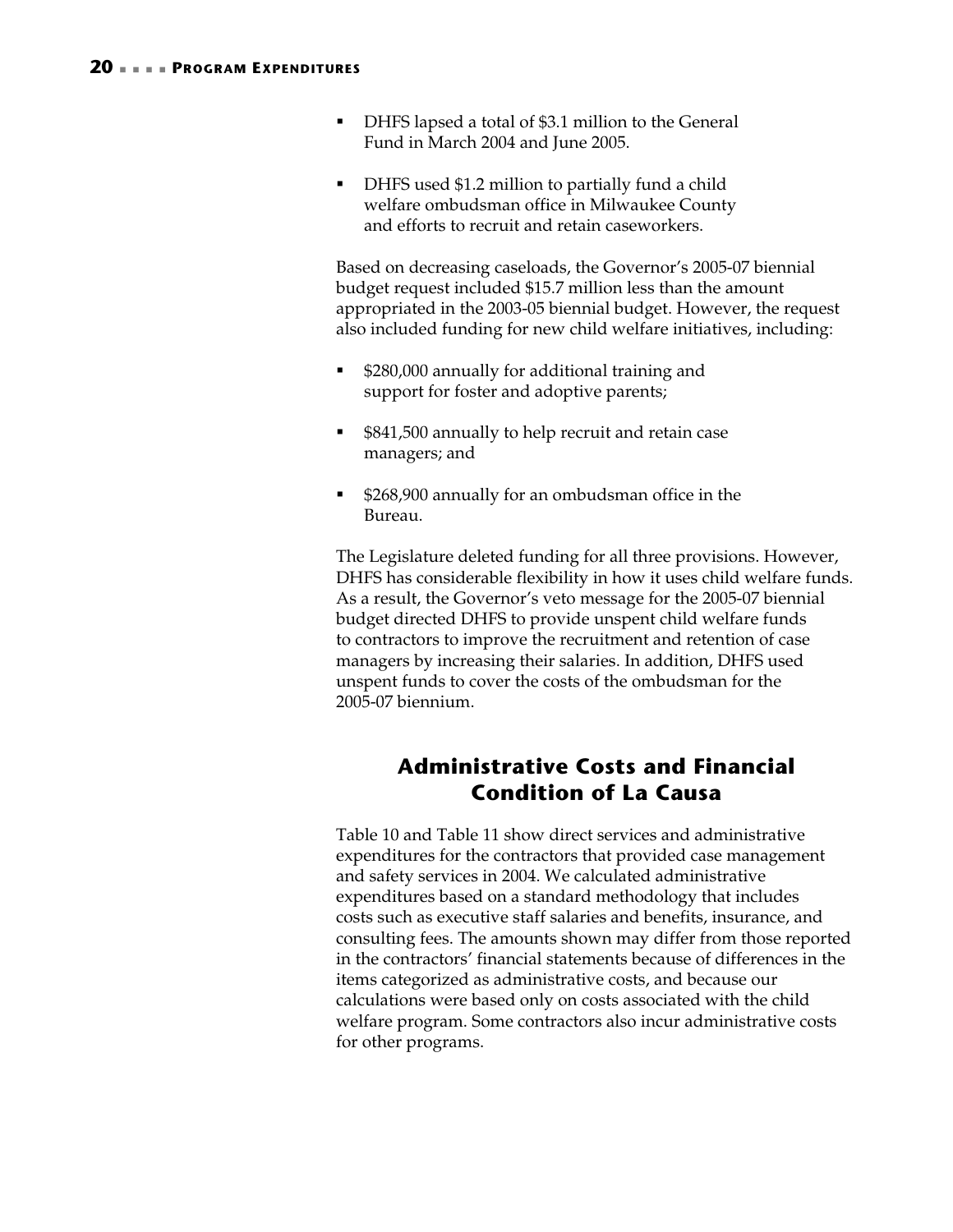#### Table 10

#### **2004 Administrative Expenditures of Case Management Contractors**  (In Millions)

|                                  | <b>Wisconsin</b><br>Community<br>Service Network | Innovative<br>Family<br>Partnerships | La Causa |
|----------------------------------|--------------------------------------------------|--------------------------------------|----------|
| Direct Services Expenditures     | \$8.5                                            | \$11.1                               | \$3.8    |
| Administrative Expenditures      | 1.4                                              | 1.9                                  | 1.0      |
| <b>Total</b>                     | \$9.9                                            | \$13.0                               | \$4.8    |
| Administrative Expenditures as a |                                                  |                                      |          |
| Percentage of Contractor Total   | 14.1%                                            | 14.6%                                | 20.8%    |

#### Table 11

#### **2004 Administrative Expenditures of Safety Services Contractor**s

|                                                                    | Milwaukee<br>County | Wisconsin<br>Community<br>Service Network | Innovative<br>Family<br>Partnerships | La Causa  |
|--------------------------------------------------------------------|---------------------|-------------------------------------------|--------------------------------------|-----------|
| Direct Services Expenditures                                       | 882,000             | \$1,278,000                               | 913,000<br>\$                        | \$580,000 |
| Administrative Expenditures                                        | 253,000             | 383,000                                   | 348,000                              | 256,000   |
| <b>Total</b>                                                       | \$1,135,000         | \$1,661,000                               | \$1,261,000                          | \$836,000 |
| Administrative Expenditures as a<br>Percentage of Contractor Total | 22.3%               | 23.1%                                     | 27.6%                                | 30.6%     |

*La Causa has high administrative expenditures relative to other contractors.* 

As a percentage of its total expenditures for providing case management and safety services, La Causa's administrative expenditures were higher than the other contractors'. There are several reasons for its higher level of administrative expenditures. For example, La Causa has had difficulty controlling its costs since at least 2001, when it first provided case management services. It spent \$408,100 in excess of its contract limit in 2001 and \$431,700 in 2002, which represented approximately 8.0 percent of its contract amounts. In 2002, DHFS provided La Causa with an additional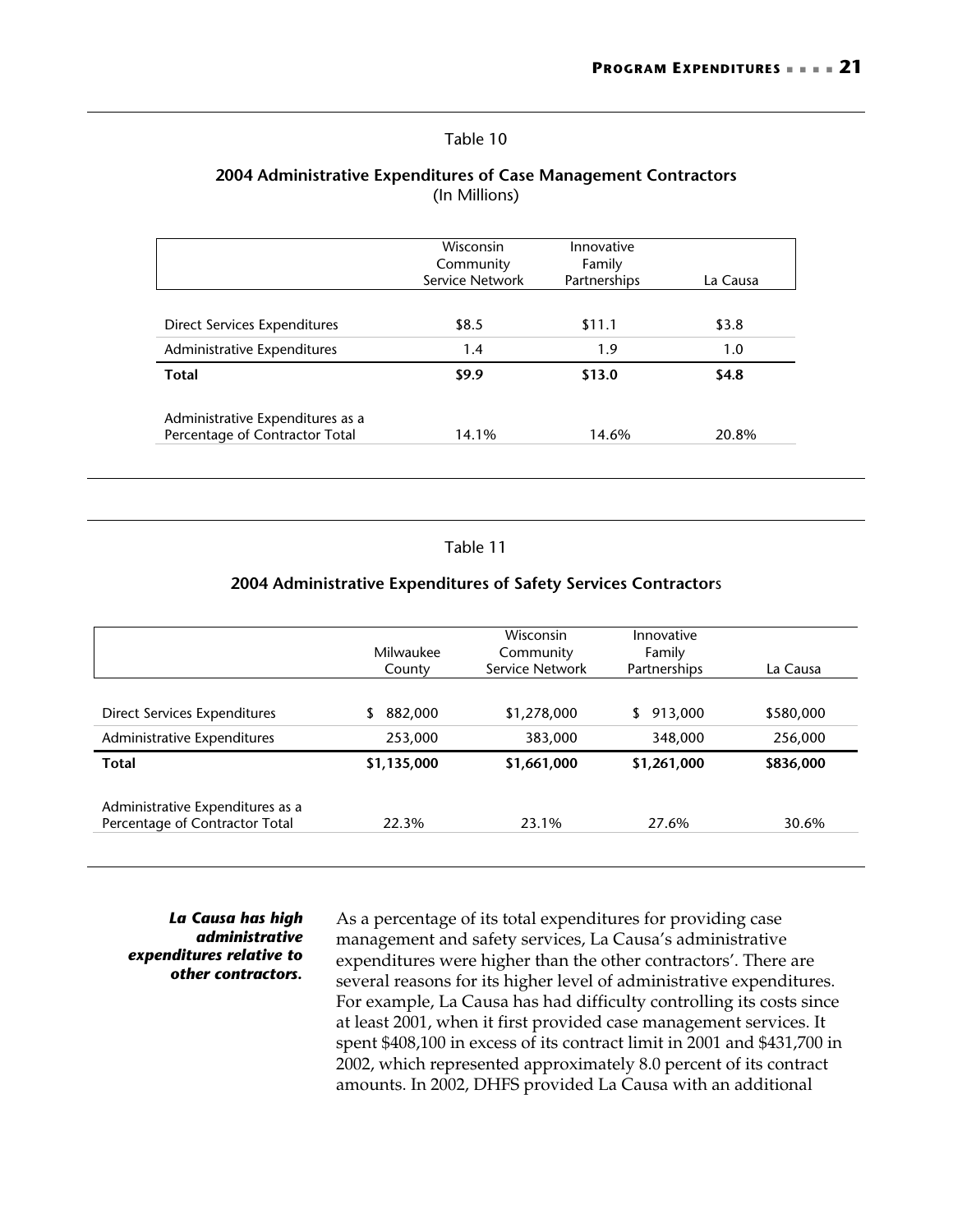\$140,421 to help cover these excess costs. In 2003, La Causa staff loaned their employer almost \$82,000, which was subsequently repaid.

In addition, DHFS allowed La Causa to transfer \$640,000 in unspent funds for program services to instead support administrative costs. These transfers—including \$300,000 in 2003, \$250,000 in 2004, and \$90,000 in 2005—were allowed because in prior years, La Causa had underspent its budget for services and overspent its budget for administration. However, we note that the transferred funds were not fully used in 2004 because La Causa did not spend all of the funds allowed under its 2004 case management contract.

In October 2003, DHFS internal auditors reviewed La Causa's administration of its case management contract and found serious problems:

- La Causa charged at least \$488,256 in unallowable and questioned costs: \$428,035 in 2002 and \$60,221 in 2003. These costs included amounts that La Causa charged for above-market rates for services provided by its own staff. As of December 2005, La Causa had not repaid DHFS any of these funds.
- La Causa had problems in reducing costs and staying within budgetary limits.
- La Causa inappropriately shifted administrative costs among its various programs.

In response to La Causa's financial difficulties, DHFS has contractually required La Causa to submit a five-year cost reduction plan for lowering its debt and to provide monthly information about its finances and operational processes. It has also required La Causa to reduce its administrative costs to prevent the need for a transfer of additional service funds to cover administrative costs. La Causa has restructured its debt to be payable over a ten-year period, rather than a five-year period. As of December 31, 2005, it reported a debt of \$6.2 million, which is somewhat less than the \$6.7 million it reported in 2002.

Nevertheless, La Causa's financial condition remains of concern. DHFS recently awarded La Causa a \$10.6 million contract to provide child welfare case management and safety services in 2006. La Causa was the only bidder to provide these services. If La Causa cannot control its costs and keep expenditures within the budgeted amounts, it may once again request to use child welfare funds that *La Causa's financial condition remains of concern.*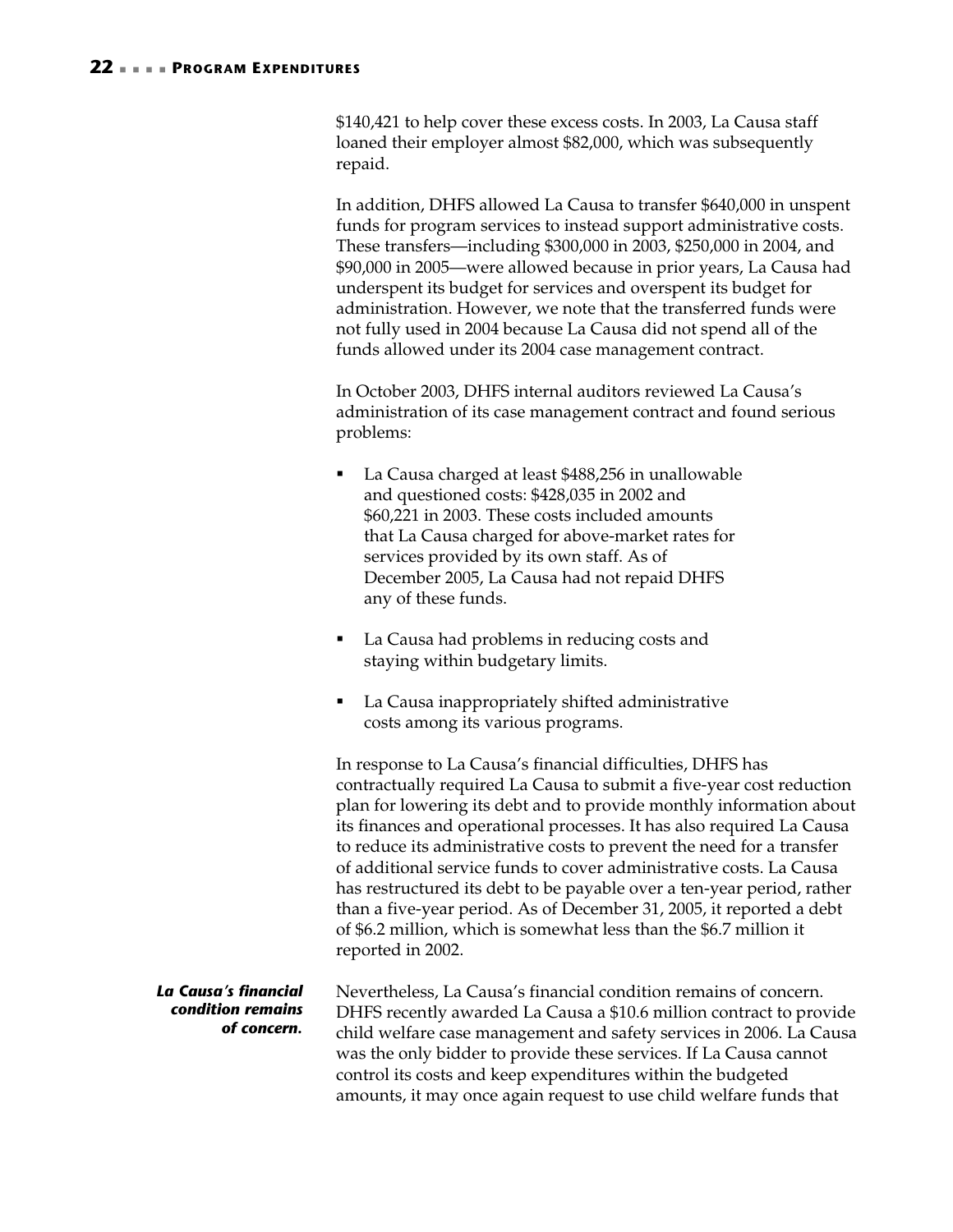are intended to purchase services to instead cover administrative costs. To the extent that this transfer of funds occurs, less funding will be available to address the needs of families.

#### ; **Recommendation**

*We recommend the Department of Health and Family Services report to the Joint Legislative Audit Committee by March 1, 2006, on:* 

- *the steps it is taking to monitor and assess La Causa's financial condition on an ongoing basis; and*
- *whether it intends to require La Causa to repay the \$488,256 in unallowable costs identified by DHFS auditors and, if so, the time line for doing so.*

# **Review of Selected Transactions**

We reviewed the appropriateness and reasonableness of costs other than personnel costs that nine contractors listed in Appendix 1 charged the program in 2004. We reviewed 1,409 transactions with a total value of \$2.8 million. We did not select the transactions randomly; rather, our selection was based on transaction size and type of vendor.

We tested the appropriateness of contractor transactions using the standards identified in federal regulations and the DHFS financial management manual, which describes state and federal program and financial compliance requirements, required internal controls, and allowable cost criteria. Allowable costs are limited to what is reasonable for proper and efficient program administration. A cost is considered reasonable if it:

- does not exceed the costs that would be incurred by a prudent person;
- is ordinary and necessary to the operation of the contractor or the performance of the contract;
- is incurred in accordance with the contractor's established procurement policy; and
- is supported by the contractor's accounting records and adequate documentation.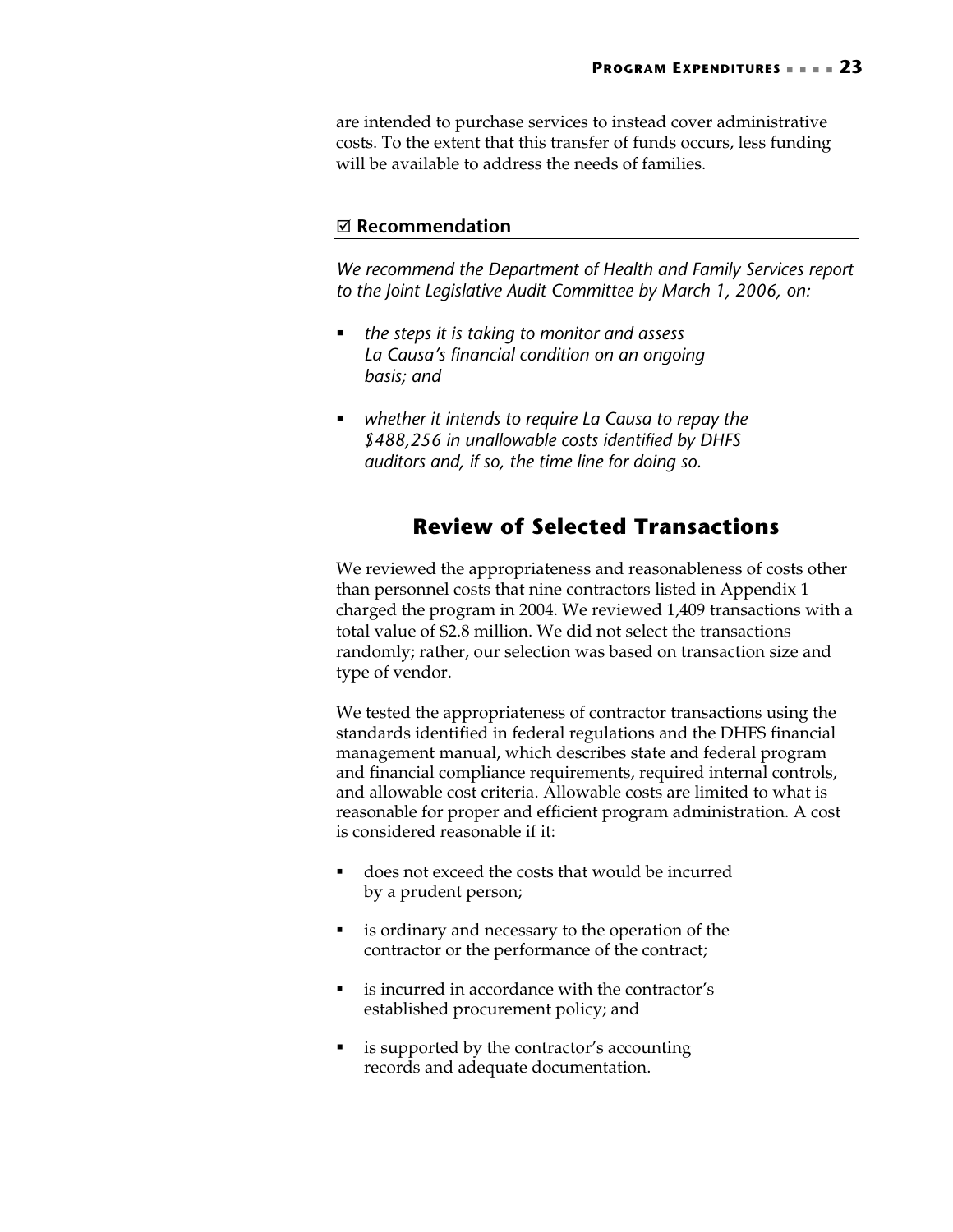#### *We identified \$677,694 in unallowable and questioned costs at six contractors in 2004.*

We identified a total of \$677,694 in unallowable and questioned costs charged by six contractors, as shown in Table 12. This total includes \$136,090 in unallowable and questioned costs identified through our review of 1,409 transactions, and a duplicate reimbursement request for \$541,604 submitted by one contractor.

#### Table 12

#### **Unallowable and Questioned Costs**<sup>1</sup> 2004

|                                            | Unallowable | Questioned |           |
|--------------------------------------------|-------------|------------|-----------|
| Contractor                                 | Costs       | Costs      | Total     |
|                                            |             |            |           |
| Lutheran Social Services                   | \$558,377   | \$9,790    | \$568,167 |
| Innovative Family Partnerships             | 15,979      | 46,321     | 62,300    |
| La Causa                                   | 6,561       | 35,904     | 42,465    |
| Children's Service Society of Wisconsin    | 312         | 1,995      | 2,307     |
| <b>Wisconsin Community Service Network</b> | 1,444       | 0          | 1,444     |
| University of Wisconsin-Milwaukee          | 308         | 703        | 1,011     |
| <b>Total</b>                               | \$582,981   | \$94,713   | \$677,694 |

 $1$  Based on our review of 1,409 transactions and one duplicate reimbursement request.

The amounts shown in Table 12 include only costs charged to the child welfare program. In some instances, contractors charged similar unallowable and questioned costs to other public programs. The duplicate reimbursement request we identified was submitted to DHFS by Lutheran Social Services for December 2004 child welfare expenditures. The duplicate payment was not identified until we brought the matter to the attention of DHFS officials. Subsequently, arrangements were made to recoup the duplicate payment in early 2006.

We also identified \$16,344 in church relations expenditures that Lutheran Social Services incurred and allocated to the child welfare program. Lutheran Social Services maintains central and regional offices affiliated with congregations as part of its religious mission. These offices are directed by clergy members who are tied to the organization's religious function. Federal regulations do not allow religious costs to be covered by program funds.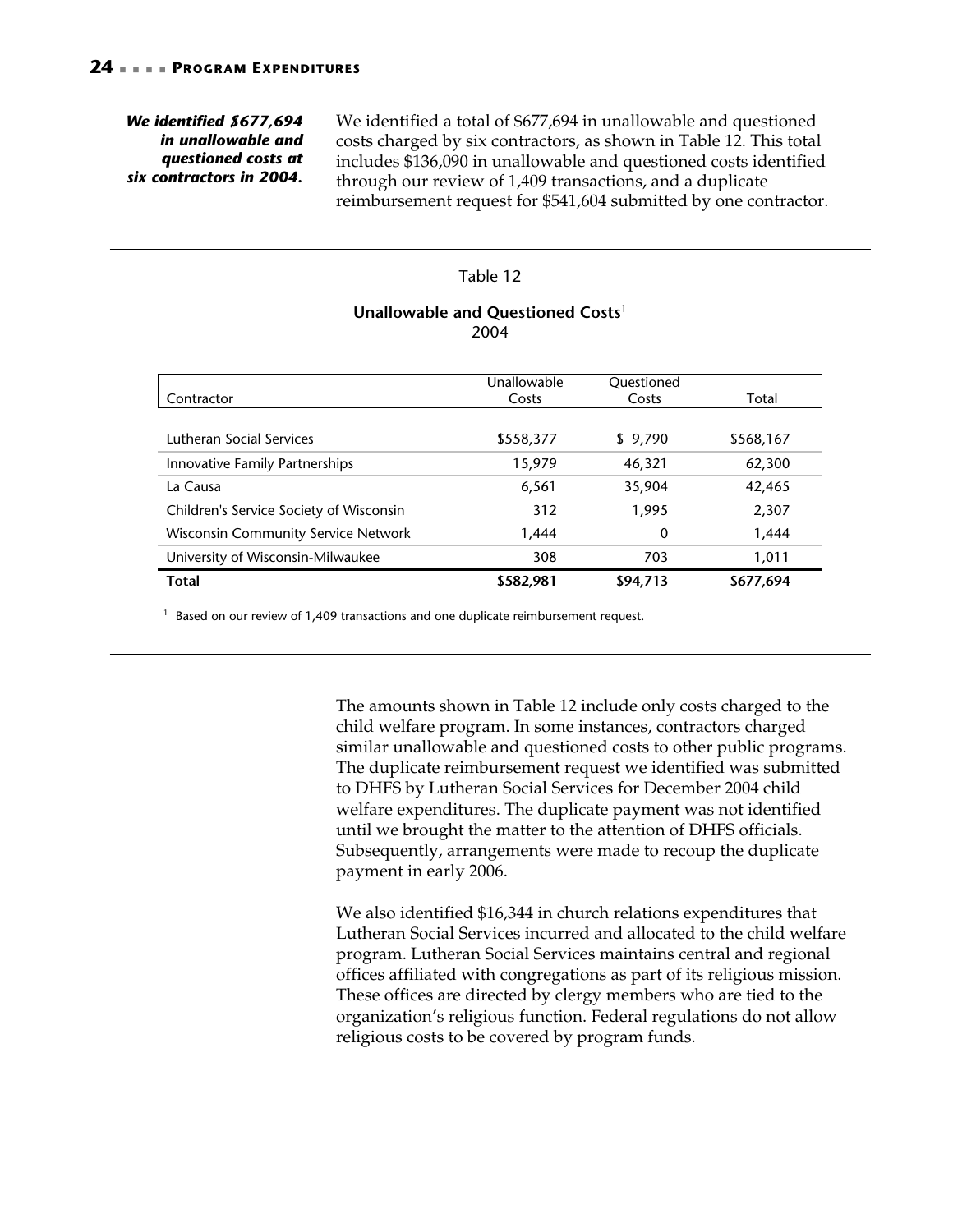Position descriptions indicate that the main duties of church relations staff are primarily religious in nature, such as conducting religious services, communicating the organization's role to clergy members, and visiting congregations to participate in worship. Other duties listed in the position descriptions include cultivating potential donors and raising funds, which are not allowed under federal regulations. As part of our review of church relations expenditures, we also identified other unallowable costs, including instances of church relations staff hosting events for clergy at Miller Park.

Lutheran Social Services indicates that the position descriptions for church relations staff are no longer accurate and that costs for those individuals charged to the program represent allowable activities, such as communicating with the public and collecting clothing for distribution to children in foster care. While we acknowledge that a portion of church relations activities may be allowable under federal regulations, available documentation did not allow us to estimate the extent to which church relations costs charged to the program were, in fact, allowable. DHFS will need to work with Lutheran Social Services to ensure that adequate records are maintained in the future to support all costs charged to the program.

We found that Lutheran Social Services charged additional church relations expenditures to other public programs, including programs administered by the departments of Justice, Public Instruction, and Workforce Development. These agencies will need to work with Lutheran Social Services to identify the appropriate amounts to be recovered and ensure the contractor does not charge such costs to their programs in the future.

### ; **Recommendation**

*We recommend the departments of Justice, Public Instruction, and Workforce Development require Lutheran Social Services to reimburse them for all state and federal funds used in supporting church relations activities.* 

Other unallowable costs that we identified included:

- **55,789** in bank fees that La Causa inappropriately allocated to its child welfare contracts;
- \$3,085 for a financial penalty that Innovative Family Partnerships incurred when it terminated a telecommunications contract; and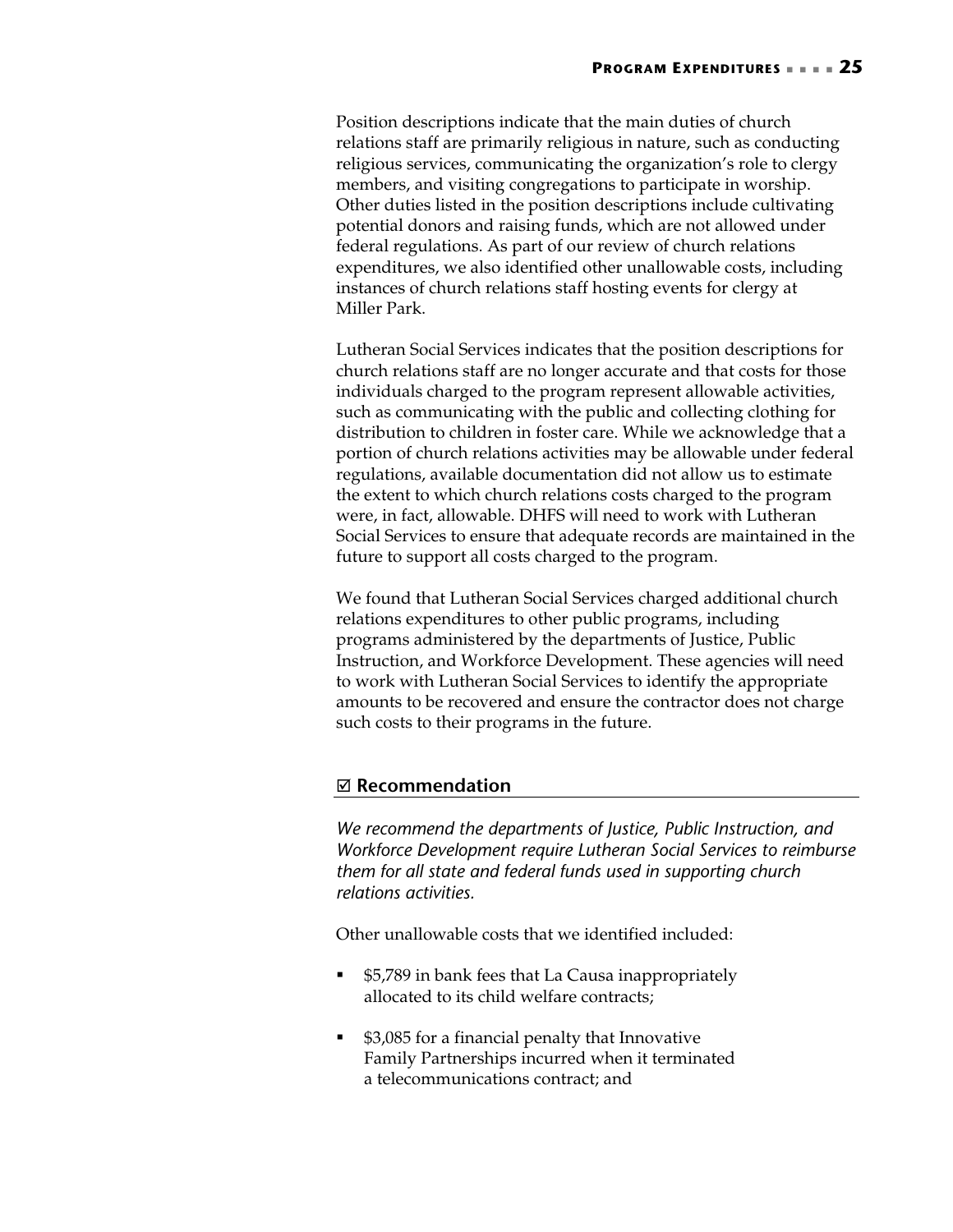■ \$1,025 for transactions at three stores made by Wisconsin Community Service Network that were not supported by receipts.

Questioned costs we identified included items that appear unnecessary or excessive, such as:

- \$46,214 for a severance package that Innovative Family Partnerships paid to its former chief executive officer in 2004. Although severance packages are allowable expenses under federal regulations, this amount represented almost onehalf of the chief executive officer's salary.
- \$32,971 in legal fees for assistance on matters unrelated to the child welfare program that La Causa paid to several law firms; and
- \$6,253 for clothing, watches, and other items distributed by Lutheran Social Services and University of Wisconsin-Milwaukee to staff that appear to be promotional or excessive.

Case management and safety services contractors provide food, clothing, and other basic supplies to families. They may buy the supplies and distribute them or provide gift cards that allow families to purchase needed supplies themselves. La Causa and Wisconsin Community Service Network each purchased less than \$1,000 in gift cards. In contrast, Innovative Family Partnerships purchased \$69,290 in gift cards. Although its policies require case managers to obtain supervisory approval before distributing the cards and to obtain receipts for the specific items purchased, we found the supporting documentation was sometimes incomplete. For example, Innovative Family Partnerships was unable to provide documentation to support the purchase of \$9,650 in gift cards or many of the receipts for the specific items purchased by the gift cards. Therefore, the possibility exists that some gift cards were not used as intended.

Appendix 2 lists all of the unallowable and questioned costs that we identified.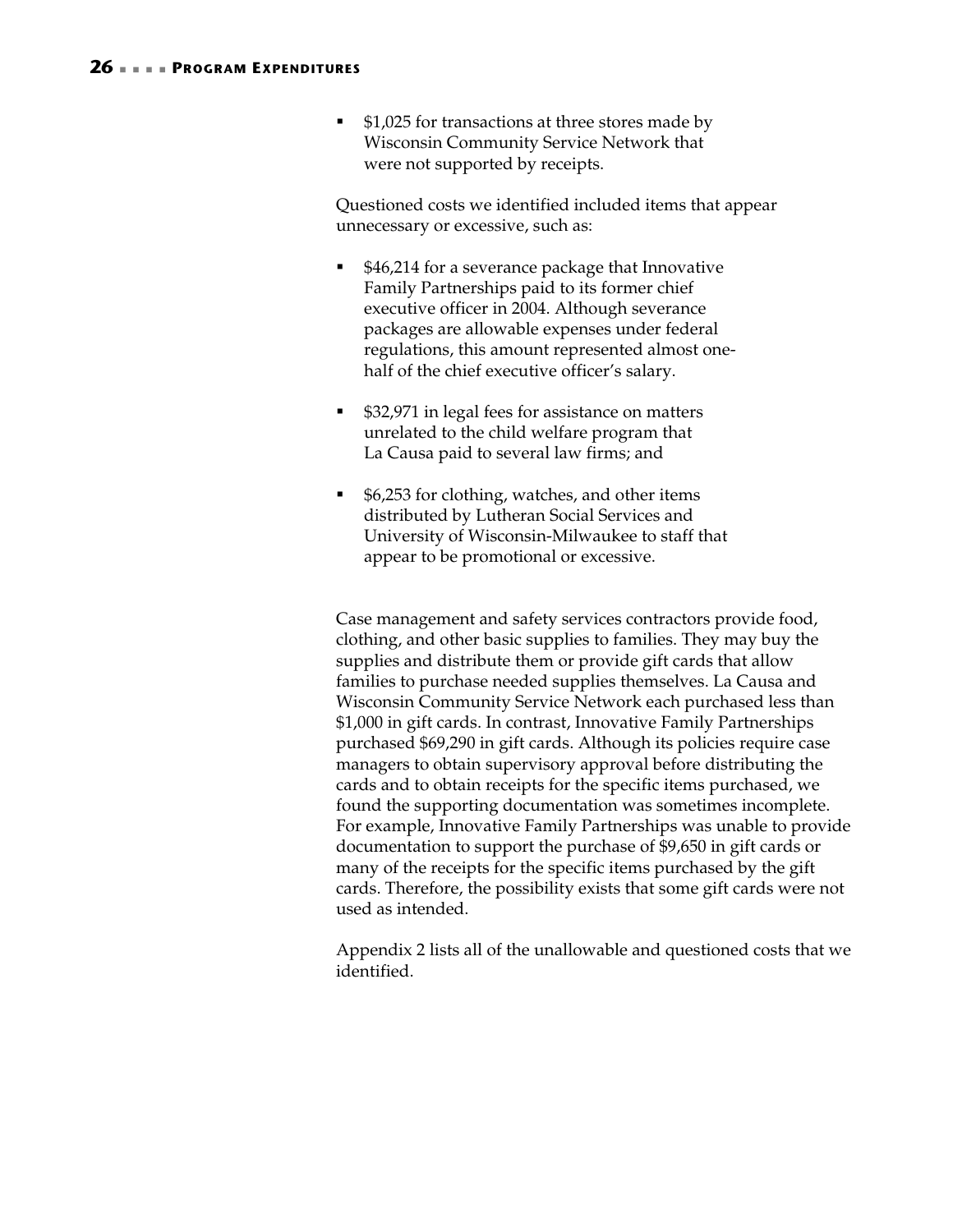#### ; **Recommendation**

*We recommend the Department of Health and Family Services require the child welfare contractors to:* 

- *repay the \$582,981 in unallowable costs; and*
- *either repay the \$94,713 in questioned costs or provide additional documentation that adequately justifies the expenditure of program funds.*

 $\begin{array}{ccccccccccccc} \bullet & \bullet & \bullet & \bullet & \bullet & \bullet & \bullet \end{array}$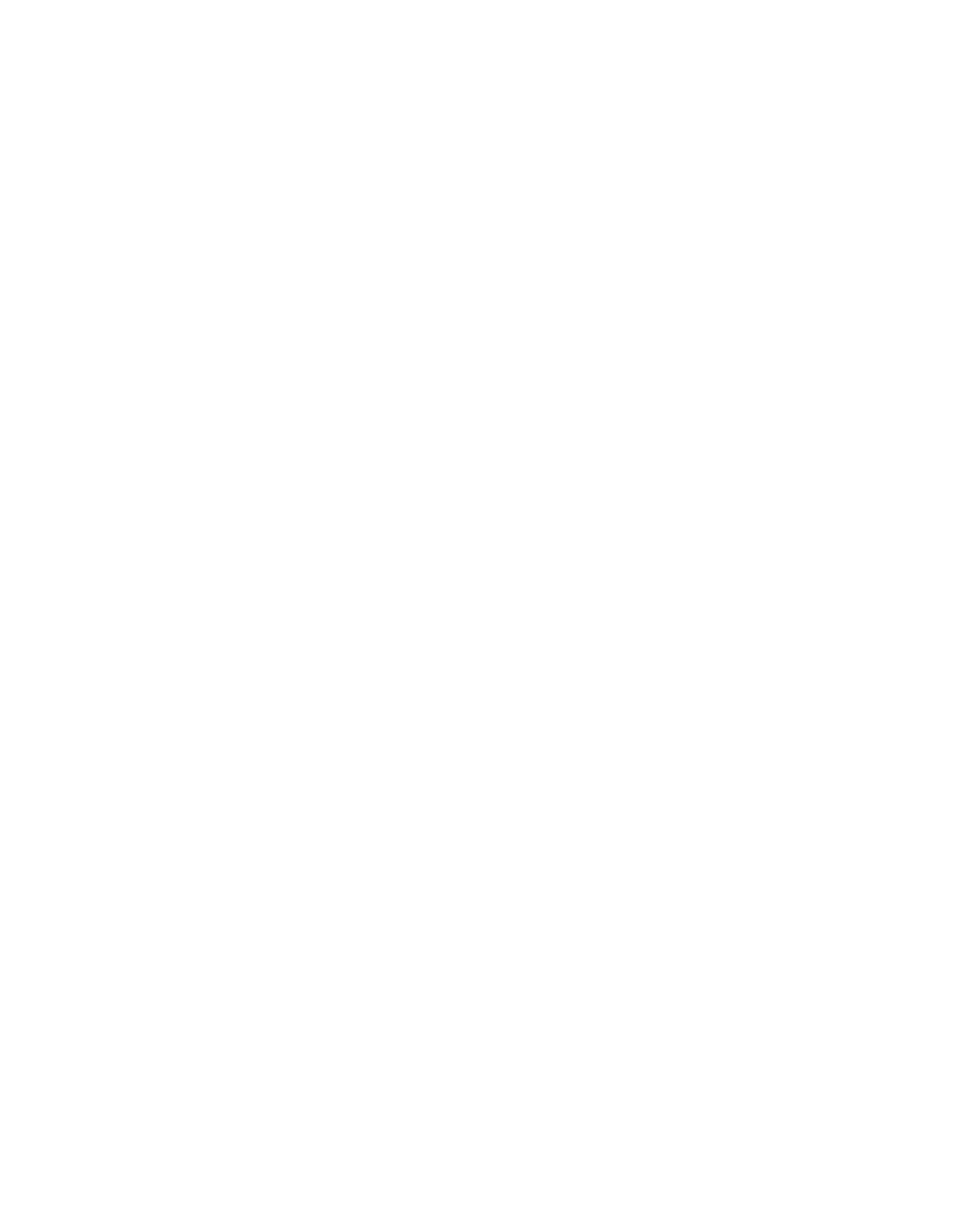Staff Turnover Qualifications **Training**  Workload Salary Levels

# **Program Staffing**

*Turnover of child welfare staff is a significant concern both in Milwaukee County and nationwide.* 

Turnover of child welfare staff is a significant concern both in Milwaukee County and nationwide. Therefore, we analyzed turnover, as well as the qualifications, training, workload, and salaries of the Bureau's 90 certified social workers who are responsible for investigating allegations of child abuse and neglect, and the case managers and safety services managers employed by contractors to identify the needs of families in crisis and provide appropriate services.

# **Staff Turnover**

A March 2003 Government Accountability Office (GAO) study found turnover among child welfare staff nationwide to be 30 to 40 percent. Similarly, a 2003 study by the Annie E. Casey Foundation estimated annual turnover to be 20 percent in public agencies and 40 percent in private firms.

High turnover has several negative consequences. New staff must be hired and trained, and initially they will be unfamiliar with the specific needs of families they serve. In addition, independent researchers have found a correlation between high staff turnover and a reduced likelihood of children achieving their permanency goals. A January 2005 review that DHFS indicated was completed by private consultants estimated that since June 2003, turnover among case managers employed by program contractors resulted in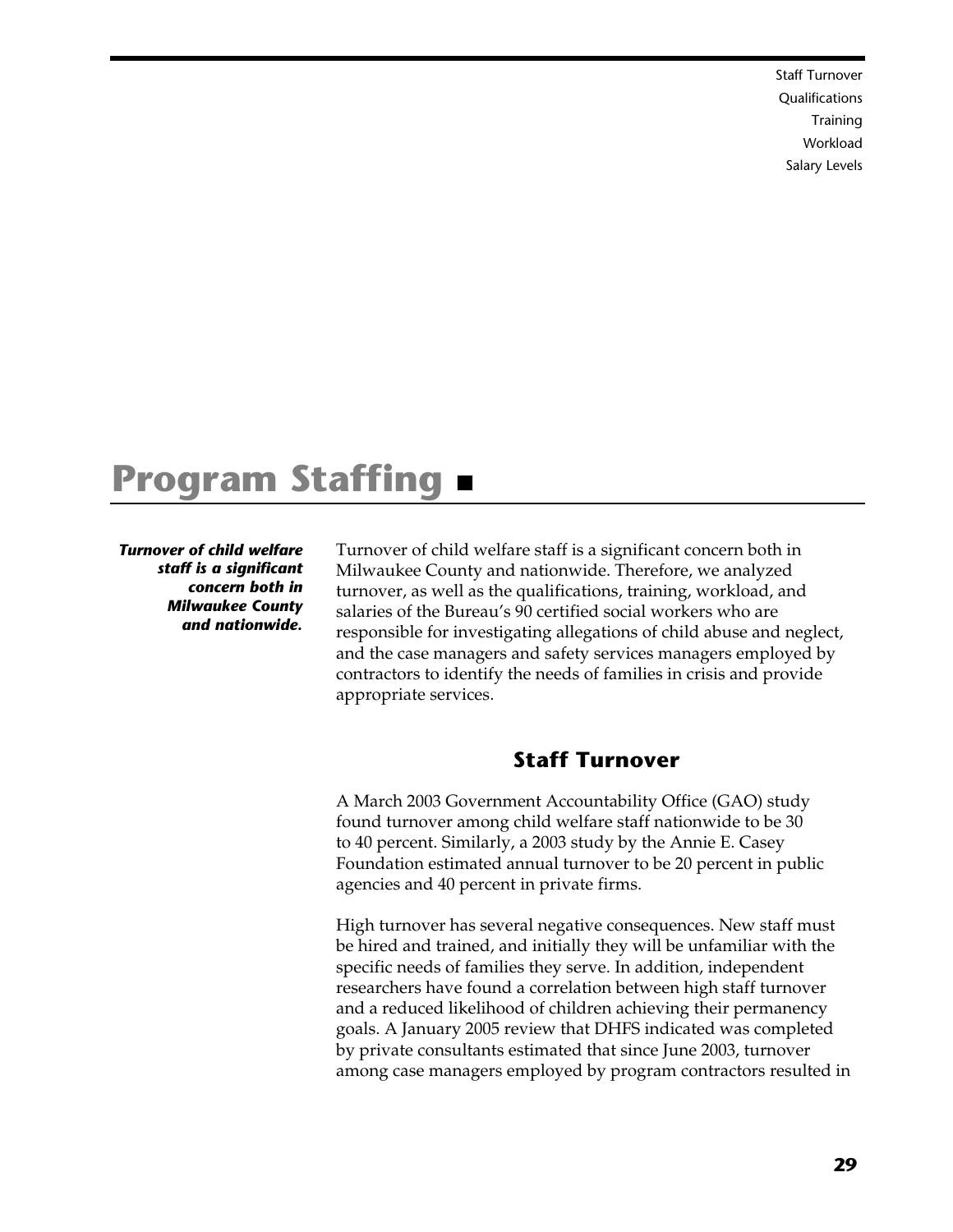\$1.4 million in direct contractor costs to cover the need for additional human resources staff, recruiting, and training.

#### *Turnover has been considerably higher among contract staff than among Bureau social workers.*

In recent years, turnover among contract staff has been considerably higher than among Bureau social workers, as shown in Table 13. Annual turnover among the Bureau's social workers has been approximately 10.0 percent. In contrast, turnover among case managers increased from 30.1 percent in 2003 to 38.6 percent in 2004. Among safety services managers, turnover declined from 37.5 percent to 25.5 percent during the same period, and we estimate that turnover will decline for all three types of staff based on trends in the first half of 2005.

#### Table 13

#### **Turnover of Child Welfare Staff**

|                                 | <b>2003 Staff Departures</b> |            |                             | 2004 Staff Departures | 2005 Staff Departures <sup>1</sup> |            |
|---------------------------------|------------------------------|------------|-----------------------------|-----------------------|------------------------------------|------------|
|                                 | <b>Number</b>                | Percentage | <b>Number</b><br>Percentage |                       | <b>Number</b>                      | Percentage |
|                                 |                              |            |                             |                       |                                    |            |
| Case Managers                   | 98                           | 30.1%      | 129                         | 38.6%                 | 108                                | 30.7%      |
| <b>Safety Services Managers</b> | 18                           | 37.5       | 12                          | 25.5                  | 12                                 | 24.0       |
| <b>Bureau Social Workers</b>    | 10                           | 10.3       | 11                          | 10.9                  | 8                                  | 8.5        |

 $1$  Estimated annual total, based on actual staff who left from January through June 2005.

We found that 42.9 percent of the case managers hired by contractors in 2004 had left their jobs by June 2005. This includes eight individuals who left before they completed training or were assigned cases. In total, 430 case managers left their jobs from 2001 through June 2005. Contractor records indicate that 7.9 percent left in order to return to school, 7.7 percent were terminated by their employers, and 5.3 percent transferred to state employment or another Bureau contractor. The records did not indicate why 52.3 percent of case managers left their jobs, but current and former Bureau and contract staff suggest reasons that include:

- low salary levels provided by contractors;
- inadequate training, particularly for newly hired staff;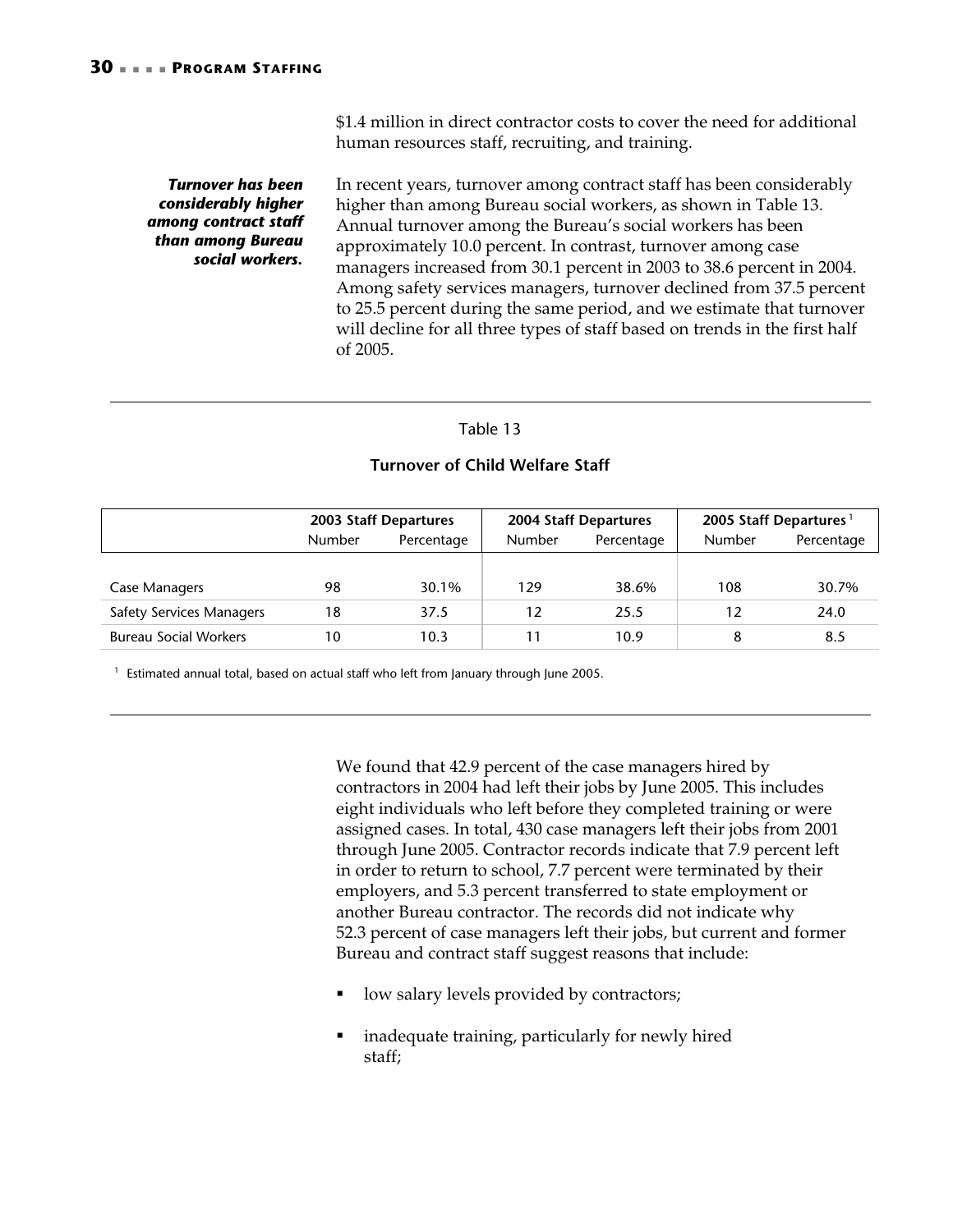- the large amount of paperwork associated with the job;
- **Figure 1** frustration with frequently changing policies and perceived inadequate support from supervisors and Bureau management; and
- the emotional challenges of the job.

# **Qualifications**

The Bureau requires its investigative staff to be social workers certified by the Department of Regulation and Licensing. Certification requires a degree in social work or a related subject, such as sociology or psychology; passing an examination; and fulfilling continuing education requirements that include 30 hours of classes on social work or related subjects every two years.

All 90 Bureau staff employed as social workers in June 2005 were appropriately certified, as were 7 of 22 supervisors and managers who were not required to be certified. However, as of December 31, 2004, only 14.5 percent of 207 case managers and 17.1 percent of 35 safety services managers employed by contractors were certified social workers. Contractors require case managers to have a bachelor's degree in social work, psychology, sociology, or criminal justice, and they prefer at least one year of work experience. Nationally, the GAO found that in March 2003, less than 15.0 percent of child welfare agencies required case managers to have social work degrees.

DHFS has allowed contractors to hire uncertified staff since September 1998, but it requires these staff to complete training during their first 18 months of employment. Among five other Wisconsin counties we contacted, Dane and Rock require staff to become certified after one year of employment, while Brown, Kenosha, and Racine do not require certification. Milwaukee County did not require its staff to be certified before 1998, when the Bureau

assumed responsibility for the program.

Advocates and others believe certified staff are more likely to serve families effectively. To help increase certification among contract staff, the Bureau funded approximately two-thirds of the costs of social work courses offered to them by the UW-Milwaukee Helen Bader School of Social Welfare in spring and summer 2005. UW-Milwaukee records indicate that 25 contracted case managers participated. The Bureau's cost was \$35,251, which was paid for with child welfare funds.

#### *Contract staff are not required to be certified social workers.*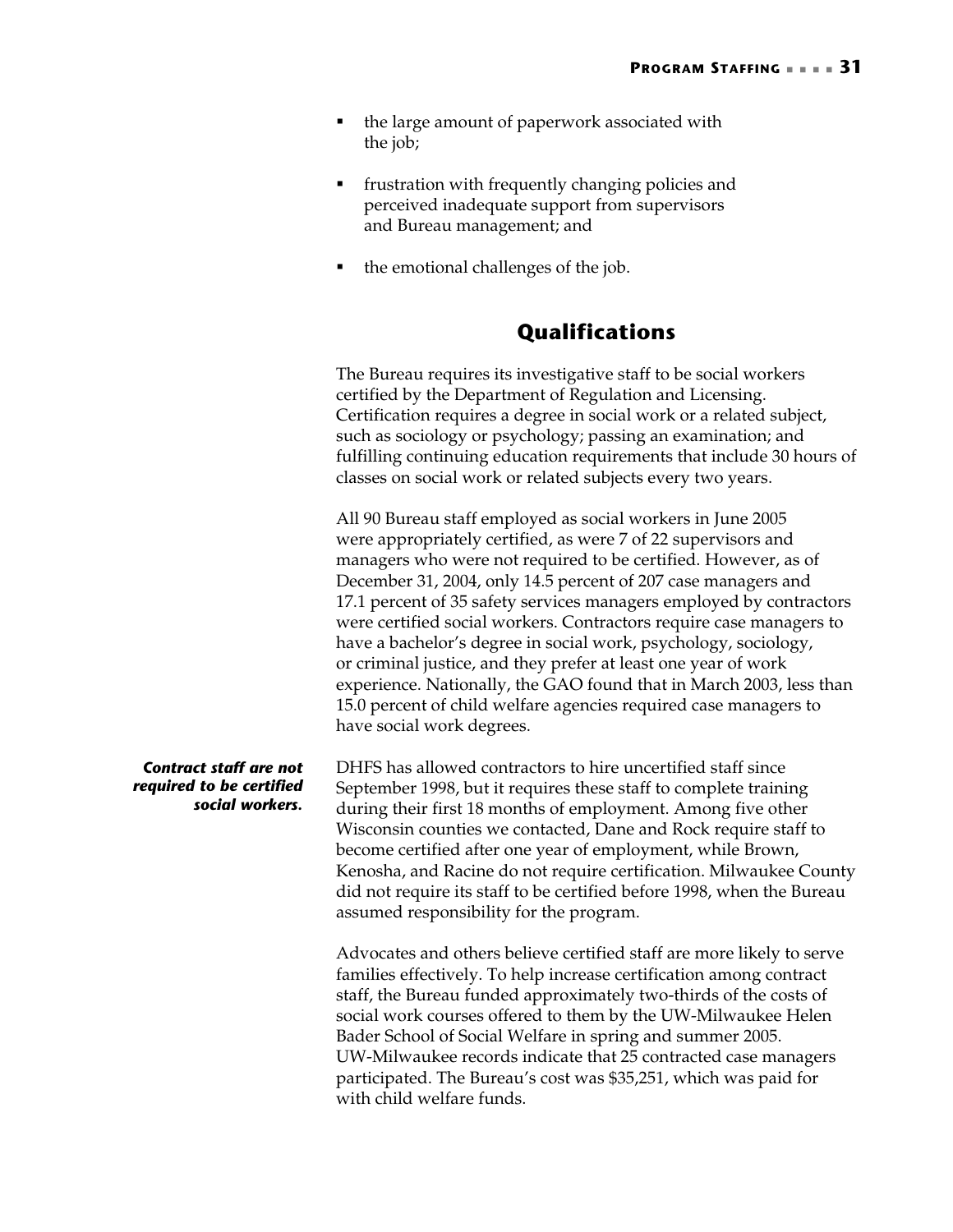#### *The Bureau is working to increase the number of contract staff who are social workers.*

In addition, the Bureau has been using federal child welfare funds for the past several years to partially cover the costs of contract staff completing master's degrees in social work at UW-Milwaukee. Federal funding is available as part of a national program that provides financial support for pursuing a degree full-time in exchange for an agreement to work in the child welfare program for two years after receiving the degree. Through June 2005, 28 case managers had earned degrees and returned to work in the program, and an additional 10 began their degree coursework in fall 2005.

# **Training**

Since 2002, the UW-Milwaukee Helen Bader School of Social Welfare has also developed, provided, and administered training for Bureau and contract staff. In 2005, DHFS budgeted \$893,600 to purchase pre-service and ongoing training for both its own and contract staff. Other Wisconsin counties participate in similar regional partnerships with their local UW campuses.

The Bureau requires its own staff and contract staff to complete pre-service training before they are allowed to manage cases. The training includes four or five courses delivered over a two-week period and provides basic information about the child welfare system and staff responsibilities. It is broadly consistent with national training for new staff: a 2003 study by the Annie E. Casey Foundation found that staff nationwide received an average of two to three weeks of on-the-job training.

*In 2004, 26.5 percent of case managers did not complete required pre-service training before managing cases.* 

Although it is important that new staff complete pre-service training, 26.5 percent of the 98 case managers hired by contractors in 2004 were assigned to manage cases before completing all of their training, as shown in Table 14. Of the 59 case managers hired in early 2005, 33.9 percent did not complete their training before managing cases. Most of these case managers had not taken a course on legal issues that is taught by an outside consultant and offered several weeks after the other courses. Others missed one or more courses because of when their employment began.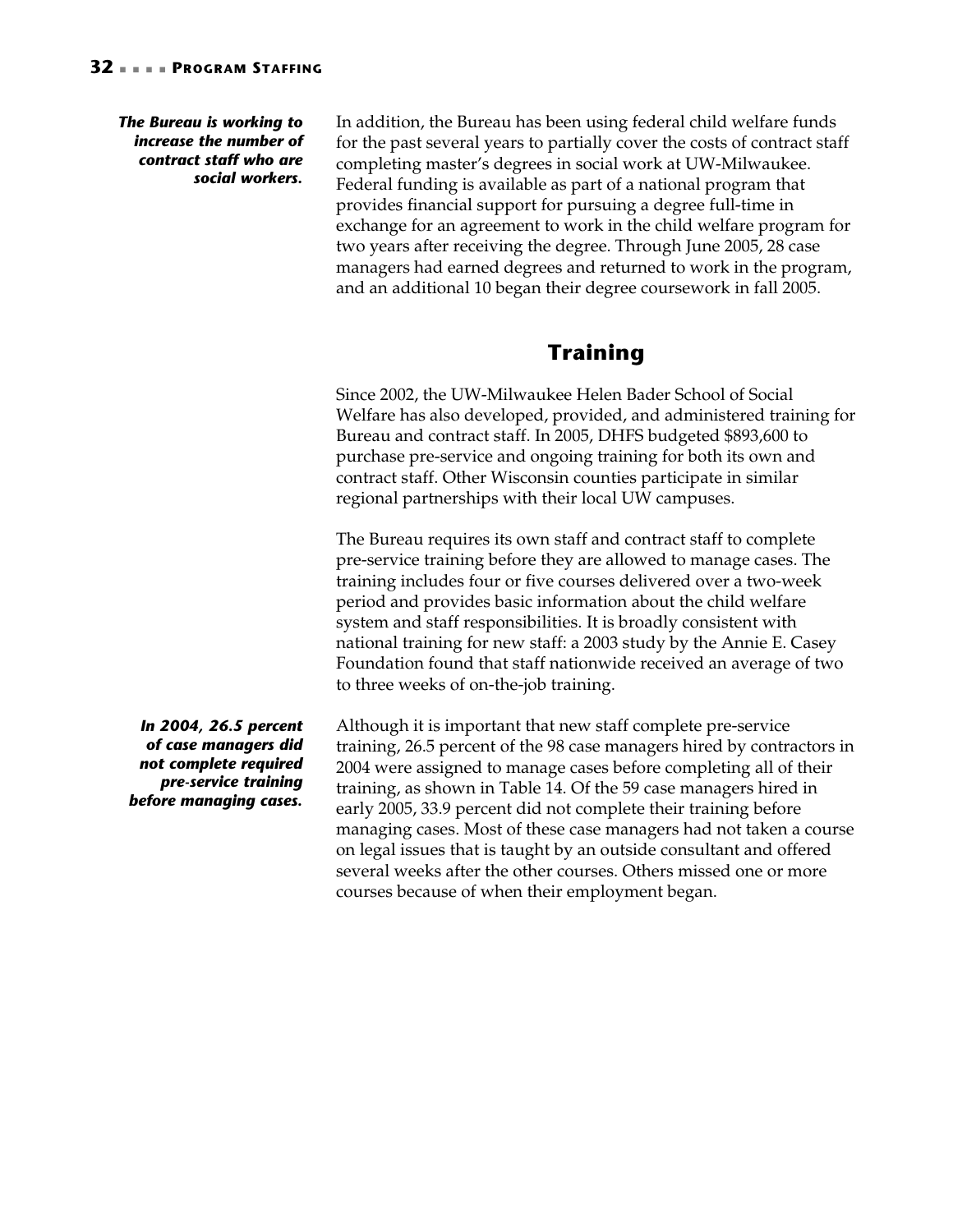#### Table 14

| Site and Contractor                   | Number<br>of Case<br><b>Managers</b><br>Hired in $20041$ | Number Who<br><b>Managed Cases</b><br><b>Before Completing</b><br>Pre-Service Training | Percentage Who<br><b>Managed Cases</b><br><b>Before Completing</b><br>Pre-Service Training |
|---------------------------------------|----------------------------------------------------------|----------------------------------------------------------------------------------------|--------------------------------------------------------------------------------------------|
| 1—Wisconsin Community Service Network | 22                                                       |                                                                                        | 22.7%                                                                                      |
| 2-Wisconsin Community Service Network | 25                                                       | 0                                                                                      | 0.0                                                                                        |
| 3-Innovative Family Partnerships      | 14                                                       |                                                                                        | 50.0                                                                                       |
| 4-La Causa                            | 14                                                       | 9                                                                                      | 64.3                                                                                       |
| 5-Innovative Family Partnerships      | 23                                                       |                                                                                        | 21.7                                                                                       |
| <b>Total</b>                          | 98                                                       | 26                                                                                     | 26.5                                                                                       |

#### **Contractor Compliance with Pre-Service Training Requirements in 2004**

<sup>1</sup> Excludes eight staff who left employment before completing training or managing cases.

#### ; **Recommendation**

*We recommend the Department of Health and Family Services regularly monitor training records of new staff to ensure all case managers complete pre-service training before managing child welfare cases.* 

# **Workload**

Service provider contracts require case managers in Milwaukee County to be responsible for no more than 11 cases. The Child Welfare League of America recommends no more than 17 cases per case manager. Caseloads for safety services managers are required by the contracts to average no more than eight cases because of the more frequent monitoring involved when children remain with their families.

*Average case manager workloads have generally been within the required contractual limit.* 

As shown in Table 15, we found that at three points in time, most case managers were responsible for fewer than 11 cases. However, at Site 5, the average caseload was 12.3 on December 31, 2004, most likely because of high staff turnover at that site. Some cases were subsequently transferred to other sites. According to the Bureau, case managers were responsible for an average of 18.5 children each on December 31, 2004. This average subsequently declined to 18.1 children on June 30, 2005.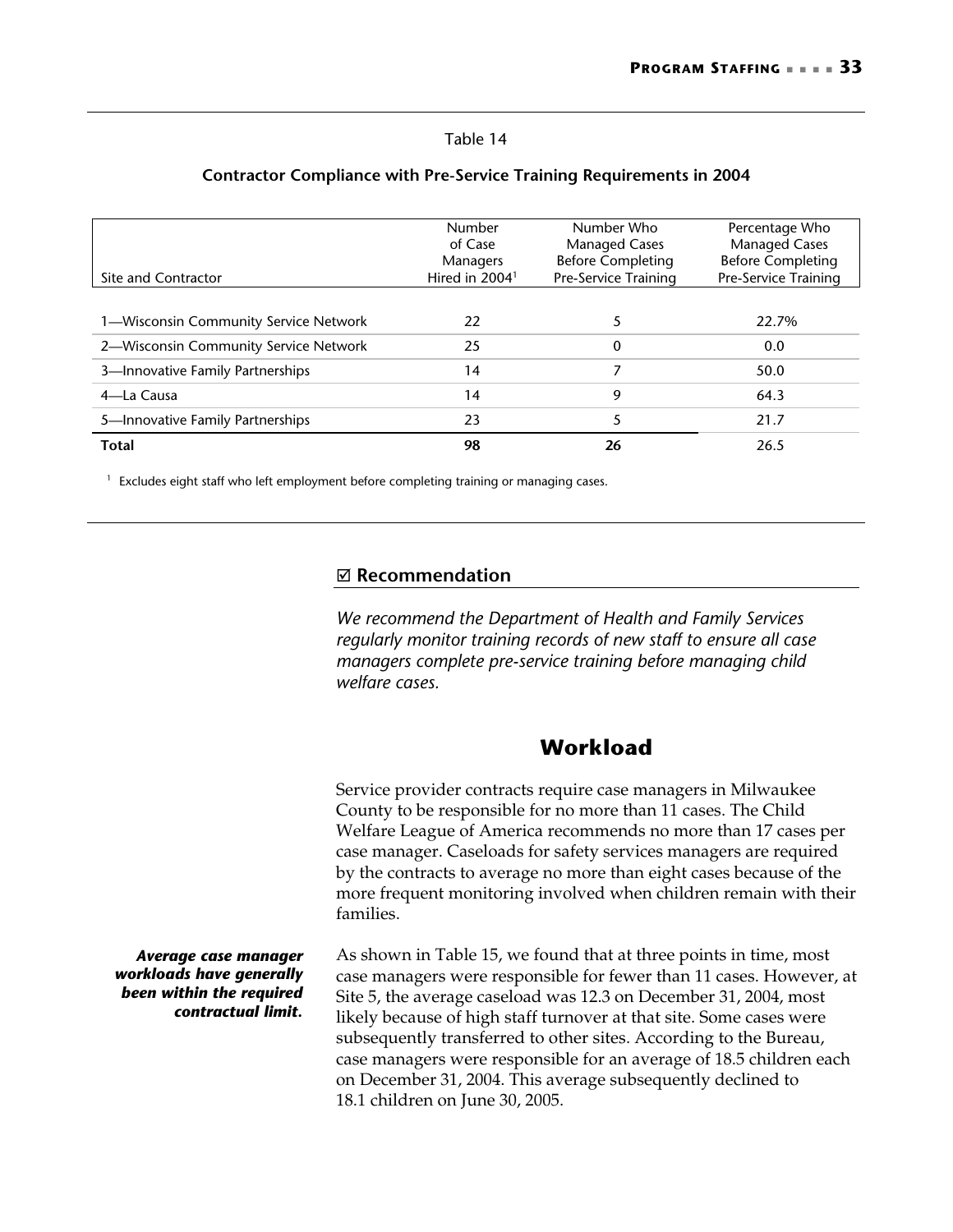|         | December 31, 2003 | December 31, 2004 | June 30, 2005 |
|---------|-------------------|-------------------|---------------|
|         |                   |                   |               |
| Site 1  | 10.5              | 9.2               | 9.6           |
| Site 2  | 8.7               | 8.9               | 10.4          |
| Site 3  | 8.9               | 9.4               | 9.6           |
| Site 4  | 10.2              | 9.0               | 9.9           |
| Site 5  | 9.8               | 12.3              | 9.5           |
| Overall | 9.6               | 9.6               | 9.8           |

#### **Average Caseloads of Case Managers**<sup>1</sup>

<sup>1</sup> Provider contracts allow a maximum caseload of 11.

As shown in Table 16, average caseloads for safety services managers exceeded the eight-case limit at four different sites since January 2003. The overall average exceeded that limit in June 2004, when the number of families participating in the safety services program increased.

#### Table 16

#### **Average Caseloads of Safety Services Managers**<sup>1</sup>

|         | January<br>2003 | lune<br>2003 | January<br>2004 | lune<br>2004 | January<br>2005 | lune<br>2005      |
|---------|-----------------|--------------|-----------------|--------------|-----------------|-------------------|
|         |                 |              |                 |              |                 |                   |
| Site 1  | 5.6             | 5.9          | 4.8             | 7.8          | 6.0             | 6.3               |
| Site 2  | 7.3             | 5.9          | 4.4             | 9.4          | 6.6             | 6.7               |
| Site 3  | 6.3             | 8.2          | 5.3             | 7.3          | 6.1             | 7.1               |
| Site 4  | 7.8             | 7.9          | 3.8             | 9.4          | 9.3             | 8.9               |
| Site 5  | 5.8             | 7.0          | 7.0             | 8.1          | 8.8             | n.a. <sup>2</sup> |
| Overall | 6.6             | 6.9          | 5.2             | 8.3          | 7.2             | 7.3               |

<sup>1</sup> Provider contracts allow a maximum caseload of eight.<br><sup>2</sup> As of March 2005, new cases at Site 5 were assigned to Site 4.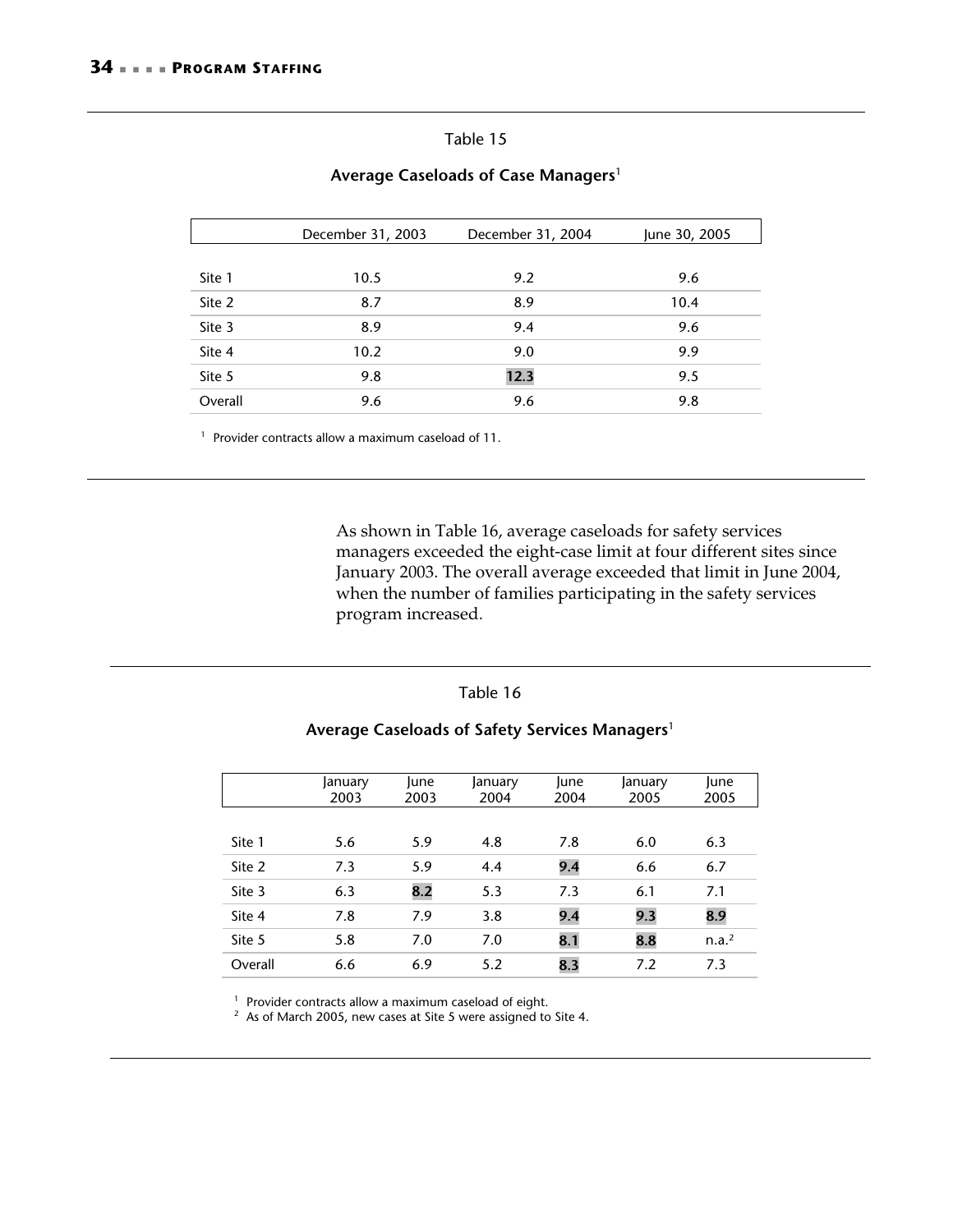# **Salary Levels**

*Starting and average salaries are higher for Bureau staff, who must be certified.* 

Salary levels depend on a variety of factors, including position type and responsibilities, prior experience, and certification. As shown in Table 17, starting salaries for Bureau social workers are higher than those for four types of contract staff, in part because the Bureau requires its social workers to be certified. Differences in experience levels also help to explain differences in average salaries. Among non-Bureau staff, adoptions staff had the most experience and the highest salaries, while safety services managers and case managers had the least experience and the lowest salaries. A March 2003 GAO study found that the average experience of child welfare staff nationwide was less than two years, while a February 2005 study by the American Public Human Services Association found that in 2004, the average salary nationwide for child welfare staff was approximately \$35,000.

#### Table 17

| Type of Staff                | Employer     | Number of<br><b>Staff</b> | Starting<br>Salary | Average<br>Salary | Average Years of<br>Experience <sup>2</sup> |
|------------------------------|--------------|---------------------------|--------------------|-------------------|---------------------------------------------|
|                              |              |                           |                    |                   |                                             |
| Safety Services Managers     | Contractor   | 34                        | \$26,395           | \$29,539          | 2.0                                         |
| Case Managers                | Contractor   | 210                       | 27,789             | 31,201            | 1.8                                         |
| <b>Foster Care Staff</b>     | Contractor   | 49                        | 30,000             | 32,511            | 2.8                                         |
| <b>Adoptions Staff</b>       | Contractor   | 29                        | 27,789             | 34,447            | 3.6                                         |
| <b>Bureau Social Workers</b> | <b>State</b> | 90                        | 31,183             | 39,520            | 3.6                                         |

#### **Average Annual Salaries of Child Welfare Staff, by Type**<sup>1</sup>

<sup>1</sup> Contractor salaries are from December 2004, while Bureau salaries are from February 2005.<br><sup>2</sup> As of December 31, 2004. Includes experience with the contractor and excludes prior experience.

As noted, DHFS recently provided contractors with unspent program funds and stipulated that these funds be used to increase the salaries of case managers. Beginning in September 2005, the starting salary for case managers was increased to \$32,325, or by 16.3 percent. In addition, La Causa plans to spend a total of \$76,200 to increase the salaries of 42 existing case managers and 7 supervisors on a case-by-case basis, and Children's Family and Community Partnerships increased each case manager's salary by \$4,500, for an estimated \$720,000 total annual cost.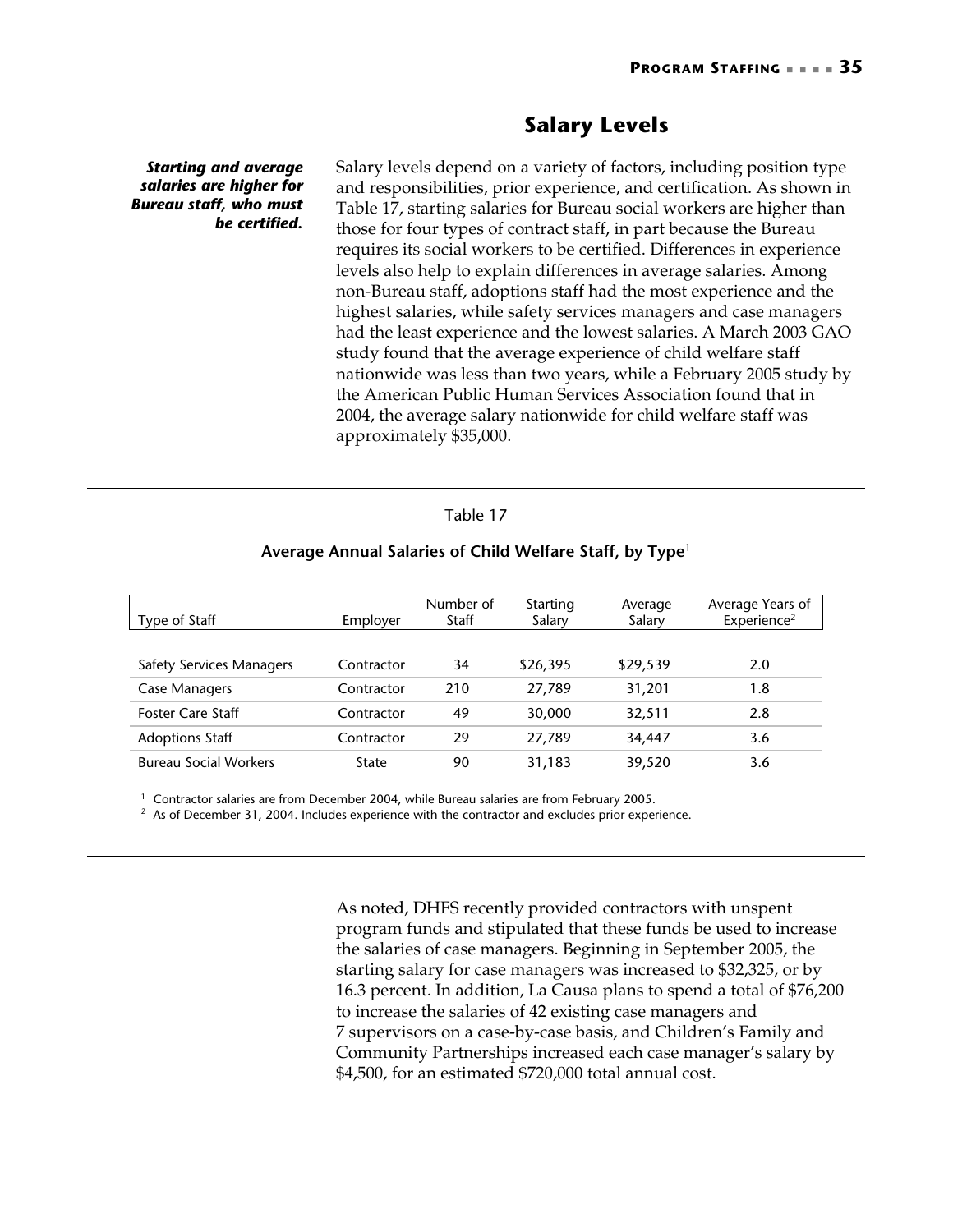#### *Additional efforts are needed to improve staff retention.*

To address various staffing concerns, DHFS has improved training and educational opportunities and increased salaries, and workloads have generally been less than the contractual limits. Nevertheless, it will be important for DHFS to continue to work to reduce the considerable staff turnover.

### ; **Recommendation**

*We recommend the Department of Health and Family Services report to the Joint Legislative Audit Committee by February 1, 2007, on its ongoing efforts to improve the retention of child welfare staff.* 

 $\begin{array}{ccccccccccccc} \bullet & \bullet & \bullet & \bullet & \bullet & \bullet & \bullet \end{array}$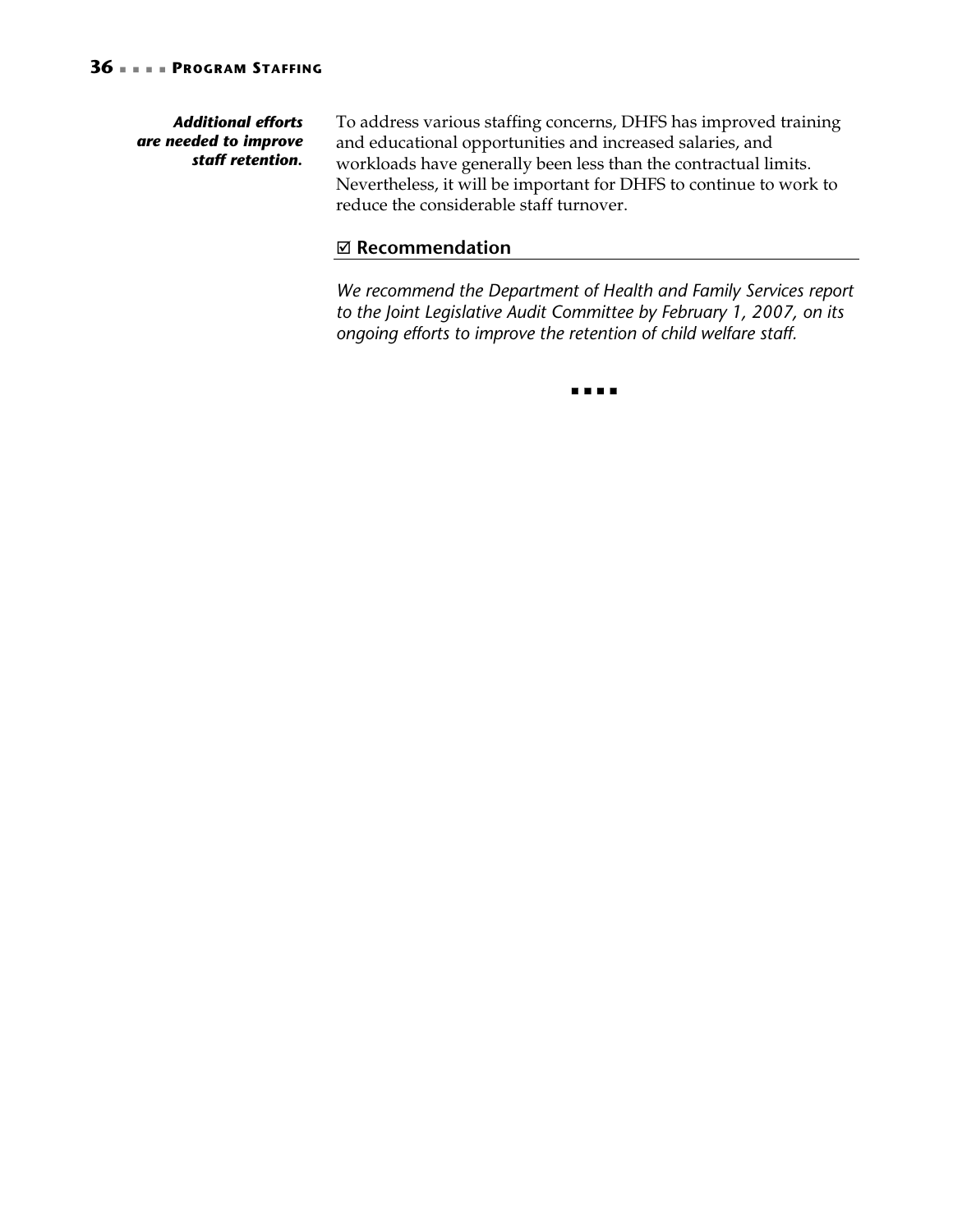| Appendix 1 |  |  |  |  |
|------------|--|--|--|--|
|            |  |  |  |  |

# **Child Welfare Contractors Included in Transactions Review**

2004 Contract Period

|                                            | Amount of                    |
|--------------------------------------------|------------------------------|
| Contractor                                 | <b>Transactions Reviewed</b> |
|                                            |                              |
| Innovative Family Partnerships             | 877,466<br>S.                |
| La Causa                                   | 517,098                      |
| <b>Wisconsin Community Service Network</b> | 494,963                      |
| Lutheran Social Services                   | 480,527                      |
| Children's Service Society of Wisconsin    | 292,542                      |
| UW-Milwaukee                               | 79,272                       |
| St. Charles, Inc.                          | 42,320                       |
| Maximus, Inc.                              | 33,400                       |
| Perez-Pena                                 | 21,242                       |
| Total                                      | \$2,838,830                  |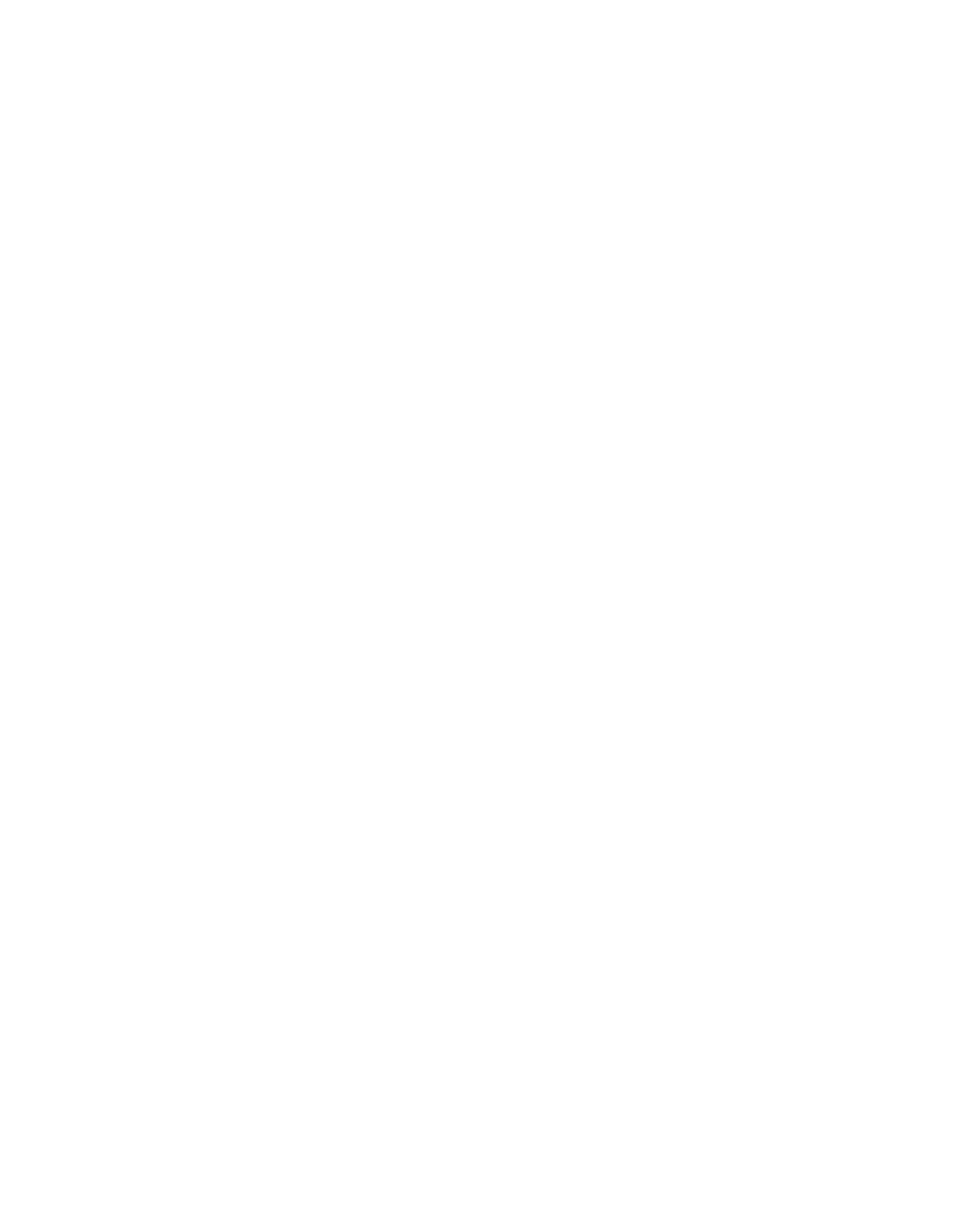### Appendix 2

# **Unallowable and Questioned Costs Charged by Contractors to the Child Welfare Program**

2004 Contract Period

#### *Lutheran Social Services*

|                             |                                                                     | Allocated           |
|-----------------------------|---------------------------------------------------------------------|---------------------|
| Payee/Vendor                | Description                                                         | Amount <sup>1</sup> |
| <b>Unallowable Costs</b>    |                                                                     |                     |
| (Duplicate Claim)           | Duplicate claim to DHFS for December 2004 child welfare costs       | \$541,604           |
| Various                     | Church relations expenditures                                       | 16,344              |
| <b>Celebrations Party</b>   | Duplicate payment to vendor for foster care event <sup>2</sup>      | 344                 |
| Barry Zuckerman             | Membership fees for a coalition that lobbies for affordable housing | 71                  |
| Greater Milwaukee Synod     | Attendance at a theology conference                                 | 14                  |
| Subtotal                    |                                                                     | 558,377             |
|                             |                                                                     |                     |
| <b>Questioned Costs</b>     |                                                                     |                     |
| Lee Hecht Harrison, Inc.    | Career counseling provided as part of a severance package           | 4,000               |
| Image Keepers, Inc.         | 170 fleece jackets with corporate logo, given to staff              | 2,852               |
| Dean and Associates, Inc.   | 1,110 fleece jackets, given to staff                                | 1,065               |
| Ziegler Incentives, Inc.    | 280 shirts and 350 watches, given to staff                          | 929                 |
| Image Keepers, Inc.         | 1,200 keylights, given to staff as holiday gifts                    | 455                 |
| The American Club           | Staff recognition event                                             | 240                 |
| Motivational, Inc.          | Jackets with corporate logo, given to staff                         | 149                 |
| MBC Sports, Inc.            | 110 printed sweatshirts, given to staff                             | 100                 |
| Subtotal                    |                                                                     | 9,790               |
| <b>Total</b>                |                                                                     | \$568,167           |
|                             |                                                                     |                     |
|                             | La Causa                                                            |                     |
|                             |                                                                     |                     |
|                             |                                                                     | Allocated           |
| Payee/Vendor                | Description                                                         | Amount <sup>1</sup> |
| <b>Unallowable Costs</b>    |                                                                     |                     |
| Various                     | Bank fees allocated to child welfare contracts                      | \$5,789             |
| Various                     | Allocated interest expenses                                         | 300                 |
| <b>Target</b>               | Unknown-no receipt                                                  | 200                 |
| Employee                    | Unknown-no receipt                                                  | 200                 |
| Sam's Club                  | Unknown-no receipt                                                  | 50                  |
| Employee                    | Unknown-no receipt; late fee                                        | 22                  |
| Subtotal                    |                                                                     | 6,561               |
|                             |                                                                     |                     |
| <b>Questioned Costs</b>     |                                                                     |                     |
| Various                     | Legal fees unrelated to the child welfare program                   | 32,971              |
| Roundy's                    | 300 gift cards, given to staff as holiday gifts                     | 2,820               |
| Amigos of Latino Arts, Inc. | Membership fee                                                      | 113                 |
| Subtotal                    |                                                                     | 35,904              |
| <b>Total</b>                |                                                                     | \$42,465            |

<sup>1</sup> Represents the amount charged to the child welfare program.<br><sup>2</sup> Charge was reversed after we brought it to the attention of Lutheran Social Services.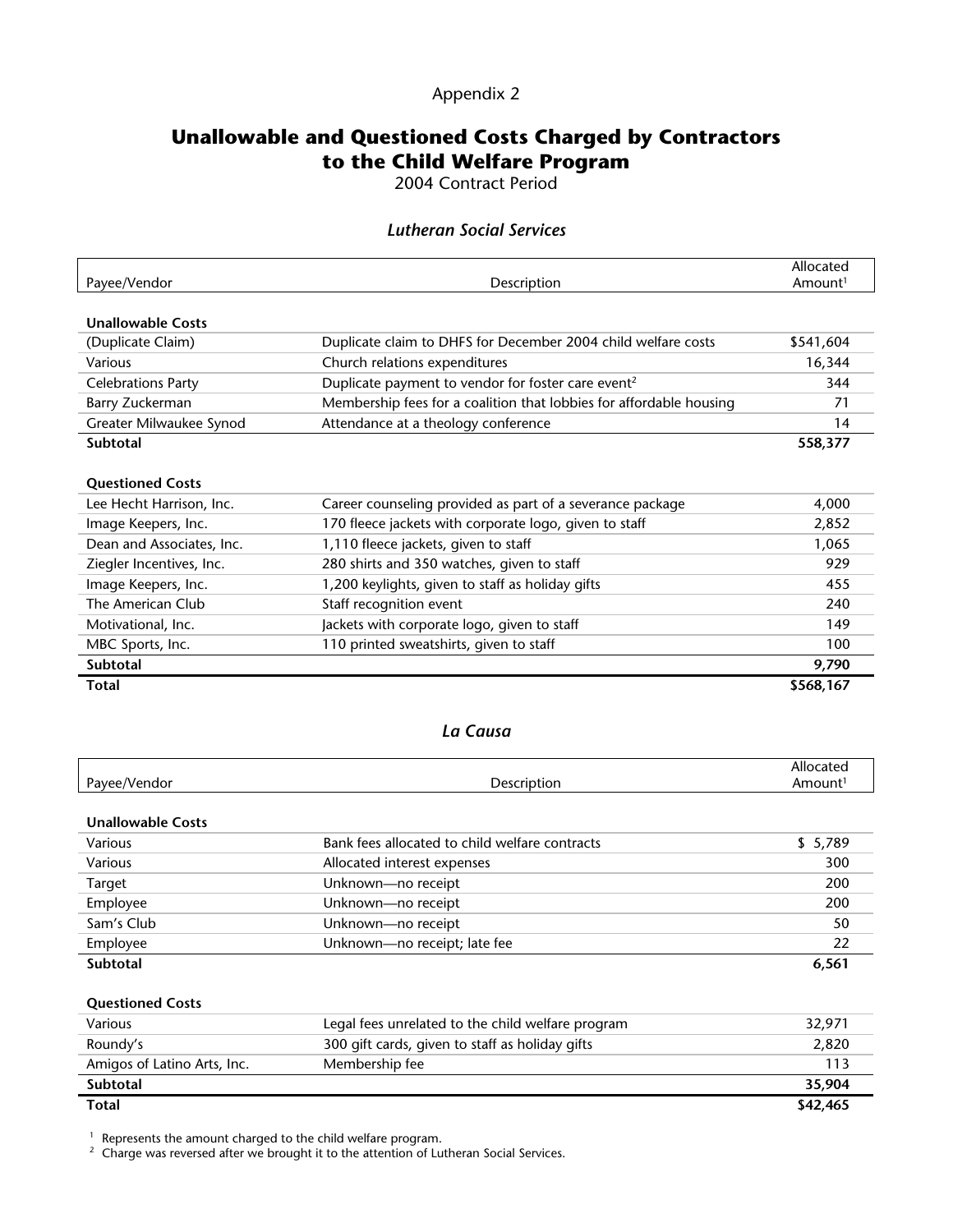|                                  |                                                   | Allocated           |
|----------------------------------|---------------------------------------------------|---------------------|
| Payee/Vendor                     | Description                                       | Amount <sup>1</sup> |
| <b>Unallowable Costs</b>         |                                                   |                     |
| Pick 'n Save                     | Unsupported gift card purchases                   | \$6,525             |
| <b>Choice One Communications</b> | Early contract termination penalty <sup>2</sup>   | 3,085               |
| Aldi, Inc.                       | Unsupported gift card purchases                   | 2,625               |
|                                  | Unknown purchases related to staff holiday party- |                     |
| Serb Hall                        | no receipt                                        | 2,324               |
| Goodwill                         | Unsupported gift card purchases                   | 500                 |
| Sears                            | Unknown-no receipt                                | 415                 |
| Papa John's Pizza                | Unknown-no receipt                                | 181                 |
| Employee                         | Unknown-no receipt                                | 160                 |
| Speedway Super America, LLC      | Unsupported purchases                             | 151                 |
| Abbey's Flower Nook              | Rebilling charges                                 | 9                   |
| Credit Card                      | Finance charge                                    | 4                   |
| <b>Subtotal</b>                  |                                                   | 15,979              |
|                                  |                                                   |                     |
| <b>Questioned Costs</b>          |                                                   |                     |
| Employee                         | Severance package                                 | 46,214              |
| Milwaukee Brewers                | Unreimbursed game tickets from staff outing       | 107                 |
| <b>Subtotal</b>                  |                                                   | 46,321              |
| <b>Total</b>                     |                                                   | \$62,300            |
|                                  |                                                   |                     |
|                                  | <b>Children's Service Society of Wisconsin</b>    |                     |
|                                  |                                                   |                     |
|                                  |                                                   | Allocated           |
| Payee/Vendor                     | Description                                       | Amount <sup>1</sup> |
|                                  |                                                   |                     |
| <b>Unallowable Costs</b>         |                                                   |                     |
| Employee                         | Charge later reimbursed by another program        | 312<br>\$           |
| <b>Subtotal</b>                  |                                                   | 312                 |
|                                  |                                                   |                     |
| <b>Questioned Costs</b>          |                                                   |                     |
| Right Management                 |                                                   |                     |

| Right Management |                                         |         |
|------------------|-----------------------------------------|---------|
| Consultants      | Career counseling for an employee       | 1,720   |
| Employee         | Farewell party planning for an employee | 172     |
| ZIZZO Group      | State lobbying                          | 103     |
| Subtotal         |                                         | 1.995   |
| <b>Total</b>     |                                         | \$2,307 |

 $1$  Represents the amount charged to the child welfare program.

 $2$  DHFS was reimbursed for these costs in August 2005.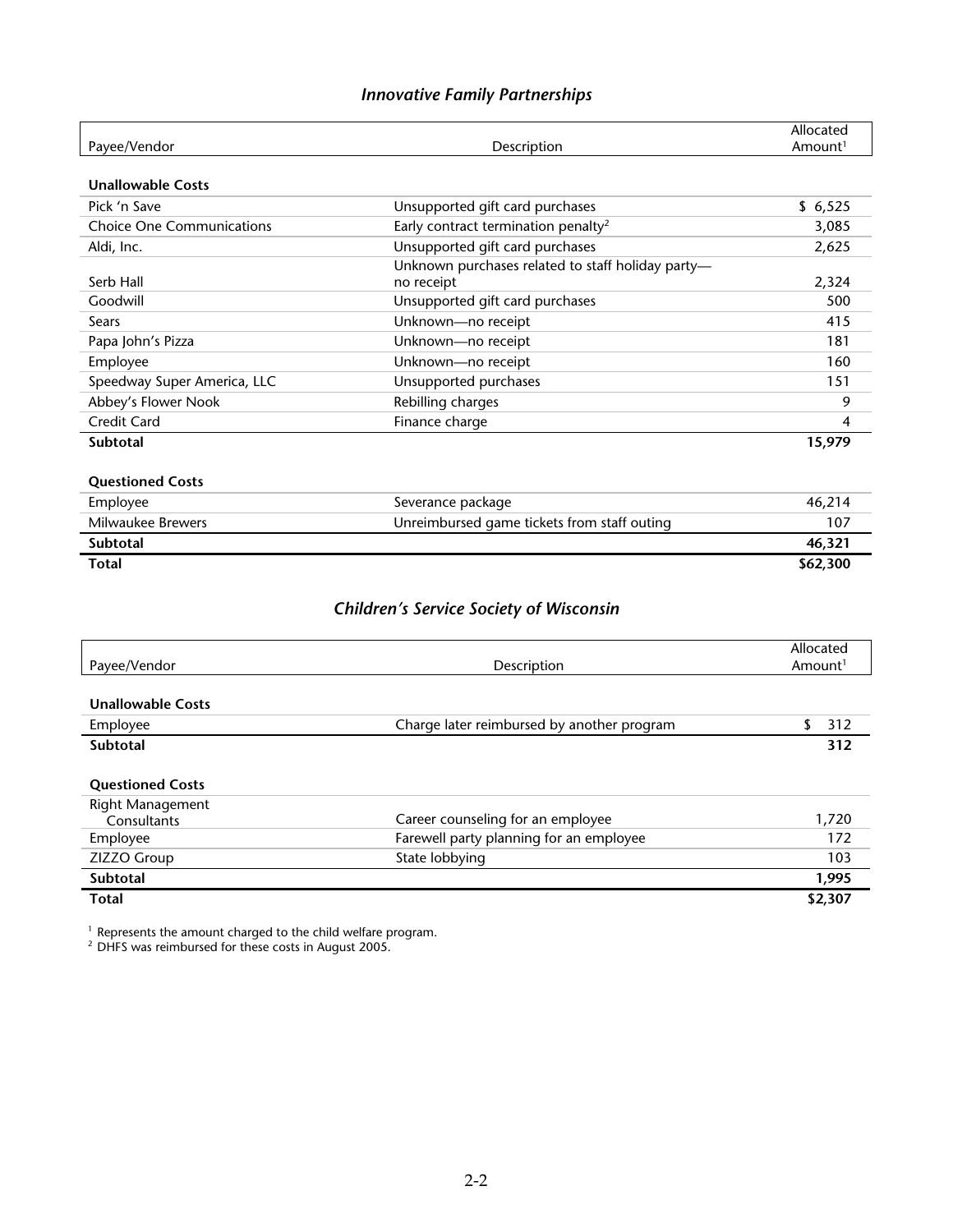# *Wisconsin Community Service Network*

| Payee/Vendor                       | Description                               | Allocated<br>Amount <sup>1</sup> |
|------------------------------------|-------------------------------------------|----------------------------------|
|                                    |                                           |                                  |
| <b>Unallowable Costs</b>           |                                           |                                  |
| Target                             | Unknown-no receipt                        | \$<br>675                        |
| Pick 'n Save                       | Unsupported gift card purchase            | 200                              |
| K-Mart                             | Unknown-no receipt                        | 200                              |
| <b>US Bank</b>                     | Finance charge                            | 193                              |
| Lena's Foods                       | Unknown-no receipt                        | 150                              |
| <b>SBC</b>                         | Finance charge                            | 26                               |
| <b>Total</b>                       |                                           | \$1,444                          |
|                                    | <b>UW-Milwaukee</b>                       |                                  |
|                                    |                                           | Allocated                        |
| Payee/Vendor                       | Description                               | Amount <sup>1</sup>              |
| <b>Unallowable Costs</b>           |                                           |                                  |
| Amazon.com                         | Unknown-no receipt                        | S<br>189                         |
| <b>American Humane Association</b> | Duplicate membership payment <sup>2</sup> | 119                              |
| <b>Subtotal</b>                    |                                           | 308                              |
| <b>Questioned Costs</b>            |                                           |                                  |
| <b>Bob Lanier Enterprises</b>      | 200 coffee mugs with logo, given to staff | 703                              |
| Subtotal                           |                                           | 703                              |
| <b>Total</b>                       |                                           | \$1,011                          |

<sup>1</sup> Represents the amount charged to the child welfare program.<br><sup>2</sup> Duplicate payment will be applied to a future membership.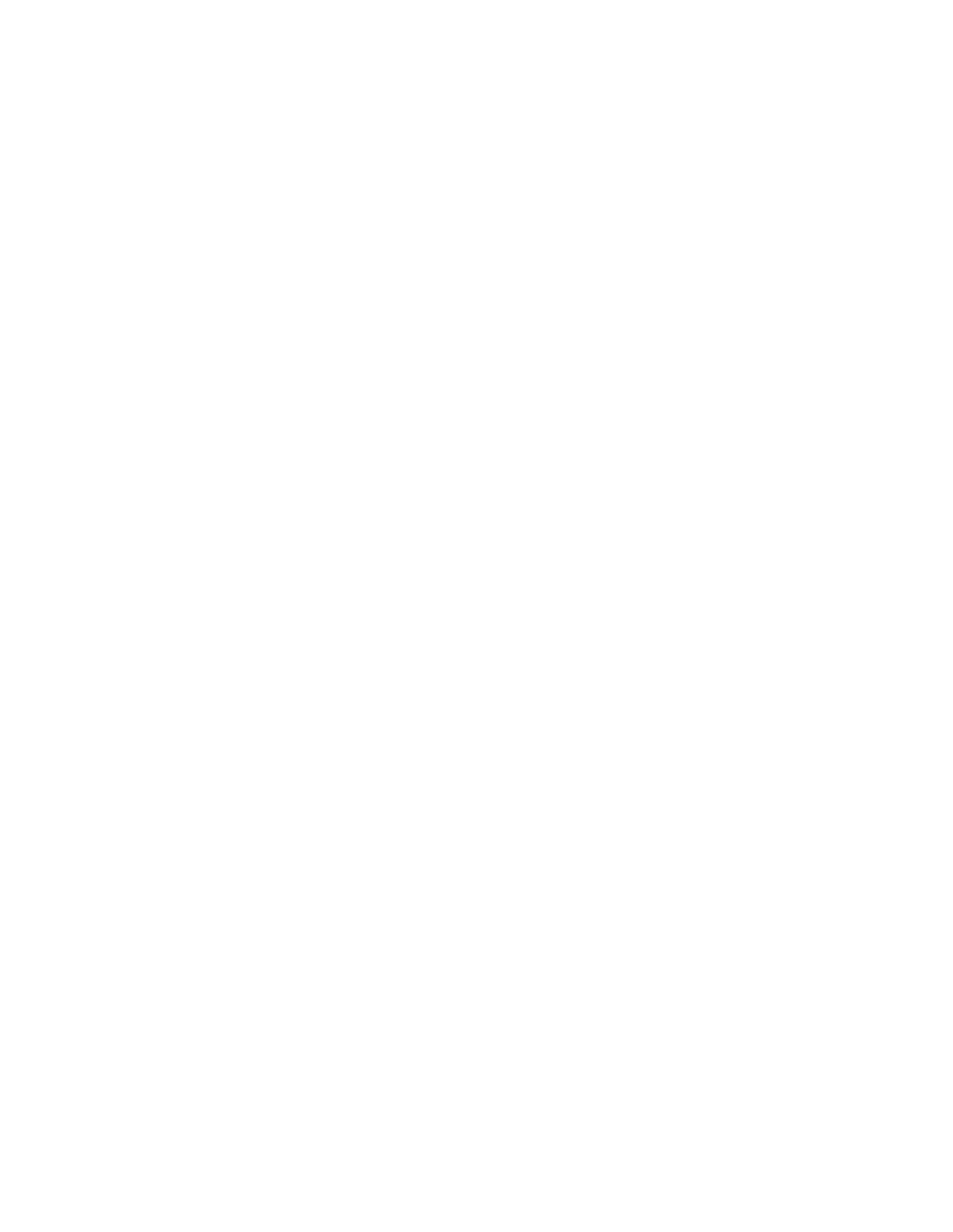

Jim Doyle, Governor Helene Nelson, Secretary

January 30, 2006

Janice Mueller, State Auditor Legislative Audit Bureau 22 E. Mifflin Street, Suite 500 Madison, WI 53703

Dear Ms. Mueller:

Thank you for the opportunity to provide written comments on the Legislative Audit Bureau's report on the Department of Health and Family Services' financial management practices in administering the child welfare program in Milwaukee County. The audit also addresses several program staffing issues.

The Department takes seriously its obligation to be effective stewards of resources with which the Legislature has entrusted us. As a Department, in general, we are proud of our accomplishments and believe we have done a good job in managing funds and staff wisely and spending funds appropriately. In the case of the BMCW audit, I appreciate the recognition by LAB of some accomplishments and effective practices. The Department has:

- Managed funds within budget limits and accurately reported under spending, due largely to caseload reductions, which has allowed the department and state policy makers to reallocate funds to meet other needs or lapse the funds to the General Fund.
- Successfully implemented the Governor's directive to fund an ombudsman program, additional training and support for foster and adoptive parents, and initiatives to help recruit and retain case workers.
- Reduced caseloads, increased case manager salaries, and improved training.
- Monitored contractor performance and spending, some results of which were used by LAB in its audit work.

As the audit indicates, however, the Department can make improvements. Noted below are the steps the Department will take in response to each of the Audit Bureau's recommendations.

*Report to the Joint Legislative Audit Committee by March 1, 2006 on steps taken to improve the collection and analysis of information on services provided to individual children and families.* 

As the audit notes, BMCW has made improvements in collecting and analyzing service information. Further improvements will occur this year as the Department implements a new

1 West Wilson Street • Post Office Box 7850 • Madison, WI 53707-7850 • Telephone (608) 266-9622 • dhfs.wisconsin.gov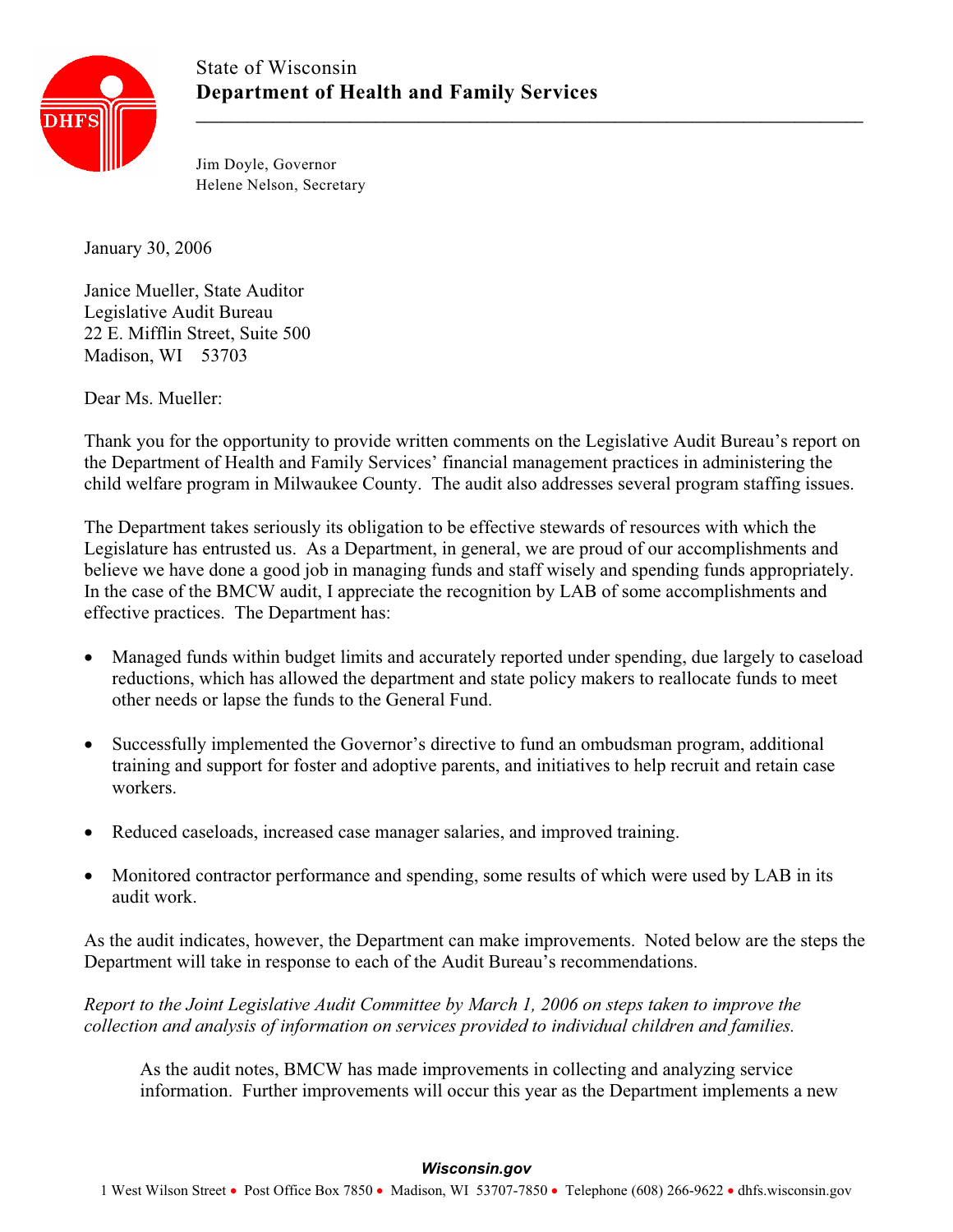Ms. Janice Mueller Page 2 January 30, 2006

> initiative to have health care for foster children coordinated through a single managed care agency. The managed care organization will collect and report information to case workers, who will receive more complete and timely information on services provided to children in out-ofhome care.

> Although progress is being made, we recognize that BMCW and its partner agencies do not now have a comprehensive system to collect information on all services provided to children and families, including those not paid for by the state. We will explore options to accomplish this objective, and I believe we can do better. We will take into account programmatic needs, as well as financial costs and administrative workload, including reporting burdens on case managers. We will strive to find a cost-effective way to improve collection of information that will contribute to meeting the fundamental child welfare goals of finding permanency, keeping children safe, and promoting the health and well-being of children and their families.

#### *Report on steps the Department is taking to monitor La Causa's financial condition and to have La Causa repay unallowed costs.*

La Causa has long been active in the Milwaukee community delivering a wide range of social services, and has been a valued partner of ours in delivering essential child welfare services. La Causa has met or made significant progress toward meeting several key child welfare program goals. However, as the Department is well aware, La Causa faces fiscal challenges and needs to make strides in meeting important financial goals. We will continue the close monitoring protocol we already have in place to verify that La Causa is making needed progress in improving its financial condition.

All provider agencies receiving child welfare funds will be held to account for how they have spent funds, and La Causa is no exception. We will develop a repayment plan with La Causa that will ensure that all costs the Department determines to be unallowable are paid back in a reasonable time frame. A first step in this process will be to verify the amount La Causa owes using long-standing Department procedures for collecting funds.

#### *Collect unallowable costs and review and act on questioned costs identified by the Audit Bureau.*

The Department will recoup unallowed costs identified by the Audit Bureau and will work with contract agencies to review documentation to determine if questioned costs should be recouped or can be allowed. As you note, we will shortly be recouping the duplicate payment made to Lutheran Social Services. Our assessment is that the duplicate payment was a highly unusual incident that escaped detection by the Department's and provider's fiscal controls. I have directed staff to review procedures to determine if controls can be further tightened.